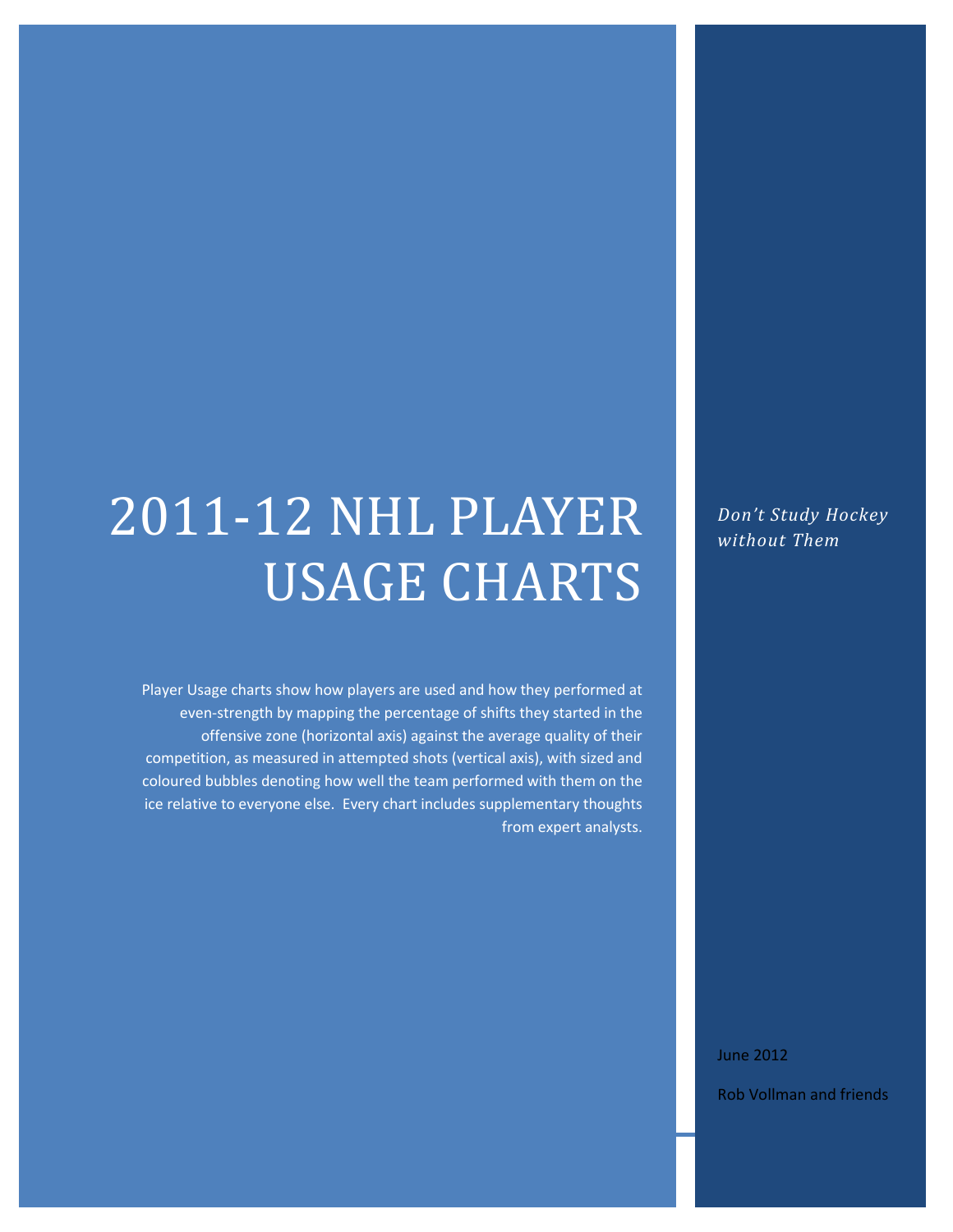## **Player Usage Charts**

#### **Don't Study Hockey without Them**

*In our quest to provide objective hockey analysis that acts a useful supplement to everybody's own experience-based understanding of the game, our aim is to develop statistics that are both understandable and relevant.* 

*Almost one year ago on Arctic Ice Hockey we first introduced Player Usage Charts as the accessible graphical representation of existing statistical advances.* 

*Throughout the 2011-12 season analysts across over half the league and one NHL front office joined me in its continued development, culminating in what we proudly present here to you, the media, the agent, the front office executive and most importantly the fan: Player Usage Charts for every team in the league, accompanied by brief and informal interpretation from the aforementioned expert analysts, including TSN's Scott Cullen.* 

*Consult these Player Usage Charts regularly to help put last year's player production into context when evaluating trades, signings and contracts this off-season and again when considering line matching and production expectations in next year's training camp.* 

*All the raw data is available at www.HockeyAbstract.com. Please feel free to distribute this freely and to contact me at vollman@hockeyabstract.com or any of my fellow analysts with any corrections, questions or suggestions (contact information in the appendix). Enjoy!*

- Rob Vollman of www.HockeyAbstract.com, June 1, 2012

#### **What are Player Usage Charts?**

Player Usage Charts, formerly known as OZQoC charts, were first introduced on Arctic Ice Hockey by Rob Vollman in the 2011 off-season to study how players were being used in a simple graphical representation. The idea caught on quickly among both hockey analysts and front offices, sparking a number of improvements throughout the season. These particular player usage charts are all even-strength play only.

#### **What are Offensive Zone Starts (Horizontal Axis)?**

Offensive zone starts is the percentage of all non-neutral shifts started in the offensive zone. A common misconception is that it's the percentage of all shifts started in the offensive zone, but it ignores those in the neutral zone and is therefore perhaps poorly named (like most hockey statistics). Think of it more as a representation of whether a player is used primarily for his offensive talents, or defensive.

#### **What is Quality of Competition (Vertical Axis)?**

Quality of Competition is the average plus/minus of one's opponents over 60 minutes, except that it is based on attempted-shots (Corsi) instead of goals. In this particular variation we are using Relative Corsi (explained below). Players who face top lines will have high QoC's while those with the easier task of facing mostly depth lines will have negative QoCs.

#### **What is Relative Corsi (The Bubbles)?**

Corsi, another poorly named statistic, is simply a player's plus/minus, except that it's measured in attempted shots instead of goals. In this case it's calculated over 60 minutes, and Relative Corsi is calculated relative to how the team did without him. As explained by Corsi bubble innovator Eric Tulsky, a big blue bubble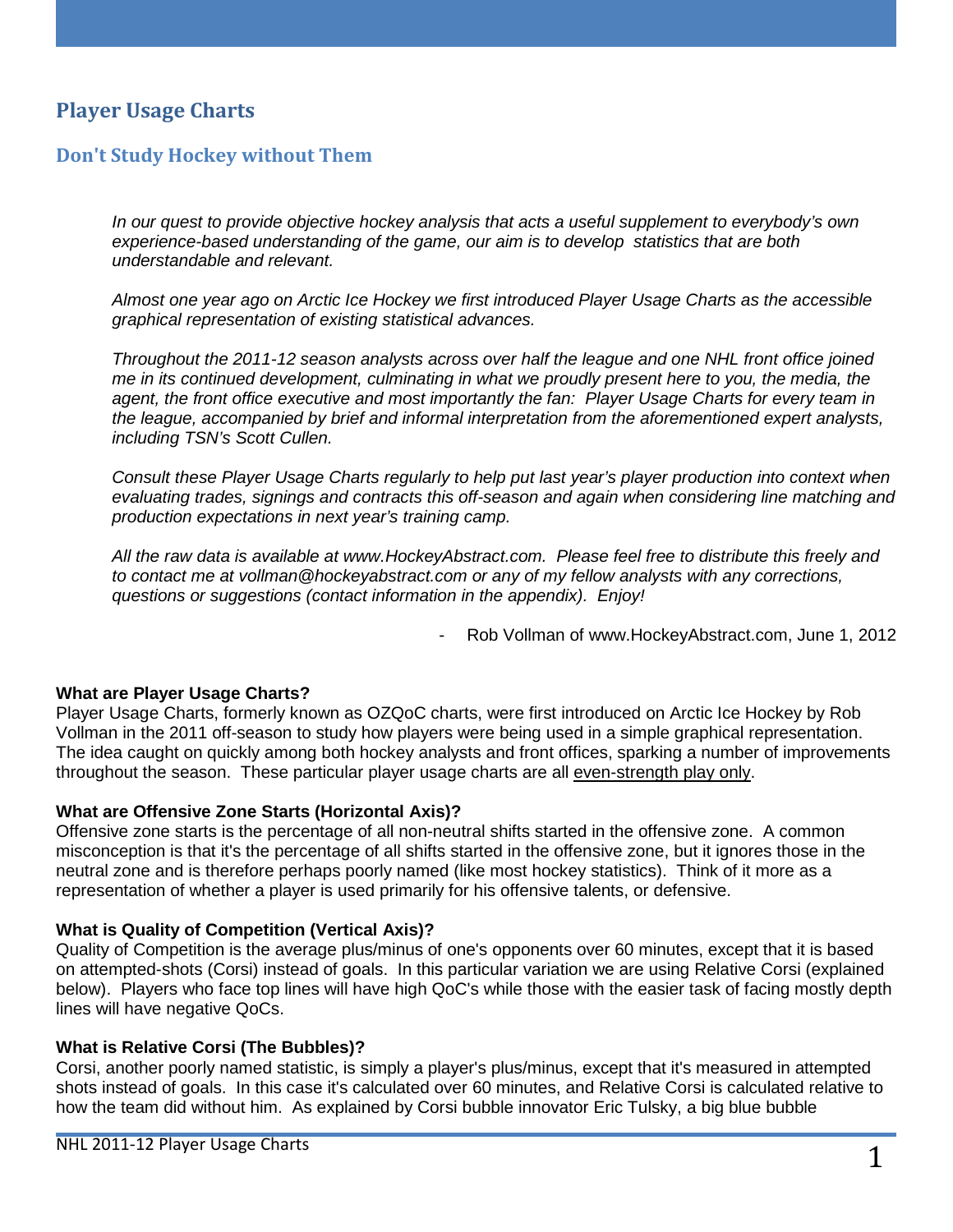represents someone whose team attempts a lot more shots than their opponents while he's on the ice, and a big white bubble is someone whose team is usually getting outshot badly. In Tom Awad's variation the bubble is sized according to a player's ice-time and shaded dark green or dark red based on their Relative Corsi.

#### **What do the asterisks mean?**

Since it's not generally appropriate to compare the raw usage data of a player on one team to another, which can often be like comparing apples to oranges, players who played part of the season elsewhere are marked with an asterisk. Those who started the season with the team but ended elsewhere have the asterisk as a prefix, and those that started elsewhere but ended with the club have an asterisk as a postfix. Stick tap to Timo Seppa for this one.

#### **What does the purple writing mean?**

Defensemen have their names in purple to differentiate them from forwards. This is one of the great suggestions we got from an NHL executive who swears by these player usage charts.

#### **What does it all mean?**

As shown in Aaron Nichols' chart below, those on the left are defensive-minded players, and on the right offensive-minded. Those up top play against top lines, those at the bottom play against depth lines. Therefore those in the top-left are playing tough minutes in their own zone against top opponents and it's impressive if they don't have big white bubbles, and those in the bottom-right are sheltered from defensive zone play or top opponents and are usually goons. Players with bubbles that seem out of place could be being misused.



#### **Where do these stats come from?**

Initially all the statistics come directly from the NHL's game files, which are processed by Vic Ferrari's time on ice site, and collected and presented at Behind the Net by Gabriel Desjardins. The idea for this graphical representation, and this package itself, comes from Rob Vollman, with the idea for the Corsi bubbles from Eric Tulsky of Broad Street Hockey, and other developments from several others including Corey Sznajder, Josh Lile, Derek Zona, John Fischer, Mike Rogers, Derek Jedamski, Aaron Nichols, and Gus Katsaros.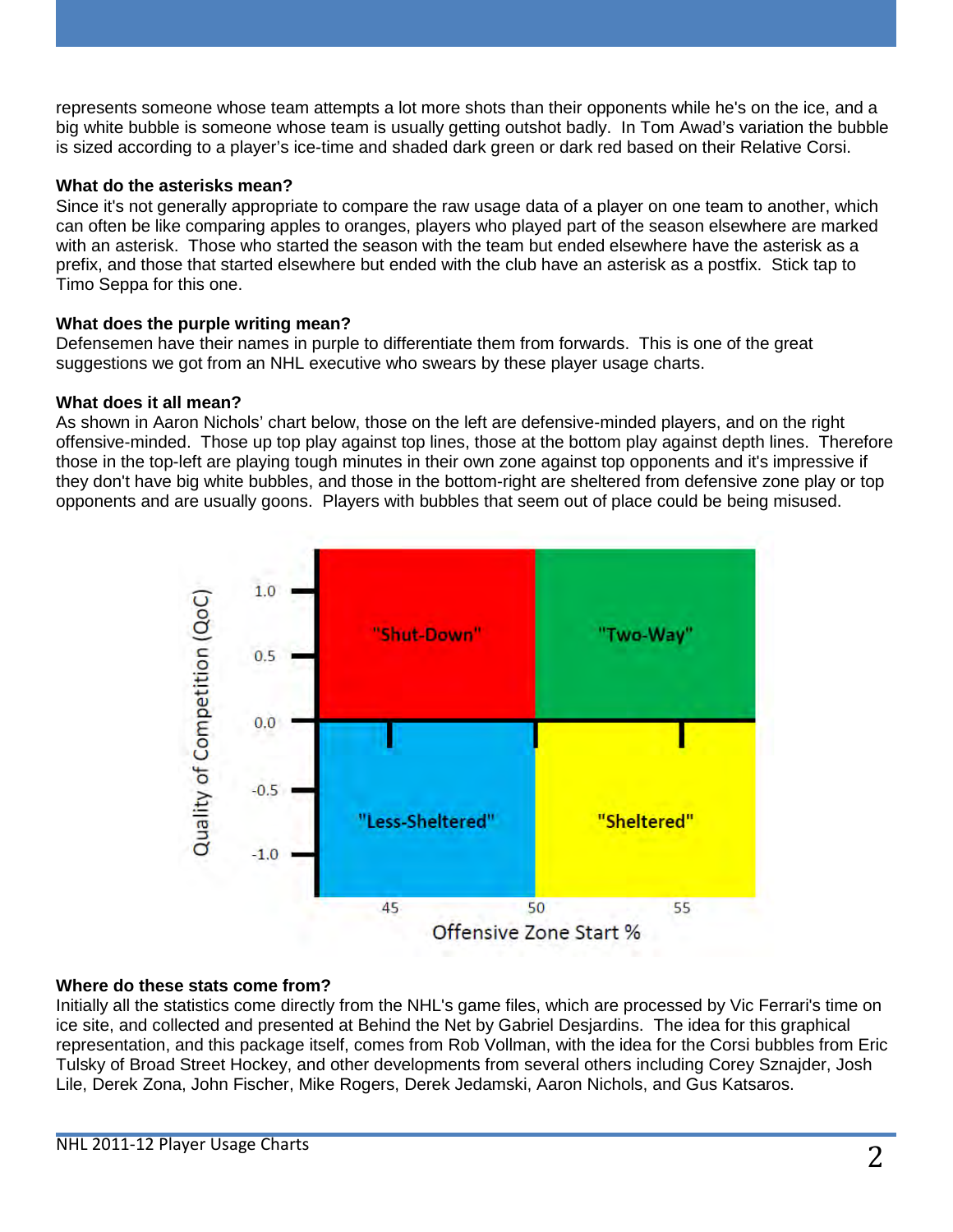

**Rob Vollman's Take**

The Anaheim Ducks, who practically invented post-lockout ice-tilting in their 2007 Stanley Cup run with the famous shut down line of Travis Moen, Sami Pahlsson and Rob Niedermayer opening up the ice for their offensive-minded kids Ryan Getzlaf and Corey Perry, stopped employing that system even before coach Randy Carlyle's departure.

Five years later it's Perry and Getzlaf carrying the team with effective play in tough minutes. Though they were complemented by a decent pack of veterans including Saku Koivu and Teemu Selanne, Anaheim's woes can be traced to their reliance on a legion of arguably unready or replacement-level talent like Andrew Gordon, Rod Pelley,

Maxime Macenauer, Brandon McMillan, Matt Beleskey, Nick Bonino, Devante Smith-Pelly, and enforcer George Parros, who played 351 combined games. A Moen/Pahlsson/Niedermayer line could have made all the difference last year.

The blue line is led by workhorse Francois Beauchemin, but it's interesting to note that while offensive-minded Lubomir Visnovsky is sheltered, generally at the expense of Toni Lydman (whose scoring consequently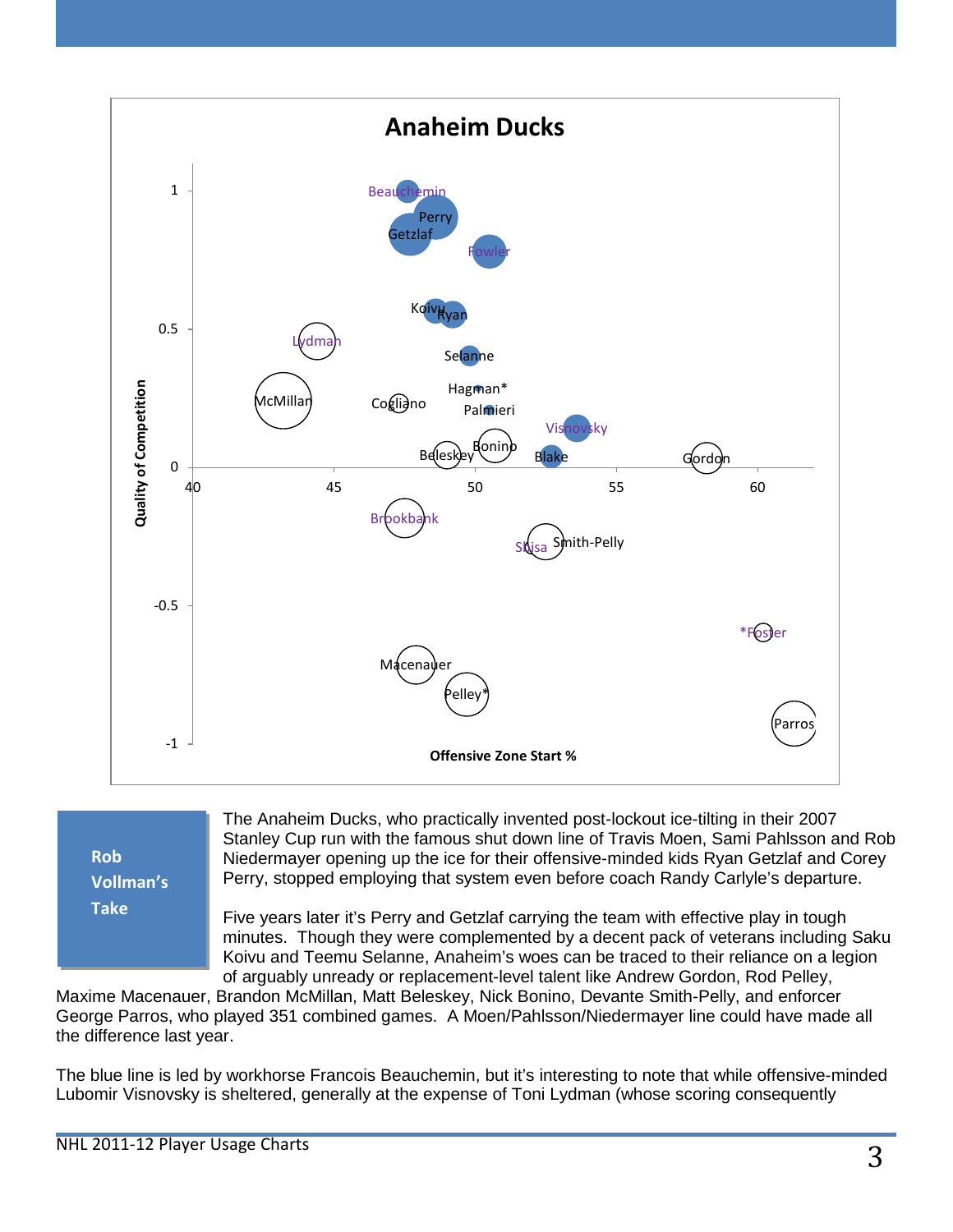dropped in half), young Cam Fowler is not. The Ducks definitely have a six-man blue line as these four, plus depth options Sheldon Brookbank and Luca Sbisa, missed just a combined 26 games (played by Nate Guenin 15, now-Wild Kurtis Foster 9 and Mat Clark 2). /RV

| <b>Josh Lile's</b><br><b>Take</b> | The Ducks lack of depth forced Getzlaf/Perry to play against higher Quality of<br>Competition.<br>They didn't shelter Cam Fowler enough. He had a positive Corsi, but I recall many times<br>where he was a mess defensively. /JL                                     |
|-----------------------------------|-----------------------------------------------------------------------------------------------------------------------------------------------------------------------------------------------------------------------------------------------------------------------|
|                                   |                                                                                                                                                                                                                                                                       |
| <b>Corey</b>                      | Both Carlyle and Boudreau used a power vs. power approach with their forwards as the<br>Getzlaf and Koivu lines handled the bulk of tough minutes. This is mostly because the<br>Ducks lack quality defensive forwards and don't have anyone who they can use in that |

**Sznajder's** 

**Take**

role. /CS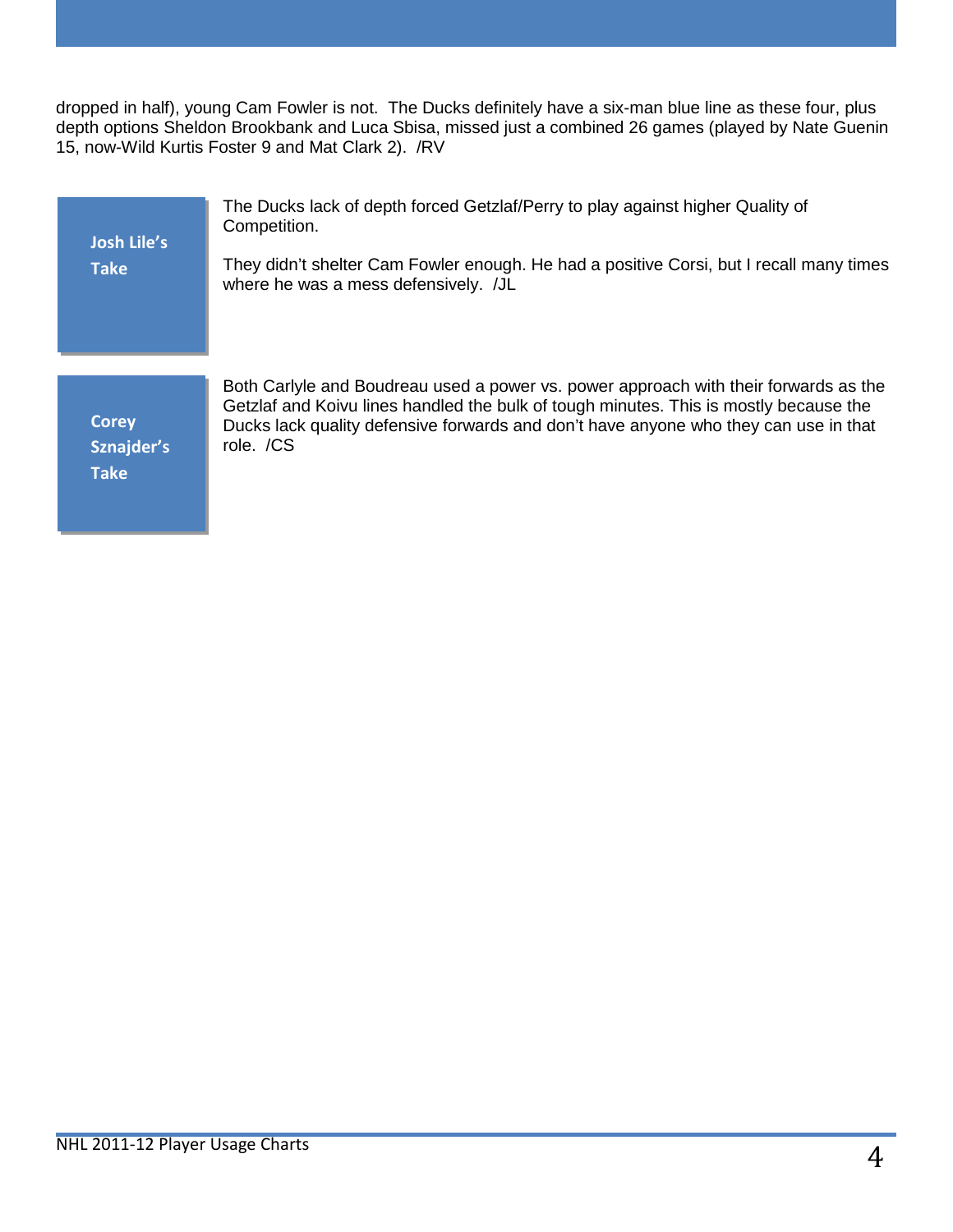

**Rob Vollman's Take**

Patrice Bergeron had a truly impressive season, leading the team in possession numbers despite being assigned the toughest minutes. Brad Marchand also had a great year.

In fairness, apart from sheltering his younger players like Jordan Caron and Zach Hamill, his enforcer Shawn Thornton and defense-only depth players Gregory Campbell and Daniel Paille (all to no avail), Coach Claude Julien doesn't believe very much in line matching, which is perhaps why they managed six 20-goal scorers (almost seven if you extrapolate Nathan Horton's scoring rate).

Despite their high scoring totals Boston was at a shot-based disadvantage with Chris Kelly and Rich Peverley on the ice, which is partly due to having more defensive responsibilities than the highly successful scoring trio of Milan Lucic, Tyler Seguin and Nathan Horton, and the only slightly less effective secondary choices like Brian Rolston, David Krejci and Benoit Pouliot.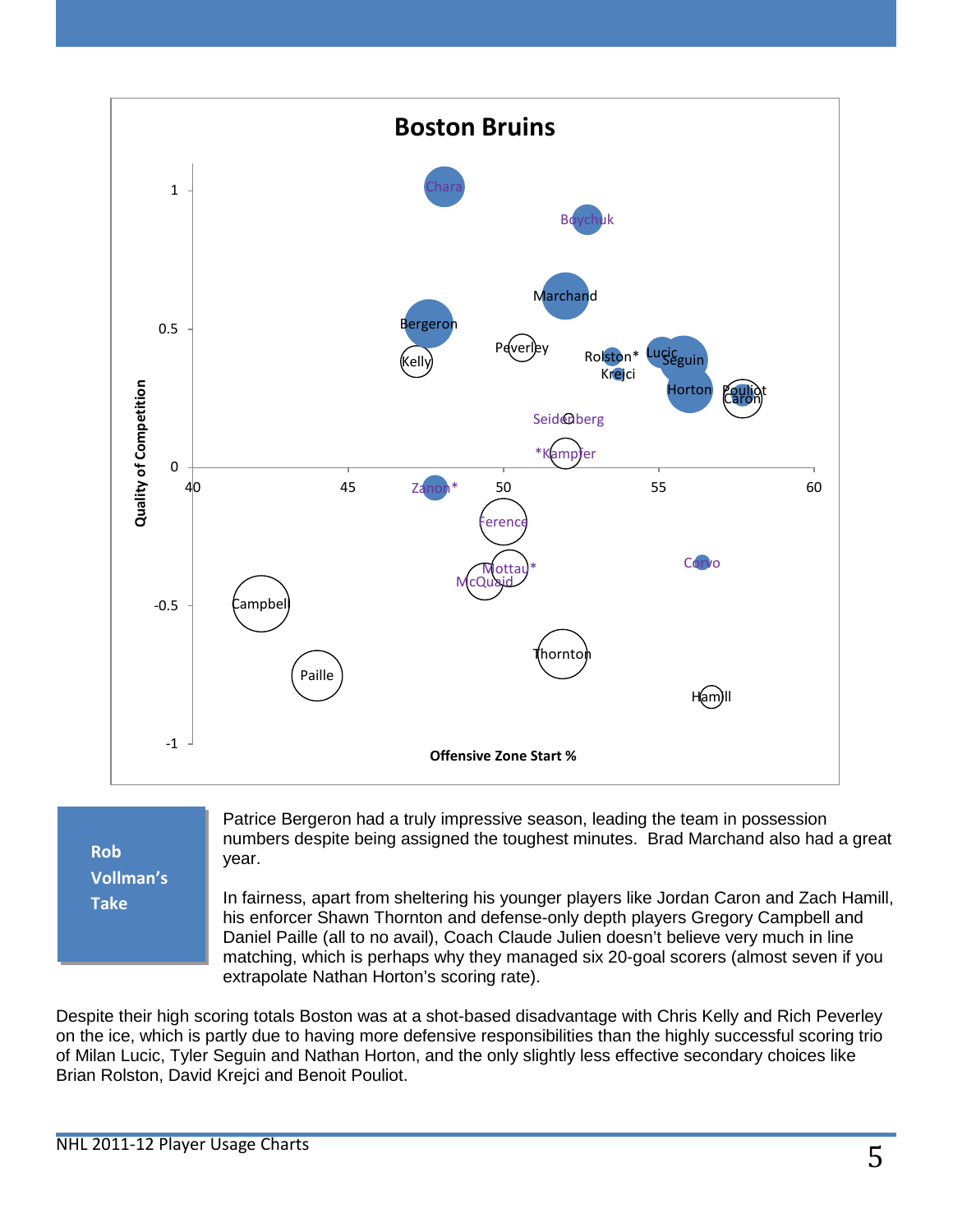Zdeno Chara and his far less heralded linemate Johnny Boychuk successfully managed all the heavy lifting on defense, but Julien sent GM Peter Chiarelli out to pick up defensive-minded blueliners Greg Zanon and depth piece Mike Mottau at the deadline given that Dennis Seidenberg was the only one of the other four defensemen in whom Julien really had any confidence. Andrew Ference and tough guy Adam McQuaid struggled in their depth roles and Joe Corvo got by only by virtue of his highly-sheltered treatment. /RV

**Derek Jedamski's Take**

Some coaches pick match-ups based on zone starts, others do it based on quality of competition. Alain Vigneault is typically of the former group, Claude Julien is usually of the latter group. You can see that Julien simply matched his better players up with the best players on the other team, most guys with a positive CorsiRelQOC are some of Boston's best players while those that registered a negative CorsiRelQOC are mostly depth players.

All coaches do this to a certain extent but Julien's methods seem to be a bit more extreme in that regard. Zone starts comes secondary to getting the right player-for-

player matchup (in this case, strong players against strong players, weak against weak) in this case. /DJ

**Corey Sznajder's Take**

Campbell and Paille's zone start data is a tad misleading because they aren't playing against tough competition, and there is no need for them to with Patrice Bergeron on the team. /CS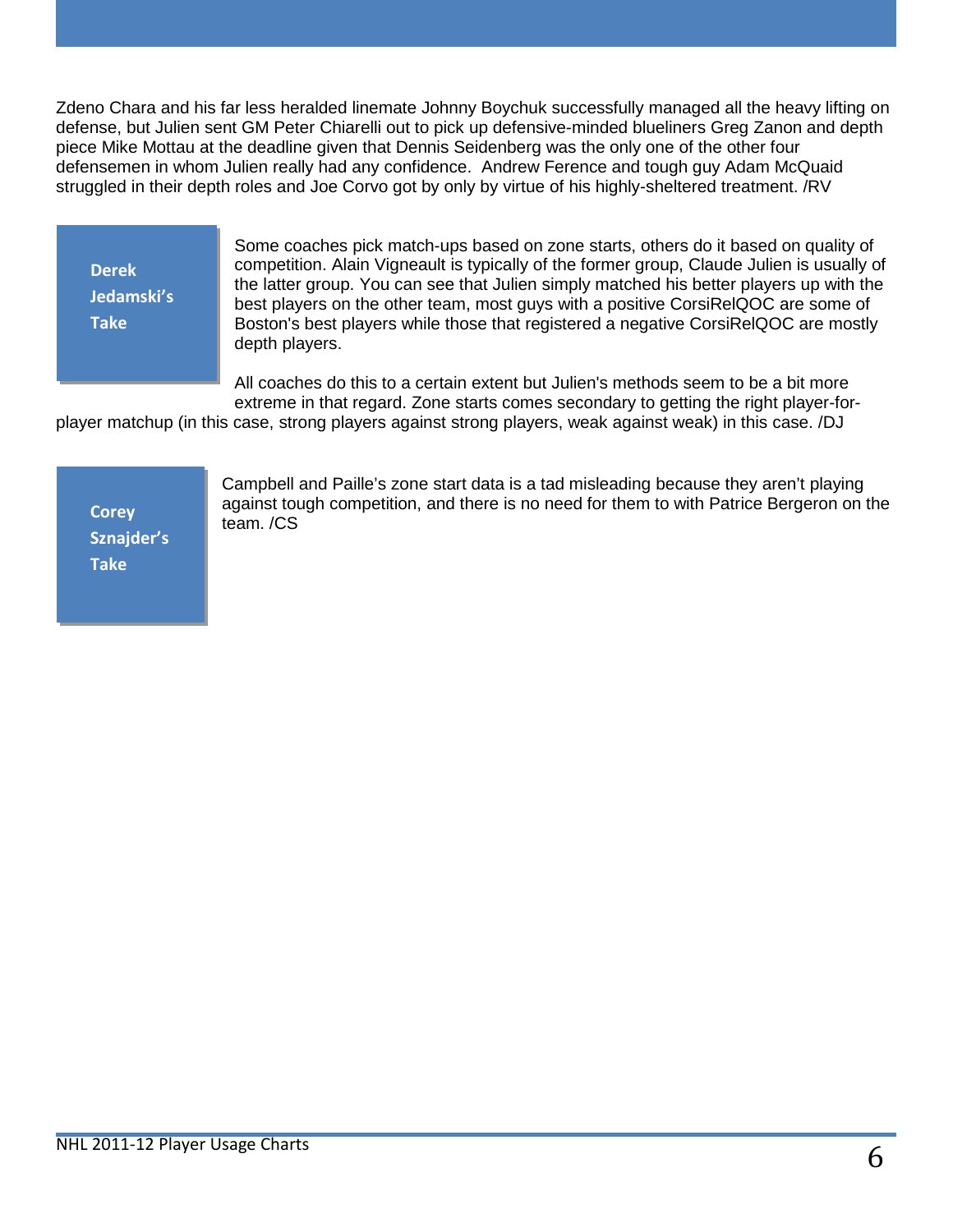

**Derek Jedamski's Take**

It is evident here that Lindy Ruff does not utilize zone starts to optimize players' talents as much as other coaches like Alain Vigneault or Joel Quenneville. Ruff likes to have well-rounded players that he can put on the ice in any situation; as such, he often does not tend to employ certain players almost exclusively in specific situations as Vigneault does with Malhotra in the defensive zone or the Sedins in the offensive zone. Granted, Buffalo does not have anybody of the Sedin's caliber but it would be interesting to see players like Hodgson, Vanek, and Ennis starting 60+% of their shifts in the offensive zone.

Ruff also tends to shelter rookies, which is not at all uncommon but Ruff may do so more consistently than most other coaches. We consider "sheltered" to be the bottom right quadrant; that is an offensive zone start percentage greater than 50% and CorsiQoC less than 0. There are five players on the Sabres who qualified as rookies this season: Adam, Foligno, McNabb, Tropp, and Hodgson. Hodgson is the only player of those five rookies who doesn't fall in the quadrant of the easiest minutes\*. Also, of the six players in that "sheltered" quadrant, four of them happen to be rookies.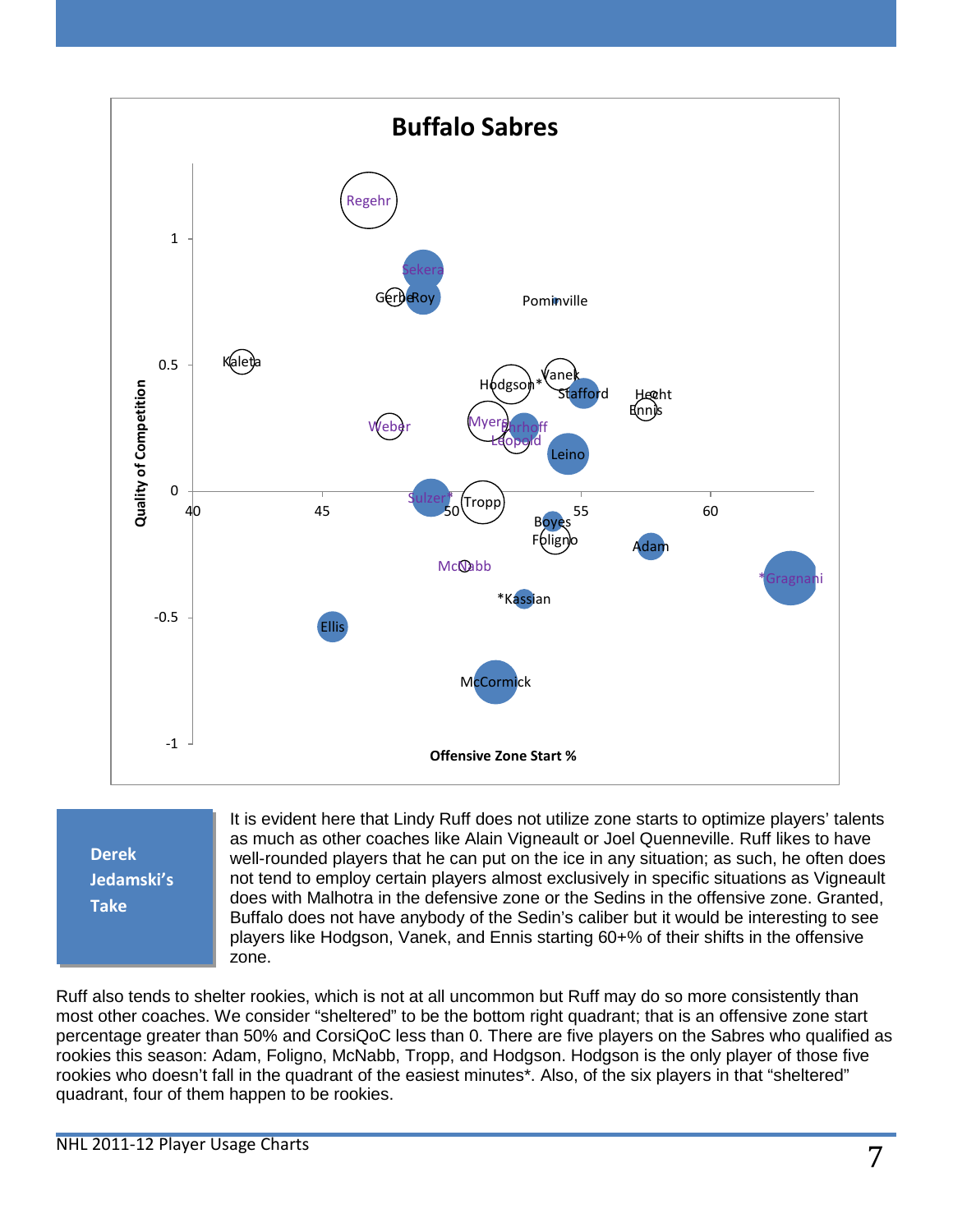Despite Ruff's relatively conservative ways when it comes to zone starts, there are still some obvious trends on which players he tends to give the heavy lifting minutes in the defensive zone and which players he tends to shelter. You can see here than he actively shelters Luke Adam, Brad Boyes, and Marcus Foligno. All three of them start in the offensive zone ~55% of the time while facing relatively weak competition. One the other side, Nathan Gerbe and Patrick Kaleta comprised two-thirds of the Sabres very effective shutdown line (along with Paul Gaustad) and that is exhibited in this chart as Kaleta and Gerbe received the most difficult minutes among forwards. Joining those two in the defensive ranks are Robyn Regehr and Andrej Sekera. Each of these four players were trusted by Ruff to take care of business in their own zone while facing quite difficult competition.

There are a few players of particular interest from this chart: Luke Adam, Robyn Regehr, and Andrej Sekera. This chart gives rise to some very interesting numbers that tend to fly in the face of common perception of how these players were handled or how well they performed this season.

Many people are of the belief that Luke Adam was not put in a position to succeed and thus, was unfairly demoted by the organization. On the first point, Adam began the season between the team's two best forwards in Thomas Vanek and Jason Pominville. Over his 52 games in Buffalo only Jochen Hecht started in the offensive zone more often than Adam (by 0.1% despite just a 22 game sample size for Hecht) and only McCormick and Ellis faced easier competition among forwards. Despite the advantages he received, Adam only managed to produce 9 points in his final 41 games and 0 points in his final 20 games in Buffalo. Breaking his season down into 13 games sections, you can see the obvious decline:

Games 0-13: 4 G - 7 A - 11 P – 29 SOG Games 14-26: 5 G - 2 A - 7 P – 21 SOG Games 27-39: 1 G - 1 A - 2 P – 20 SOG Games 40-52: 0 G - 0 A - 0 P – 19 SOG

Not only did his production go down after the first 13 games but also his shot rate decreased steadily. Despite being provided with these advantages (favorable ice-time), he simply failed to produce outside the first 20 games. He may of experienced a bit of bad luck with the Sabres as the team's shooting percentage with Adam on the ice was only 7.49%, despite his personal shooting percentage of 11.2%.

The common perception around the league is that Robyn Regehr had a very poor season in his first year in Buffalo. Who can blame them? Five points and a -12 in 76 games paints a pretty ugly picture. Only Mike Weber finished with a worse +/- and five points in 76 games is Regehr's worst total since his sophomore season over a decade ago. A casual glance at this player usage chart visualizes the kind of minutes Robyn Regehr faced this season. He was Lindy Ruff's workhorse, he handled the minutes that most of the other defensemen couldn't handle. Nobody started in the defensive zone more often that Regehr among defensemen and nobody on the team faced more difficult competition than Regehr. He was given a clearly defined role and his 2.01 goals against per 60 minutes of ES time (2nd best among defensemen) speaks to his success at the task he was given. One contributing factor to his brutal +/- is the fact that Regehr was put on the ice for one reason and one reason only, to defend the other teams top players and keep the puck out of his net. As a result, the team did not produce much offense with Regehr on the ice. Regehr's 23.3 shots for/60 min was 2nd worst on the team (behind only Hecht) and the team's shooting percentage of 6.03 with Regehr on the ice is one of the worst as well. He had a clearly defined role and he executed that role extremely well.

I think many fans recognize the high moments of Sekera's season but it was the maddening inconsistency that led many to miss just how impressive of a season Sekera had. The young Slovak experienced quite a role shift this season as Lindy Ruff leaned on him pretty heavily in the defensive zone. Last season Sekera started in the offensive zone 54.3% of the time last year (3rd highest among defensemen); that dropped to 48.9% this season (only Weber and Regehr were lower). Sekera's CorsiQoC also ballooned from 0.234 last season to 0.740 this season. He was relied on much more in the defensive zone, given more starts in the defensive zone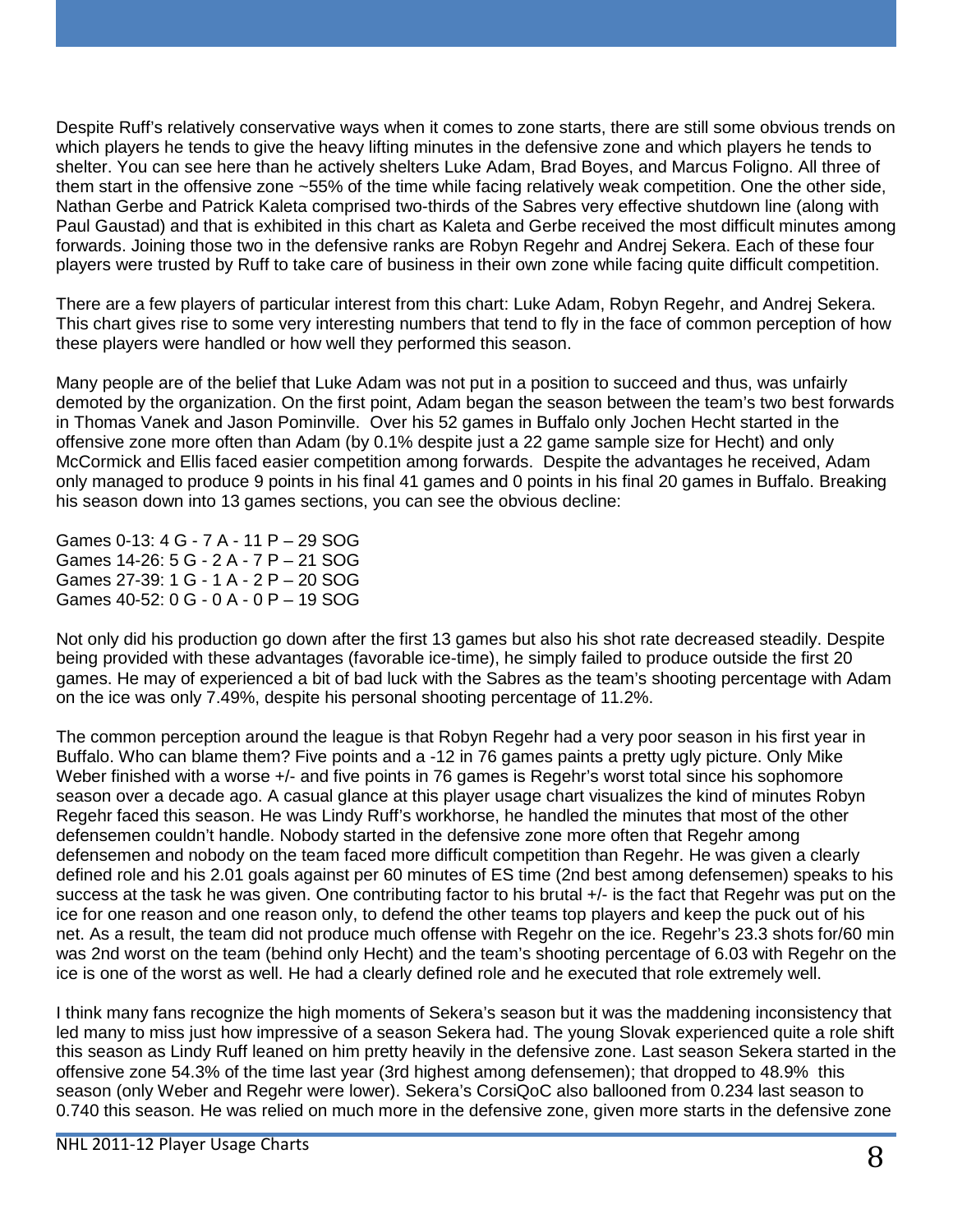along with more difficult competition; yet, he still managed to allow 1.6 fewer shots per 60 minutes despite this shifted role. His 24.6 SA/60 was the best among defensemen this season. His drop in offensive production is likely a side effect of his focus on the defensive end of the rink.

\* Keep in mind that Hodgson's numbers here are composed of his time in Buffalo and Vancouver, so it's not entirely indicative of how he was used by Ruff. /DJ

**Aaron Nichols' Take**

Lindy Ruff has been said to make his forwards responsible for two-way hockey (i.e. play offensive and defensive assignments) when they are on the ice. The chart above supports this, by showing how the majority of top six forwards (Ennis, Hodgson, Pominville, Roy, Stafford, and Vanek) were not sheltered and had to face positive QoC when on the ice.

Ruff tended to give sheltered minutes to either rookies (Foligno, Adam) or fourth line players (Boyes, Ellis, McCormick, Tropp). This is unlike teams such as Washington, who would shelter their better offensive talent in order to give them better scoring chances.

Nathan Gerbe and Pat Kaleta had the most defensive zone starts and the highest QoC among all forwards, which supports Ruff use of them as a "shut-down" forward line. This was most clearly seen before the trade deadline when Paul Gaustad centered this line before his trade to Nashville.

Robyn Regher and Andrej Sekera had the toughest competition and least offensive zone starts of all the defensemen. Looking at these two players when compared to the other defenseman, it can be deduced that Ruff used these two in a shut-down role, while Ehrhoff, Leopold and Myers saw more offensive zone starts and lower QoC. This should make sense, because more offensively skilled defenseman should get better scoring opportunities.

Mike Weber and Alexander Sulzer were not necessarily sheltered but say the majority of their starts in the defensive zone with relative equal QoC, the only sheltered defenseman was the rookie on the blueline, Brayden McNabb.

The only peculiar point on the chart seem to be Jochen Hecht; while injured most of the season, Hecht is known to be a solid two-way forward who is very defensively responsible, yet he saw the majority of his starts in the offensive zone. While this may seem unusual, he actually has seen a greater amount of zone starts in the offensive zone in every year since 2007-2008. Even with this statistic, his Off. Zone starts were 4% than last season, which is the largest jump since the recording of this statistic. /AN

**Matthew Coller's Take**

On the Sabres, I think the clustering of the forwards, Vanek, Stafford, Pominville, Leino, it strikes me as being telling of Lindy Ruff's system, which asks pretty much all forwards to be two-way forwards. It's been a major criticism of mine toward him. Using players this way may have worked in 1999 with Stu Barnes and Michael Peca, but players like Ville Leino and Cody Hodgson belong in the offensive zone the majority of the time. And if you can't use them that way, your GM shouldn't acquire them. The chart may even suggest that the GM and coach aren't exactly on the same page.

Luke Adam is certainly an exception. Ruff tried his darnedest to keep Adam away from any difficult competition and to start in the O-zone as often as possible. After the season,

he said Adam was eventually sent down to the minors because he was so bad defensively.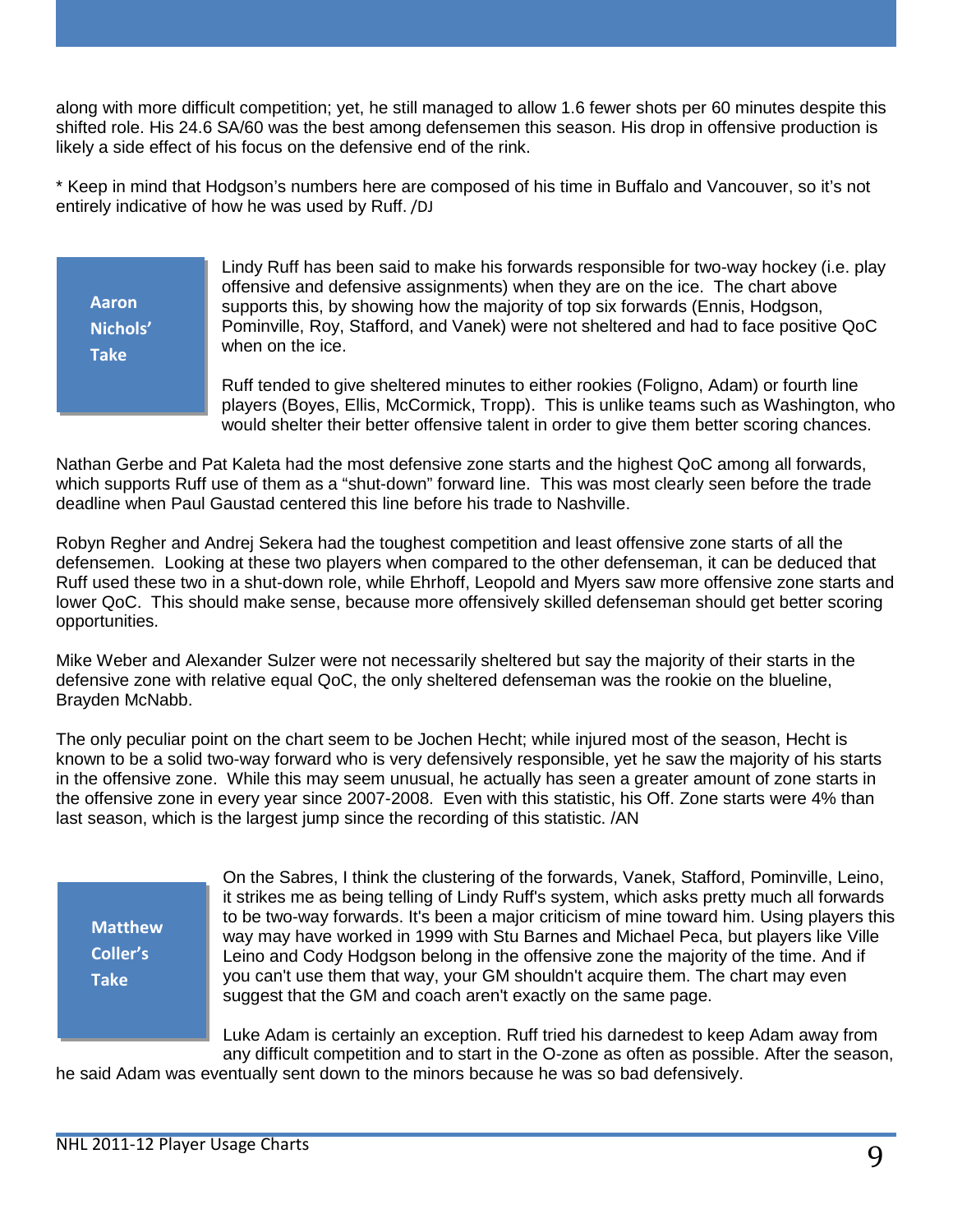I think the Roy and Gerbe bubbles may make somewhat of a suggestion about why they both saw declines in production, especially Gerbe.

Robyn Regehr's bubble clearly stands way out. The Sabres used him constantly against the other team's top lines. And as I'm sure you know, he performed alright 5-on-5 in terms of on-ice save percentage, but not so much in Corsi. I don't think the original intention was to use him as much vs. great competition as this, but injuries to Tyler Myers and Christian Ehrhoff forced him into positions they would have rather he not be in. However, looking at this, I believe Myers is far far and away the best defensive defenseman. He's the guy I would like to have matched up with your Ovechkins and Crosbys.

Tyler Ennis became the team's No. 1 center during the last 15 or so games. Starting him in the offensive zone as much as possible is the right way to go. While holding down the No. 1 role, he was almost always paired with Foligno and Stafford. Both Foligno and McNabb stand out to me as guys who didn't play a ton and their usage may change a bit. McNabb is a lock-down type, so he may swap bubbles with someone like Weber, who really, really struggled at 5-on-5 when facing decent competition.

I think overall, the charts are very accurate as to how each player was used on the whole. From covering or watching every Sabres game, I can tell you that Ruff changes his lines like a mad man, so it can be tough to get a grab on a certain player. And injuries last year certainly would affect usage. But overall I think it paints a pretty clear picture on how guys were used. /MC

**Corey Sznajder's Take**

It's tough to figure out who replaced Paul Gaustad's role but that's something to look for next season. /CS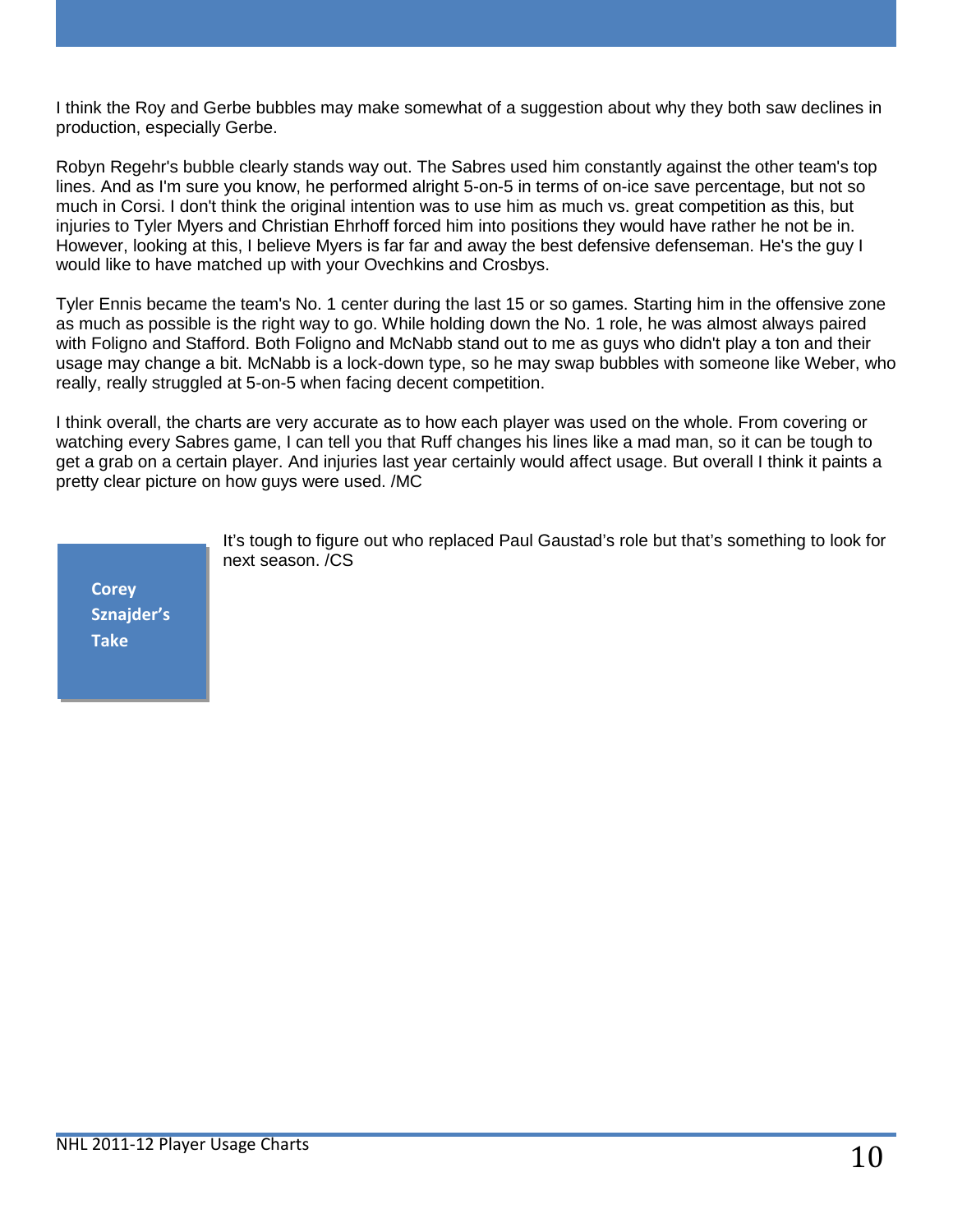

| Kent     |
|----------|
| Wilson's |
| Take     |
|          |

Brent Sutter operated as a power vs power match-up coach. Meaning he usually tried to match the other team's big guns with the Flames own top-six players. Olli Jokinen Curtis Glencross and Jarome Iginla faced the toughest minutes in Calgary by far.

This was due in part to injuries that ravaged the lower part of the roster, leaving it filled with AHLers and rookies most of the time. On top of that, however, Sutter didn't work to get his best players more offensive zone draws. Pretty much every regular top-six skater on the team started more often in the defensive zone.

As a result, Calgary's top end was universally out-shot and out-chanced, with the exception of Mikael Backlund who only appeared in 47 games due to injury. Backlund's conversion from sheltered youngster to the center who saw the lowest ratio of zone starts in the o-zone was a big change, but the kid managed to keep his head above water possession-wise.

The most sheltered players on the ice were the kids and fringe guys. TJ Brodie and the fourth liners were sure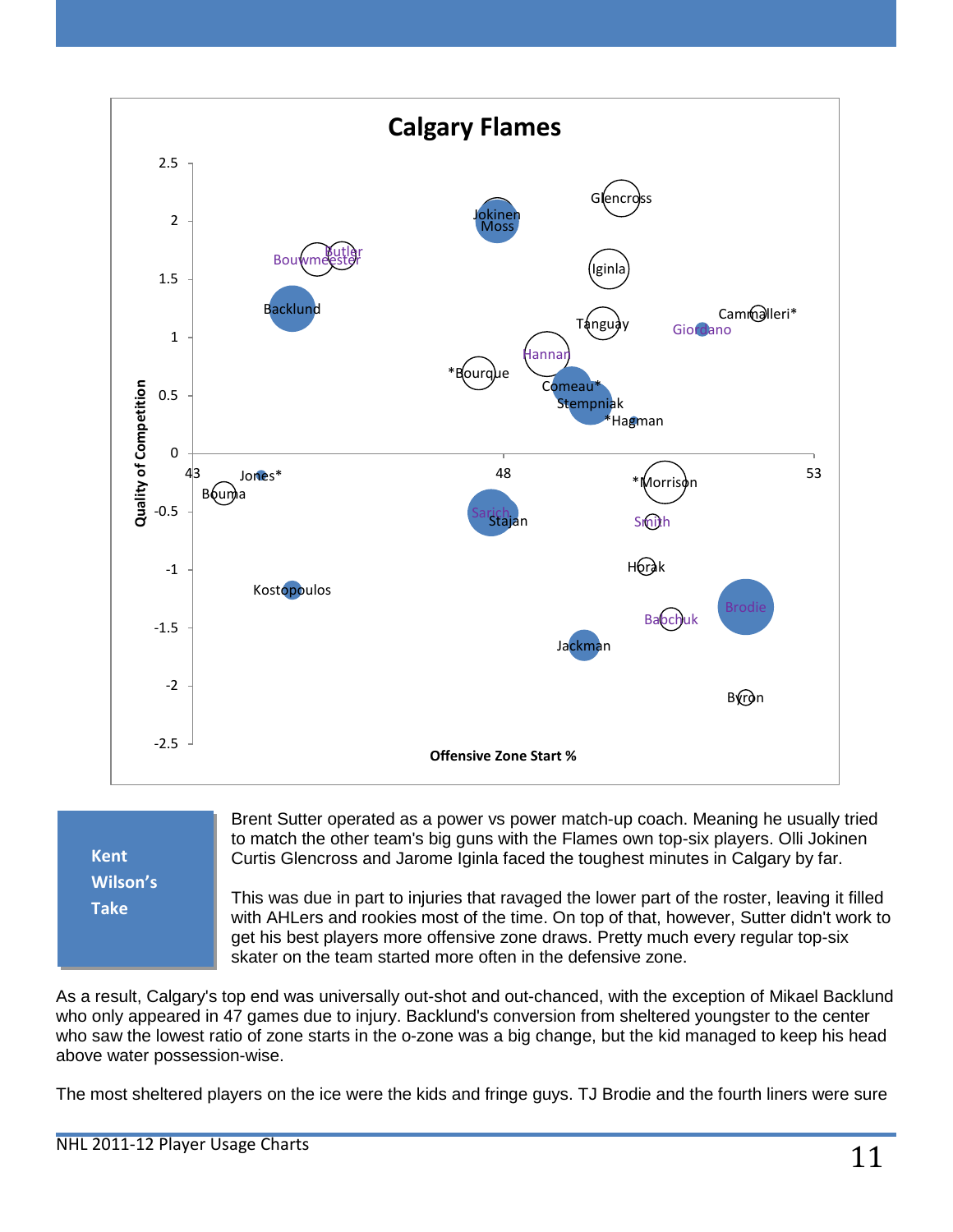to only play against other bottom six players for example.

Next year Calgary has to find forwards who can drive the play more consistently. Their expensive scorers have trouble getting the puck into the offensive zone and keeping it there, so either the org has to find some capable checkers so Iginla and company can be given the high round, or they have to find big guns who can actually outchance other big guns. /KW

**Rob Vollman's Take**

Calgary's struggles this year can be largely traced to the inability of those they played in the toughest situations to compete evenly with opponents. Curtis Glencross, Olli Jokinen, Jarome Iginla, and Alex Tanguay up front were all out-shot by at least 5.8 attempted shots per 60 minutes.

Their secondary forwards certainly did their jobs despite bad luck keeping their names off the scoresheet. David Moss, who played in almost the exact same situations as Olli Jokinen, enjoyed a 10.3 attempted shot advantage over opponents in his 32 games. Mikael Backlund enjoyed a whopping 11.7 shot advantage despite the lowest offensive

zone start percentage by far of any of their non-depth forwards. These two could be poised for big improvements next year.

Calgary's new coach would be wise to move their big names into slightly softer roles (like Mike Cammalleri), especially since secondary players like Blake Comeau, Lee Stempniak, and Matt Stajan consistently outplayed the third and fourth liners they faced and could probably handle tougher assignments. Replacement-level options like Blair Jones, Lance Bouma, Roman Horak, Tom Kostopoulos, Tim Jackman and Paul Byron, on the other hand, should probably be left on the depth lines (or replaced altogether).

On defense Chris Butler surprised everyone by playing on the top unit with Jay Bouwmeester, but the duo hardly set the world on fire. Mark Giordano was effective in a slightly softer top-four role, but Scott Hannan struggled and is perhaps better suited as a third-line penalty killing specialist at this point. Depth options Cory Sarich and the carefully sheltered T.J. Brodie did well and could potentially be occasionally challenged with a top-four assignment, but Derek Smith and Anton Babchuk should either be left on the depth lines or replaced altogether. /RV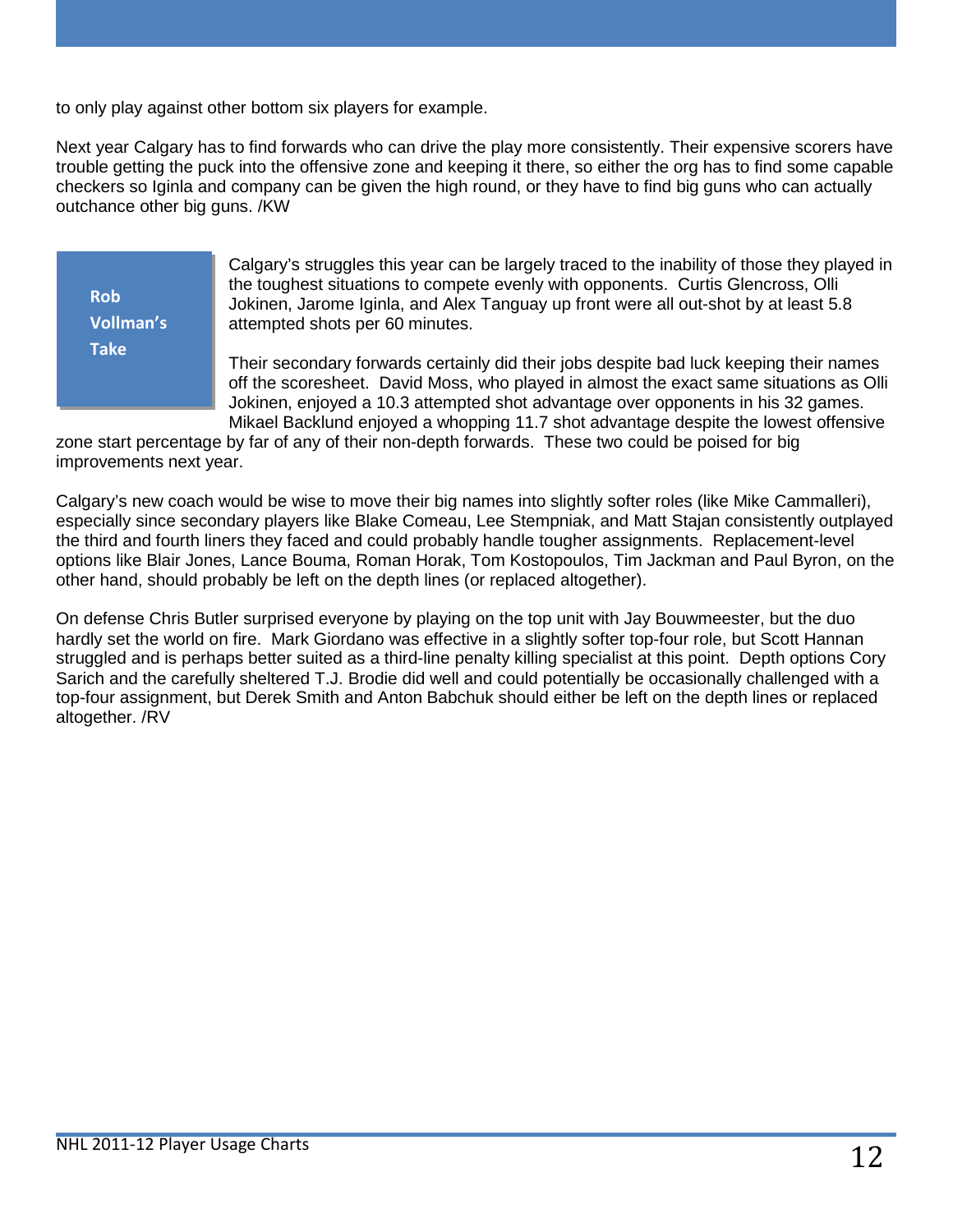

**Corey Sznajder's Take**

For the Hurricanes, Brandon Sutter, Patrick Dwyer, Tim Gleason, Bryan Allen and Andreas Nodl handle most of the heavy lifting while the easier minutes go to Jussi Jokinen, Tuomo Ruutu & Jeff Skinner. You can see this strategy is working out as those three have been able to drive the play forward and have been one of the Canes best scoring lines for most of the year. This line hasn't been sheltered nearly as much as the team's fourth liners, though (most namely Tim Brent & Anthony Stewart) as they get easy minutes whenever they get a chance to play. Both of those two are under water territorially despite being sheltered.

Eric Staal's line also plays tough minutes but they are secondary compared to what the Sutter line had to deal with. LaRose & Tlusty's usage are a product of playing with Staal, so it's not a huge surprise to see that Tlusty wasn't sheltered despite being more known for his offense.

How Justin Faulk was used was pretty interesting. At only 19 years old, one would think that a young blue liner like him would need protection, but that wasn't the case. He got slightly easier zone starts but was regularly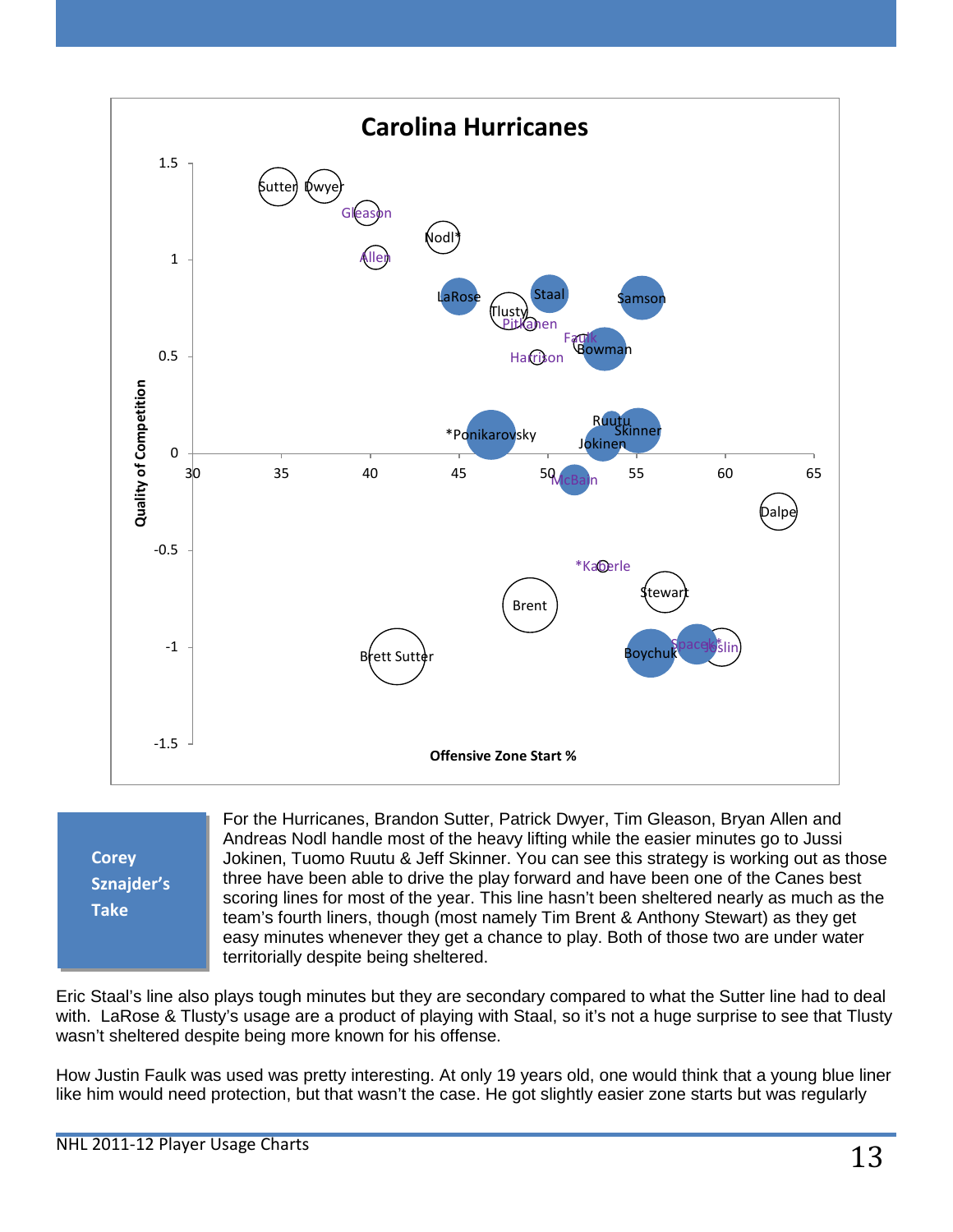used against other team's top-six's with Jay Harrison. Compare that to Jamie McBain's usage and you can see that Faulk is way ahead of the game at such a young age.

Some of Carolina's other rookies like Drayson Bowman & Jerome Samson also weren't protected in terms of quality of competition but that was mostly because of who they were playing with. Bowman spent a lot of time on the third line while Samson played with Staal. Neither of those lines was protected. /CS

**Rob Vollman's Take**

Carolina has adopted the classic player usage model where certain players compete against top lines in the defensive zone so that others can have the advantage over depth lines in the offensive zone.

So what went wrong? The advantage their blessed players enjoyed, which is 1.8 attempted shots per minute for Tuomo Ruutu, 5.9 for Jussi Jokinen and 9.2 for Jeff Skinner, weren't much greater than the advantage the mules gave up to their opponents, which is 5.1 for Gordie Dwyer and 6.6 for Brandon Sutter. The puck simply wasn't going in for these three, which is why they averaged 41 points between them – barely more

than Sutter's 32. The system may have worked better with players capable of taking greater advantage of these opportunities.

That's not to say the forwards were completely without success, as they enjoyed great possession when topliners Chad LaRose and Eric Staal were on the ice (Jiri Tlusty not so much). As for their younger and less well-known players, though Zac Dalpe's highly-sheltered 16 games weren't much to get excited about, AHLers Jarome Samson and Drayson Bowman's offense-oriented stints with the club were promising, as was Zach Boychuk's 9 minutes of highly-sheltered ice-time, offering hope that there may be someone who will soon become an upgrade from replacement-level journeymen like Tim Brent and Anthony Stewart.

On defense the Canes relied on the unheralded defensive duo of Tim Gleason and Bryan Allen to protect the lead, but still had strong confidence in their two-way second line of Jay Harrison with either veteran Joni Pitkanen (30 games) or impressive 19-year-old Justin Faulk. Young Jamie McBain plays the third line role well enough to earn occasional stints in the top-four, and Jaroslav Spacek played the depth role well since coming over from Montreal in the Tomas Kaberle deal, which is far more than can be said for Derek Joslin. /RV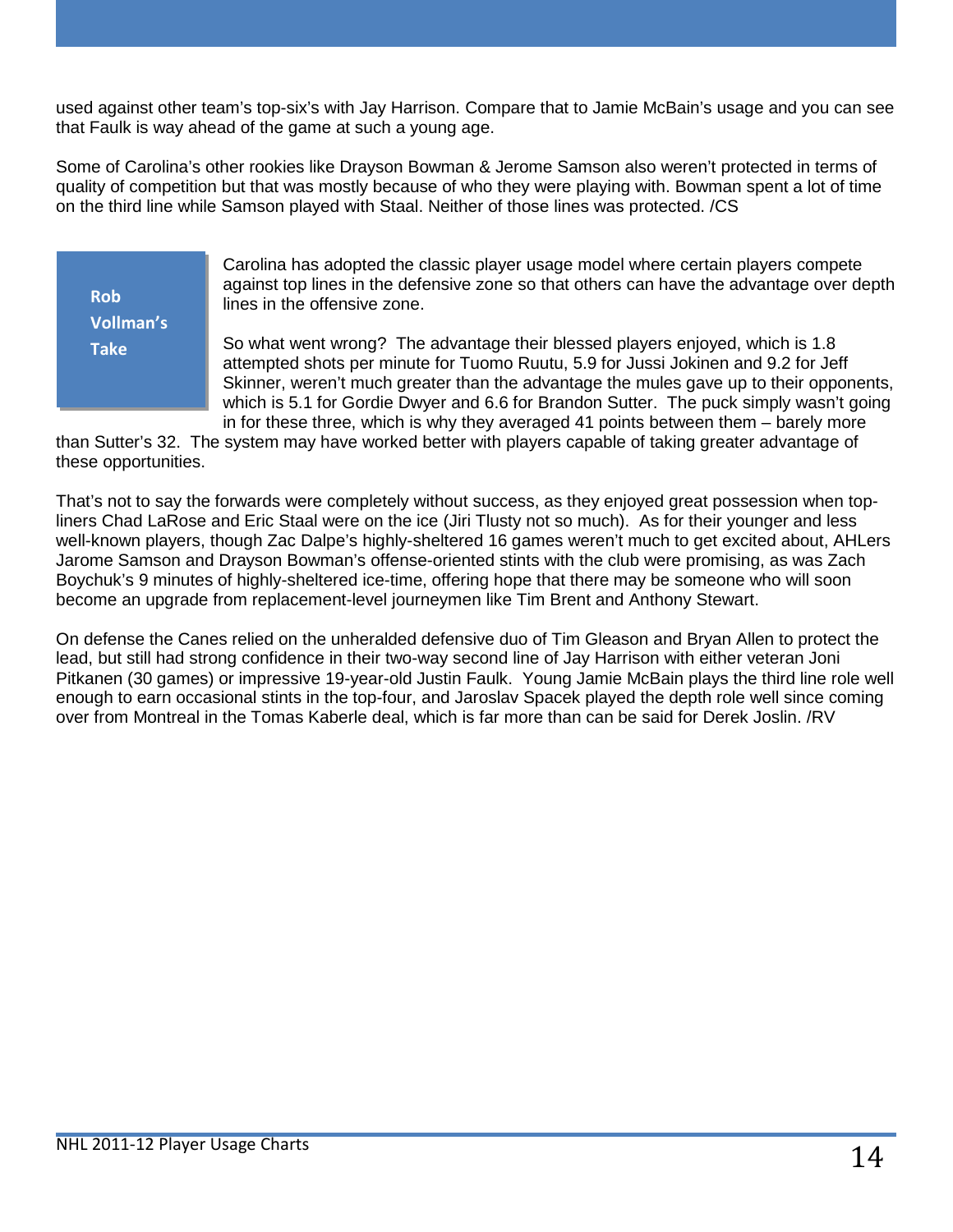



Dave Bolland plays some of the ugliest minutes in the league, and pays for it. The same can be said of Bryan Bickell and Michael Frolik, but to an increasingly lesser extent.

Thanks to players like them, Jonathan Toews, Viktor Stalberg, Patrick Kane, Marian Hossa and Patrick Sharp can start mostly in the offensive zone and really dominate. While Toews sees top opponents, Sharp is matched up mostly against secondary lines it's unclear what went wrong with Andrew Brunette, who enjoyed comparably favourable playing conditions but with very disappointing results.

Coach Joel Quenneville dished out difficult top-six ice-time to rookies Andrew Shaw and Marcus Kruger, and had no cause to regret it. However, Ben Smith and the giant Jimmy Hayes, the latter of which was quite sheltered, struggled in their stints last year.

Tough guy Daniel Carcillo effectively a regular shift of depth line duty, which should make Brandon Bollig, who is incapable of playing anywhere near the NHL level, completely unnecessary. Likewise, gritty defensive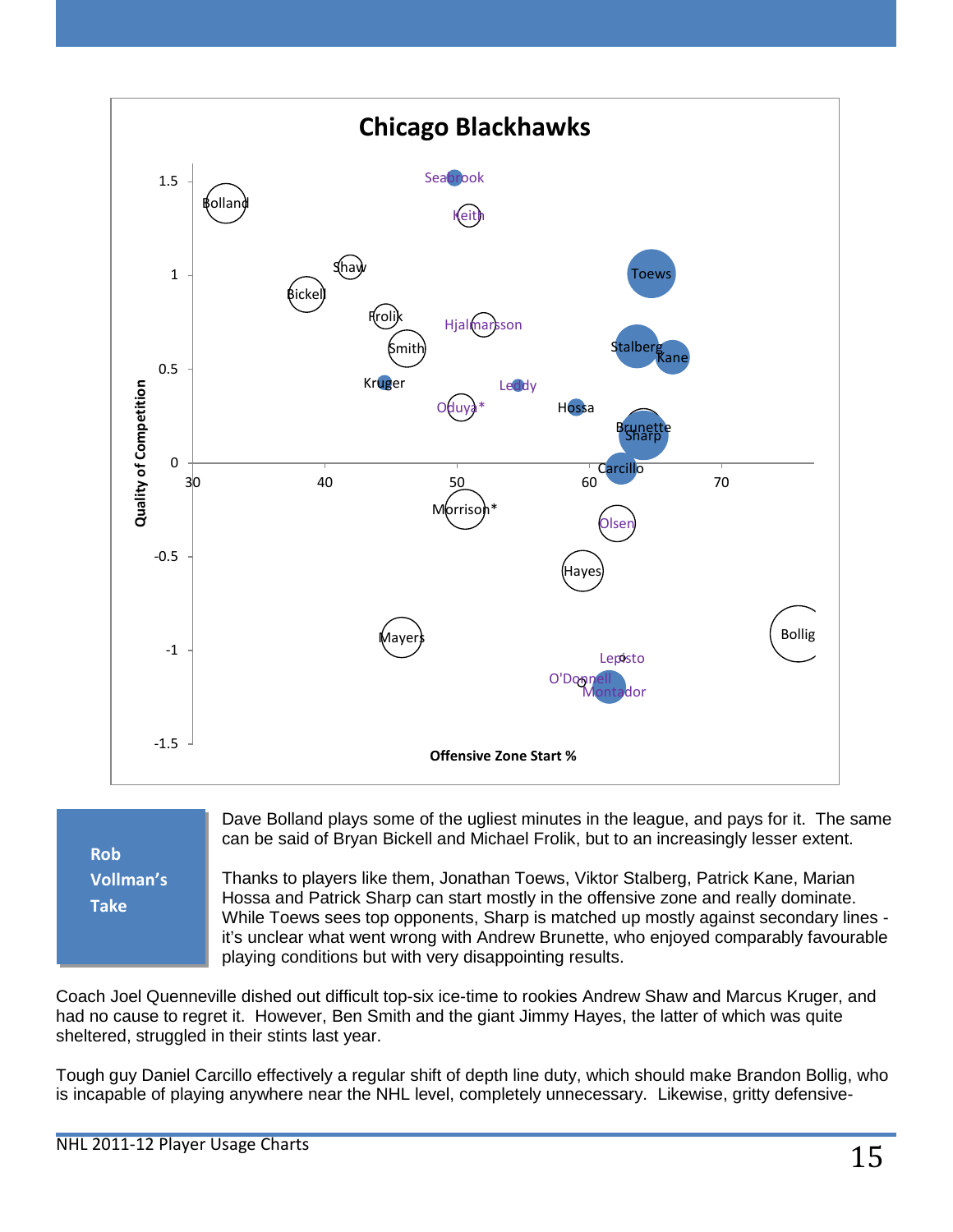minded Jamal Mayers struggled all year despite playing almost exclusively against  $4<sup>th</sup>$  liners.

On defense the celebrated top shut-down pairing of Brent Seabrook and Duncan Keith were effective enough but the struggles of defensive-minded #3 man Niklas Hjalmarsson prompted GM Stan Bowman to pick up a struggling Johnny Oduya from the Winnipeg Jets to shore up the top four.

While 20-year-old Nick Leddy impressively proved himself already capable of playing top-four duty, 21-year-old Dylan Olsen struggled even in a depth role. Of their three depth options Sami Lepisto, Sean O'Donnell and Steve Montador, only Montador gave the team any kind of edge. /RV

| <b>Sam</b>           | This chart has got it pretty well nailed. I think it's a bit harsh on Frolik and Bickell, two<br>players who aren't going to recover from the hand they were dealt with their zone starts,<br>but are defensively sound enough to not suffer from goals against. |
|----------------------|------------------------------------------------------------------------------------------------------------------------------------------------------------------------------------------------------------------------------------------------------------------|
| Fels'<br><b>Take</b> | It's funny that Toews doesn't see more defensive draws, just considering how good a<br>faceoff guy he is.                                                                                                                                                        |
|                      | The problem with Brunette was that his leaden feet don't fit in to the way the Hawks want<br>to play. He needed to play with at least one forward who could do the forechecking while                                                                            |

he caught up, and that happened at the end of the year with Hossa (until Hossa was murdered in the playoffs). But other than that, this chart is pretty accurate. /SF

**Derek Jedamski's Take**

It's quite impressive to see Andrew Shaw shouldering such difficult minutes as a rookie. Bolland was undoubtedly Quenville's horse in the defensive zone, but Shaw did not trail him by all that much.

Despite not being on the ice to push possession or score goals, it appears Brandon Bollig may have been a bit overmatched at the NHL level. Despite being fed cupcake minutes (highest o-zone start rate at 75.8% and one of the lowest CorsiRelQOC), he still finished with by far the worst CorsiRel on the team. /DJ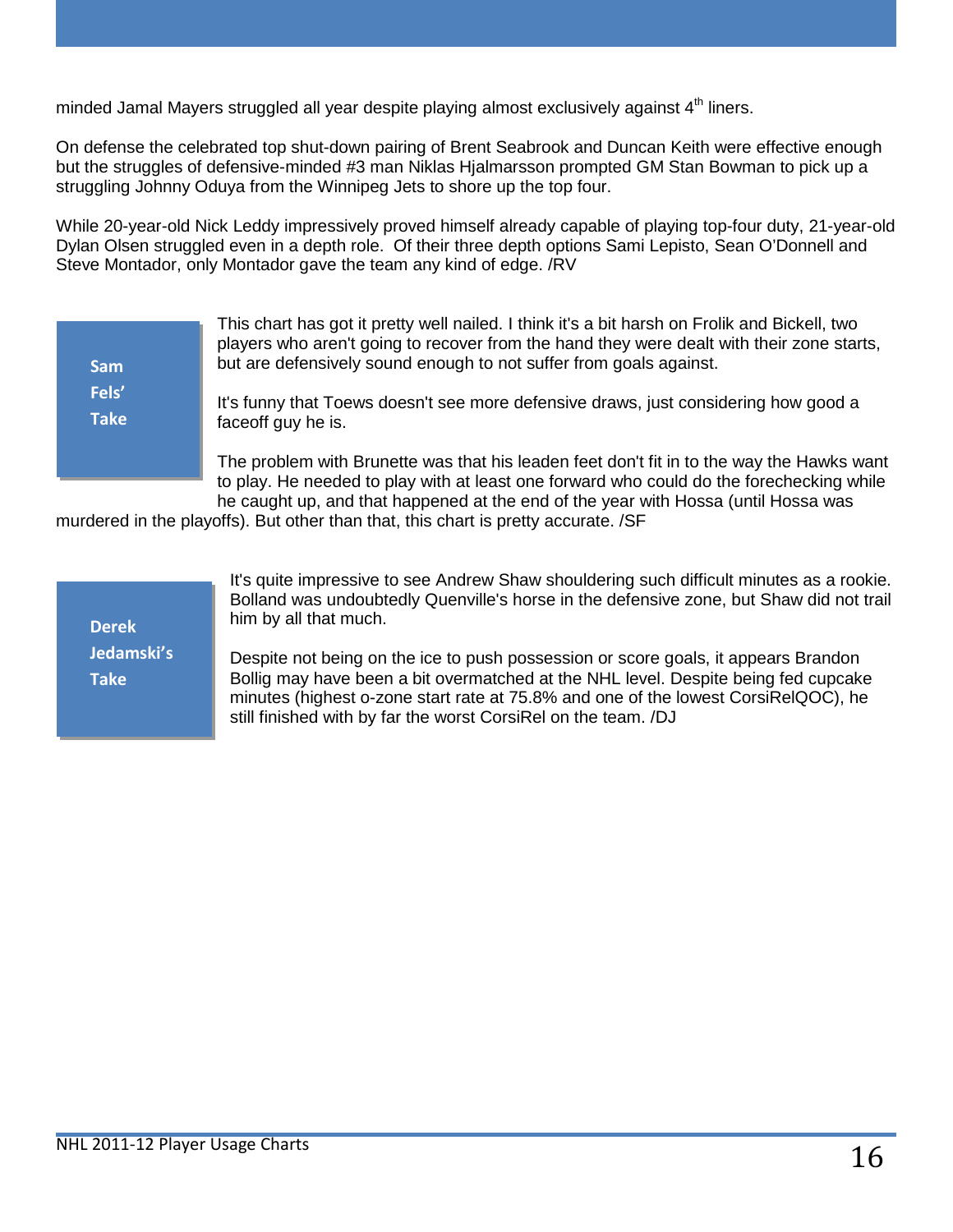

| <b>Rob</b> |
|------------|
| Vollman's  |
| Take       |
|            |

Unexpectedly fantastic seasons from their top-line youngsters Ryan O'Reilly and Gabriel Landeskog were unfortunately squandered in a season with too little talent up front to afford so many underachievers.

Chuck Kobasew, Kevin Porter, David Van Der Gulik, tough guy Cody McLeod and AHL/European league star Joakim Lindstrom were all among those who really struggled in their easy assignments, and despite his 20-goal season David Jones too was on the ice for far more attempted shots against than for despite facing average competition.

Even when you get past those disappointments, top players like Milan Hejduk, Paul Stastny, Matt Duchene and even Peter Mueller simply have to play better on such a thin team – especially when others are handling the tough assignments – like Jay McClement who was absolutely dominated even by secondary lines thanks to his constant starts in the defensive zone. Kudos to coach Joe Sacco for getting something out of Jamie McGinn down the stretch, who had struggled mightily with the Sharks.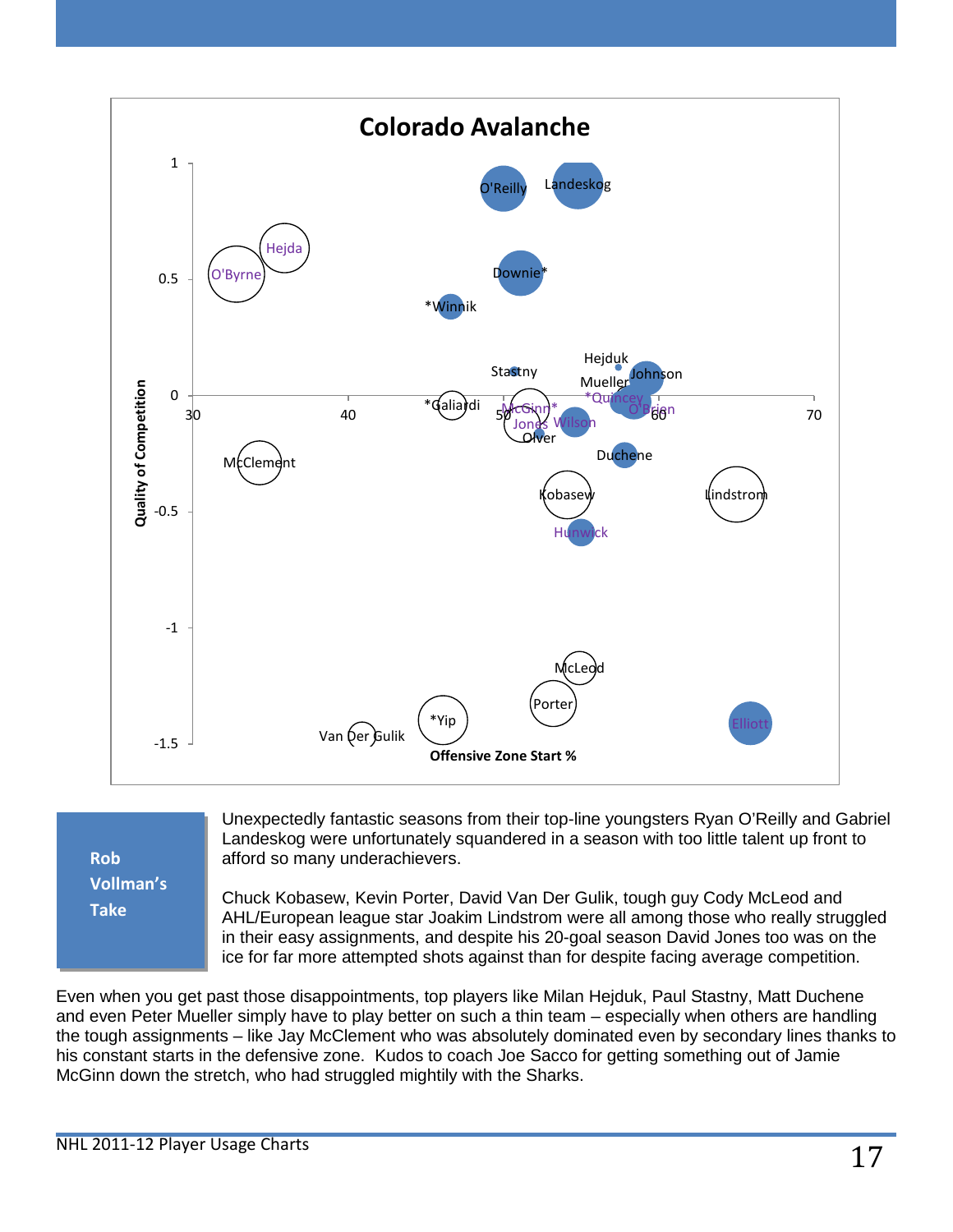Their key and uncelebrated top defensive pairing of Jan Hejda and Ryan O'Byrne were needlessly shelled when you consider how Erik Johnson, Shane O'Brien and Ryan Wilson all played well enough to warrant greater challenges. Even Matt Hunwick and rookie Stefan Elliott played their depth roles well. /RV

| <b>Derek</b><br>Jedamski's<br><b>Take</b> | It is interesting to note how coach Joe Sacco so heavily relies on one defense pairing<br>and one center in the defensive zone. McClement, Hejda, and O'Byrne's roles are very<br>clearly defined; the difference between their offensive zone start rate and that of the<br>rest of the team is quite stark. All three players unsurprisingly struggled in their roles,<br>indicating that possibly they weren't the best fit for those roles. |
|-------------------------------------------|-------------------------------------------------------------------------------------------------------------------------------------------------------------------------------------------------------------------------------------------------------------------------------------------------------------------------------------------------------------------------------------------------------------------------------------------------|
|                                           | This player usage chart gives us even more of an appreciation for what a fantastic<br>season Gabriel Landeskog had. Landeskog faced the most difficult competition on the<br>team and still registered the highest Relative Corsi rating. /DJ                                                                                                                                                                                                   |
| <b>Scott</b><br>Cullen's                  | While Colorado benefitted from the excellent two-way seasons provided by Ryan<br>O'Reilly and Gabriel Landeskog, the advantage was negated to some degree by Matt<br>Duchene and Peter Mueller not producing despite starting the most shifts in the offensive<br>zone and, especially in Duchene's case, facing a low quality of competition.                                                                                                  |
| <b>Take</b>                               | The Avalanche handed Jan Hejda and Ryan O'Byrne were sacrificial lambs on the<br>blueline, allowing virtually all others to start more than 50% of their shifts in the offensive<br>zone, while facing average to below-average quality of competition, with rookie Stefan<br>Elliott getting the softest of soft minutes. /SC                                                                                                                  |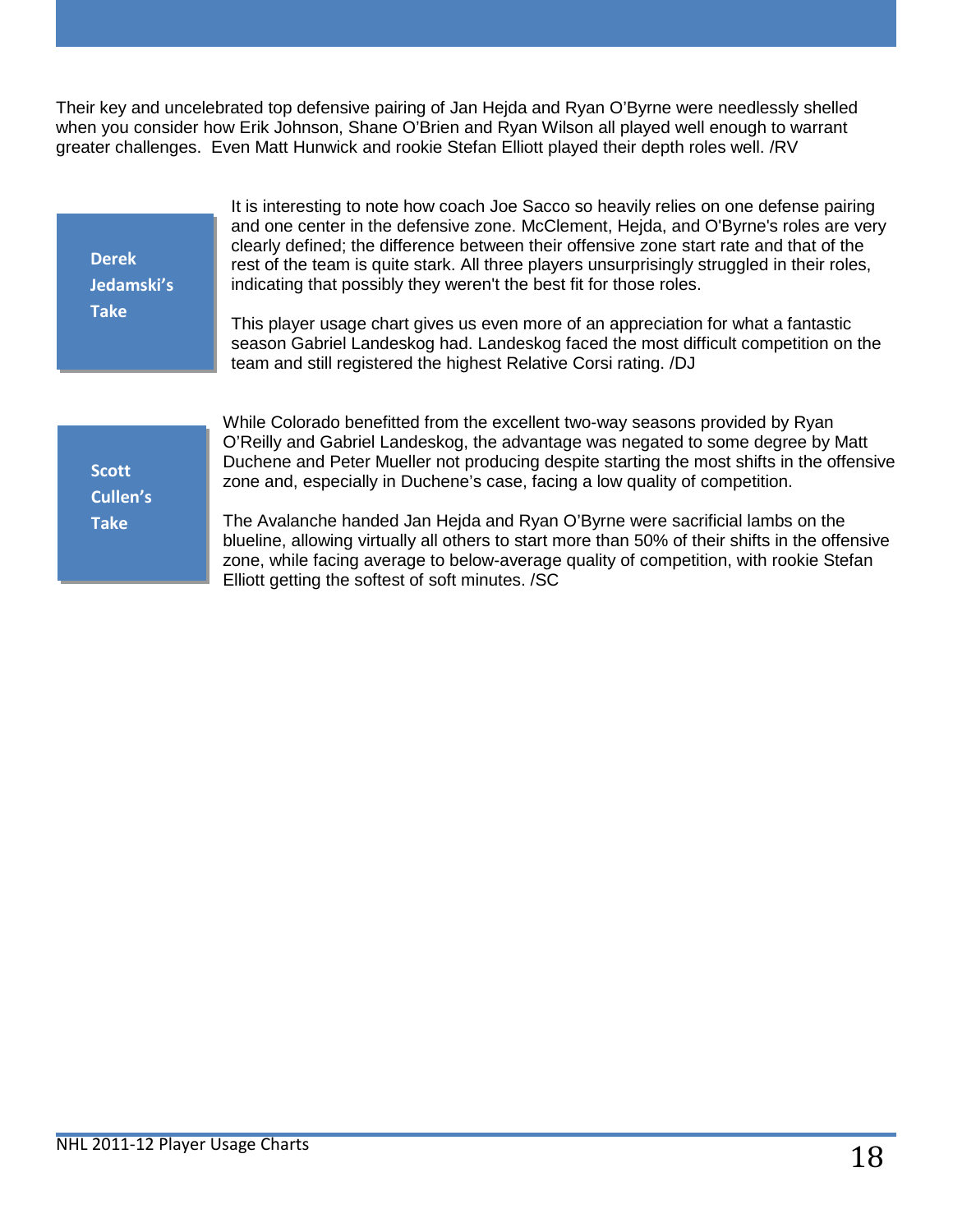

**Matt Wagner's Take**

With the Blue Jackets in a period of upheaval, the good news for a lot of fans is that the defensive core assembled by GM Scott Howson appears set for the challenge of next season. With the rise of an unexpected pairing of Fedor Tyutin and Nikita Nikitin working to take the majority of their "hard minutes", the club has also been able to assemble Jack Johnson and James Wisniewski into a second pairing that provides the expected levels of offense with a surprising level of strong defensive play.

A surprising silver lining to the dark cloud of their 2011-2012 season was the play of Derek Dorsett, who has raised his game from "overactive pest" to a trusted contributor,

penalty killer, and defensively responsible third liner. The club rewarded the pending RFA's growth with a new three year deal that will keep him in the fold as he hopefully continues to mature and improve.

Offensively, the team is in a position where they seem positioned to trade their franchise cornerstone in Rick Nash, and facing the challenge of replacing not only his ~30 goal, 70 point average scoring, but a player who can contribute against all levels of competition and every situation. Players like Cam Atkinson, Vinny Prospal,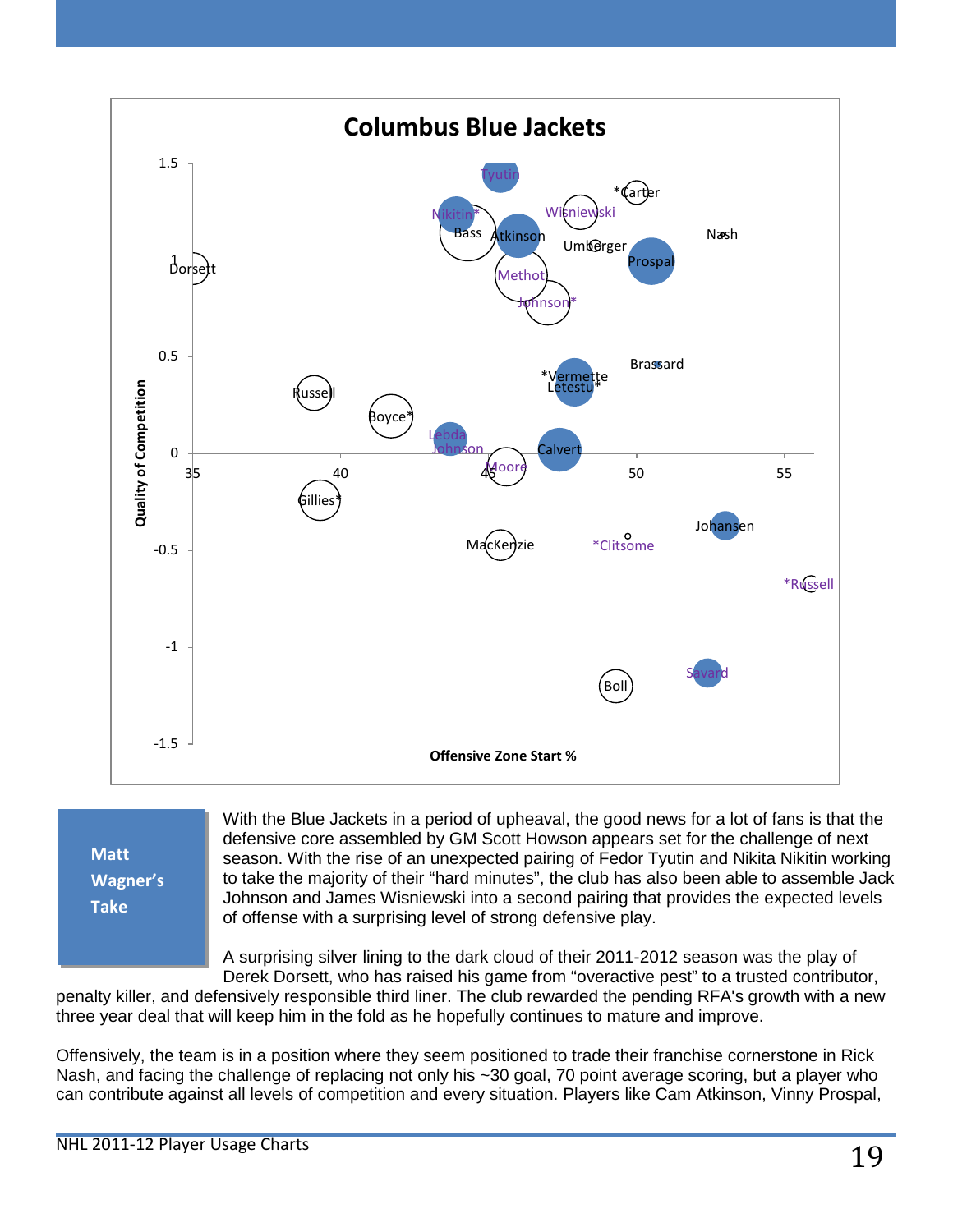and R.J. Umberger can be trusted in both zones, particularly with the man advantage, but finding someone who can offer a genuine shorthanded threat against top level competition may be an even bigger problem than fixing their perennial goaltending problems. /MW

| <b>Rob</b>       |  |
|------------------|--|
| <b>Vollman's</b> |  |
| <b>Take</b>      |  |
|                  |  |

Rookie Ryan Johansen is the Columbus Blue Jacket with the highest percentage of offensive zone starts at 53.0% even. By contrast the lowest offensive zone start on their division rivals in Detroit was Todd Bertuzzi at 53.5%. Suffice it to say that the entire team played tough minutes (except Johansen).

Derek Dorsett may not be the best tough minutes player in the league, but he was certainly the least expensive, and certainly confirms the annual case we make that tough guys like Jared Boll, who can't even play highly sheltered minutes against depth lines, are completely unnecessary. Nevertheless, despite Dorsett's best efforts it's not a good sign when he, Ryan Russell, and newcomers Darryl Boyce and Colton Gillies are the

players to whom you turn when there's a defensive zone draw.

Instead the Jackets should lean more on tiny rookie Cam Atkinson, who was fantastic in his 27-game stint of top-six duty, last year's most effective Columbus forward Vaclav Prospal, and quietly effective secondary forwards like the newly acquired Mark Letestu.

Last year's pleasant surprise was on the blue line where Fedor Tyutin and the acquired Nikita Nikitin formed one of the most unexpectedly effective top pairings, which helped compensate for the struggles of their other top-four defensemen Marc Methot and the more offensive-minded James Wisniewski and Jack Johnson.

Among their depth defensemen Brett Lebda is the nice blue circle blocking out Aaron Johnson's little white one, and between the two primary rookies John Moore struggled with the tougher job while David Savard shined in his highly sheltered one. The real good news in Columbus could be with their sheer volume of strong young players at least a few of them are bound to really click next year. /RV

> Derrick Dorsett is mostly known as a "tough guy" but that might have a new meaning now. /CS

**Corey Sznajder's Take**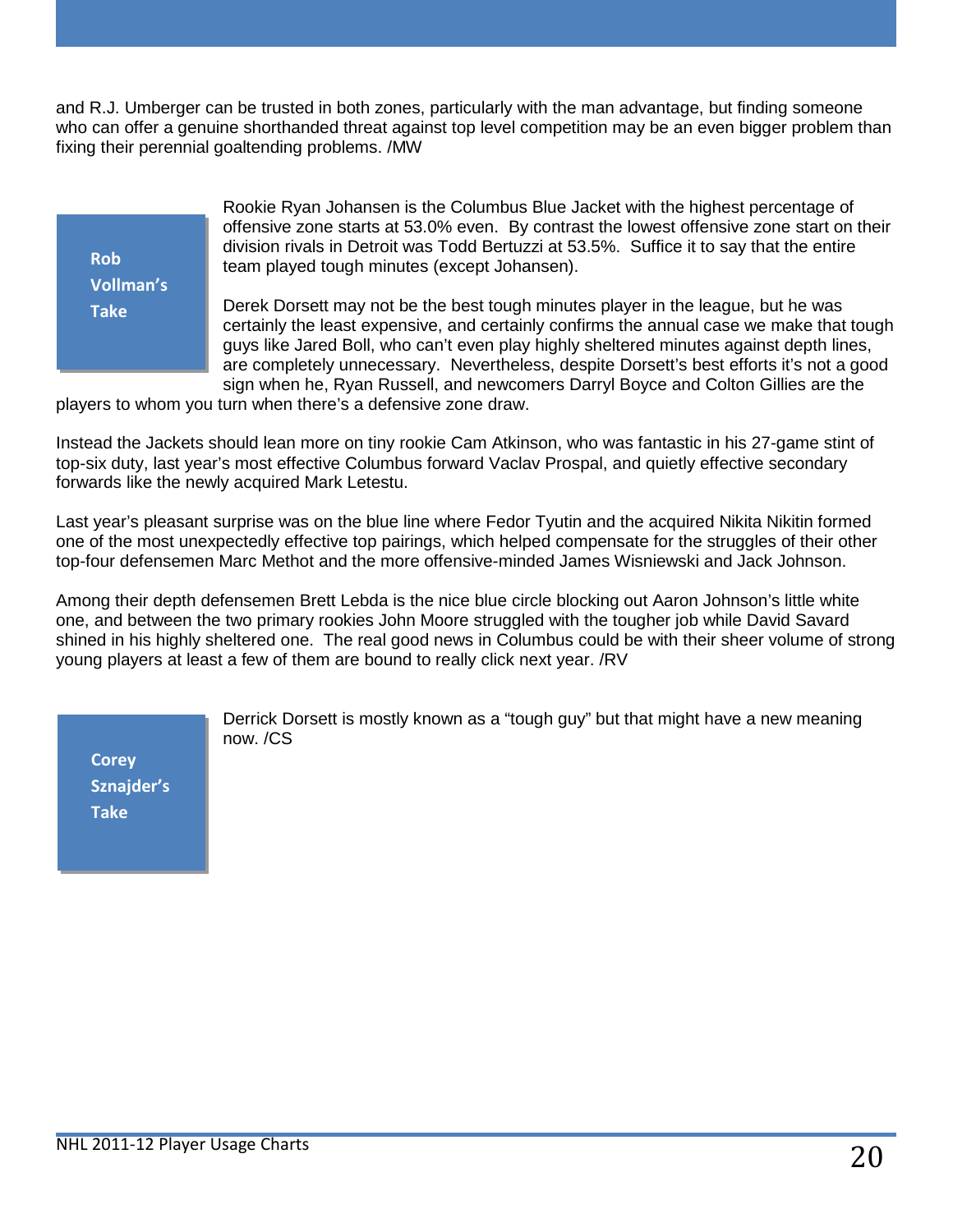

Fiddler/Dvorak/Nystrom were exceedingly poor as a checking line and routinely got run over 4th line of Wandell/Vincour/Dowell/Garbutt were consistently able to move the puck from the defensive end yet continued to get sheltered while the Fiddler trio got torched. After the Grossmann trade Philip Larsen was playing big minutes. **Josh Lile's Take**

For most of the season the Stars used Souray/Robidas as a shutdown pair to mixed

results.

Through the All-Star Break they had very little tactical structure. I wrote about the significant changes after the All-Star Break on Defending Big D, but basically they "randomly" began protecting Ribeiro/Ryder

Burish progressively was given more checking responsibility as the year wore on and played well.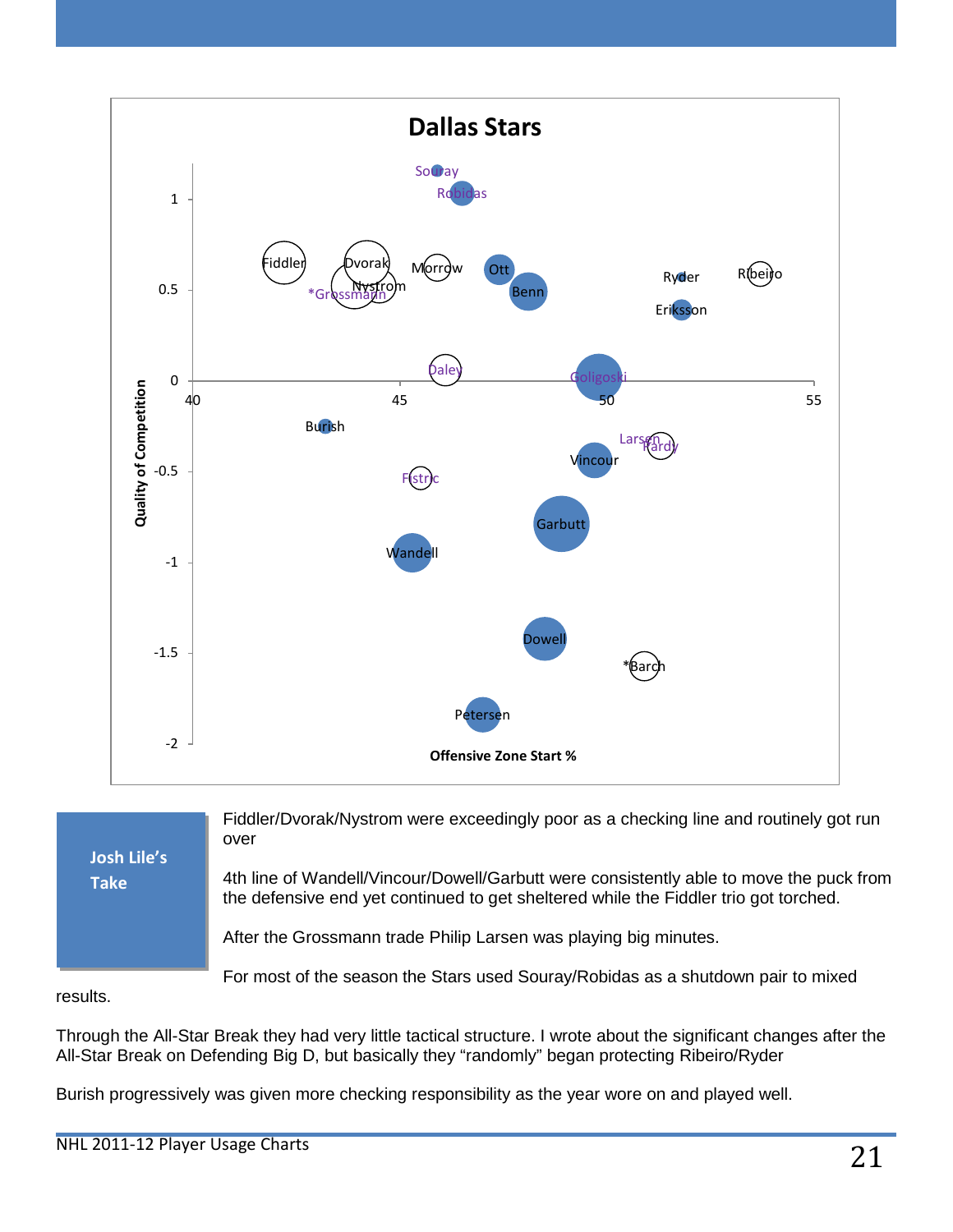After Ribeiro was given offensive priority Benn see sawed between a Kesler-type role and a checking role. His offense slowed, but his play was still well above average.

Morrow dealt with nagging back injuries. He was poor all over the ice as a result until the final 2 weeks. /JL

**Rob Vollman's Take**

The Dallas Stars were riding sky-high shooting percentages early in the season resulting in players like Michael Ryder and Eric Nystrom effectively doubling their goal-scoring rate, but it unfortunately wasn't enough to hang on for a post-season position.

Coach Glen Gulutzan didn't employ a strong focus on line-matching, as all top three lines faced roughly the same level of competition, with Mike Ribeiro, Michael Ryder and Loui Eriksson in the offensive zone, Vernon Fiddler, Radek Dvorak and Eric Nystrom in the defensive, and Brenden Morrow, Steve Ott and Jamie Benn getting balanced time. Ott

and Benn were fantastic, Eriksson and Ryder were good, but the puck was mostly in their own end with the others – a notable surprise in the case of Ribeiro's advantageous playing conditions.

With the top three lines taking all the difficult assignments the depth forwards did understandably very well, including Jake Dowell, Toby Petersen, Tom Wandell, Adam Burish and rookies Tomas Vincour and Ryan Garbutt. Given this wealth of depth talent they could have eased the burden on their dominated defensive line.

Sheldon Souray was a pleasant surprise as a usable top-line pairing alongside consistent two-way veteran Stephane Robidas. Alex Goligoski was highly effective in a more sheltered top-four role, while Trevor Daley struggled in a more defensive assignment. Though Philip Larsen proved a usable depth option, Adam Pardy and defensive-minded Mark Fistric were largely ineffective. /RV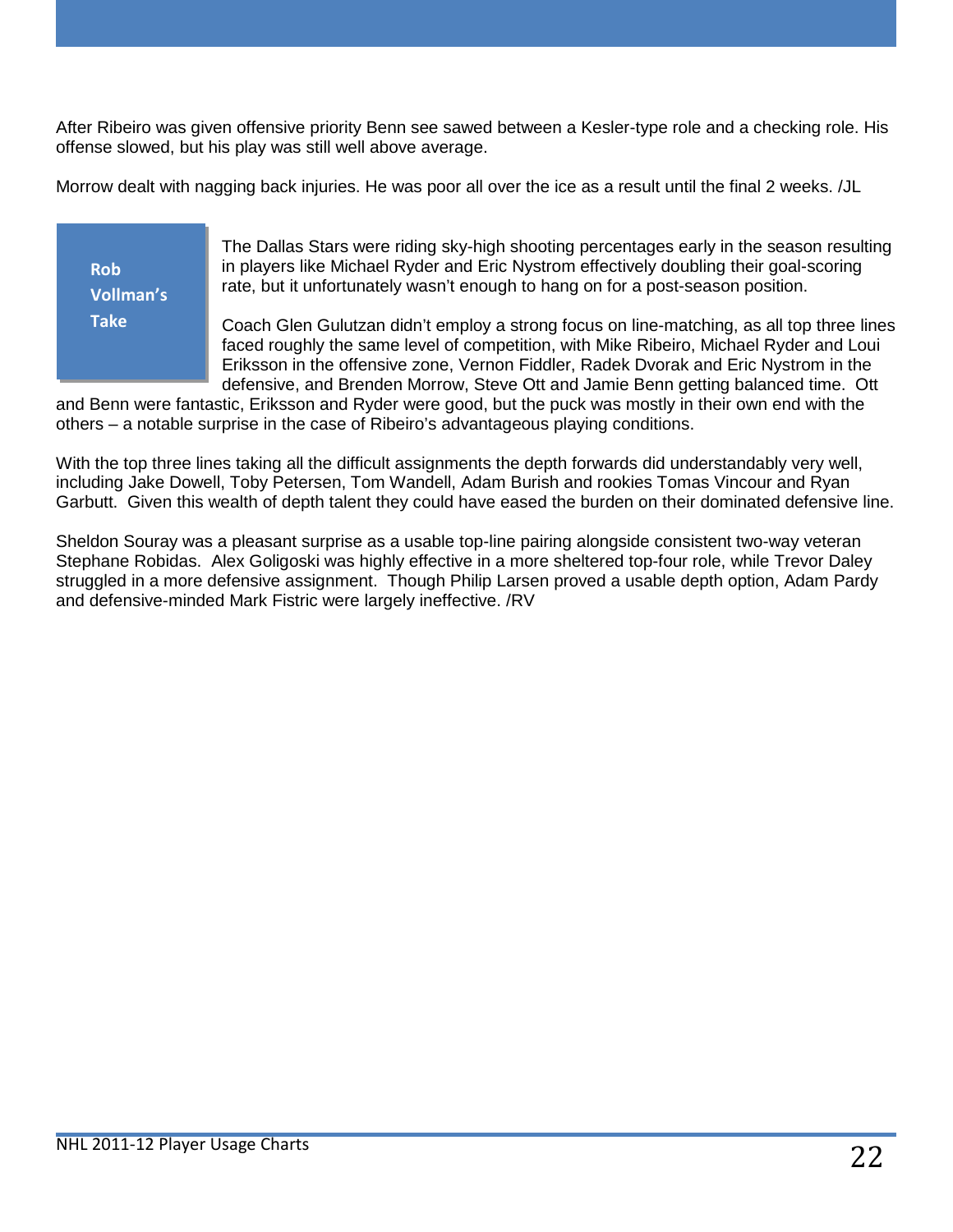

**Rob Vollman's Take**

The Detroit Red Wings, the  $3<sup>rd</sup>$  best possession team in the league, were surprisingly absent from the post-season's second round, having been knocked off by the league's 2<sup>nd</sup> worst possession team, rival Nashville Predators.

While there really was no difficult ice-time for a team that played most of their games in the offensive zone, Henrik Zetterberg, Pavel Datsyuk and Johan Franzen were absolutely dominant in the toughest match-ups Detroit could find. Jiri Hudler and Todd Bertuzzi were effective top-six forwards, but don't let Valterri Filppula's box score statistics fool you – the Wings were dominated when he was on the ice.

There were only three forwards dominated as badly or worse than Filppula but strangely they were the ones getting some of the most sheltered ice-time in the entire league, depth winger Jan Mursak, rookie Cory Emmerton and famed veteran Tomas Holmstrom. Justin Abdelkader and Drew Miller also underperformed in their secondary/depth roles, especially compared with Danny Cleary and Darren Helm, and very short stints by rookie Gustav Nyquist and pre-concussion Patrick Eaves.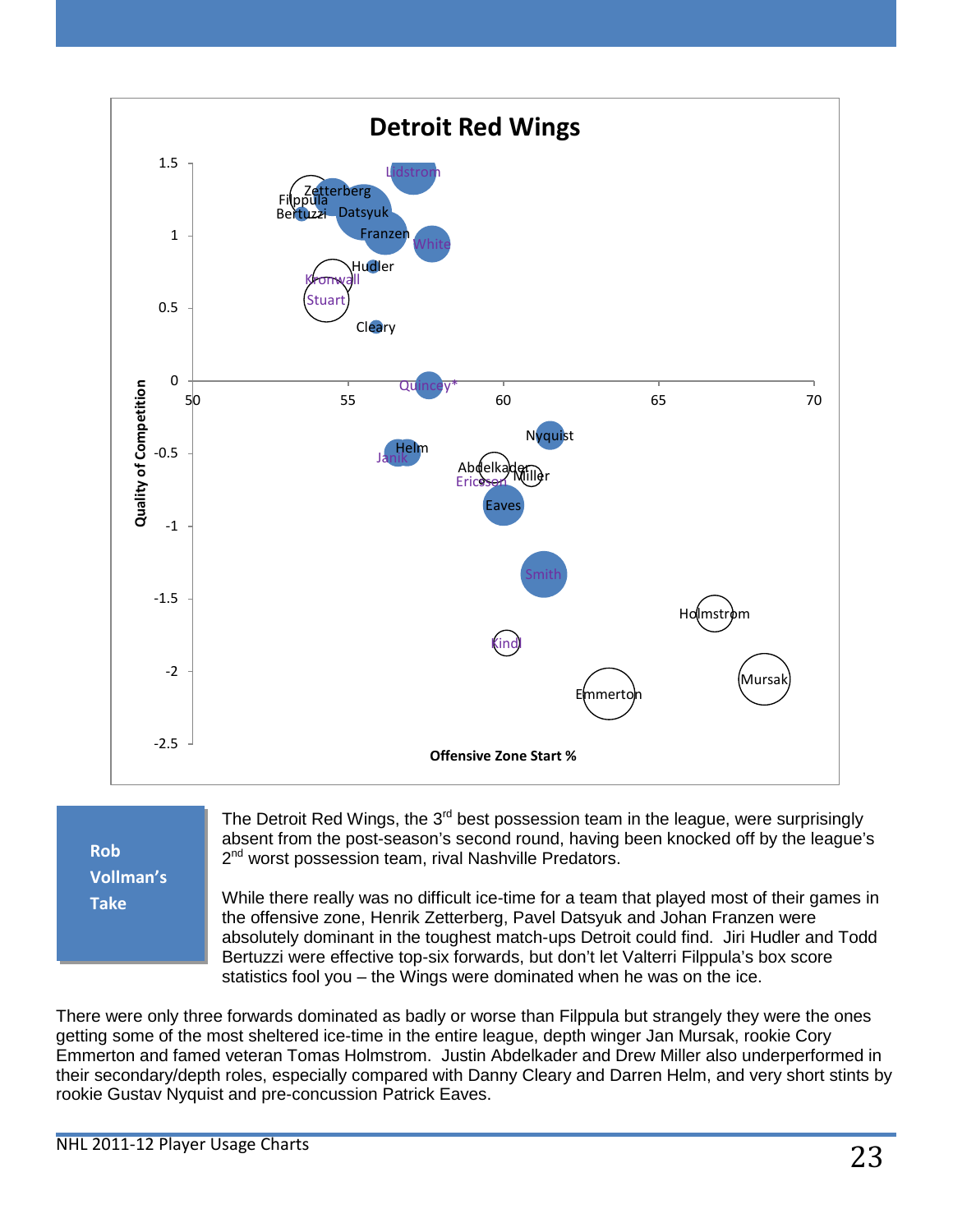On defense the incomparable 41-year-old Nicklas Lidstrom was once again the player to whom Coach Mike Babcock turned in the toughest situations, and he was as stunningly dominant as always, with perhaps some credit going to having good chemistry with his amazingly effective linemate Ian White. White never effectively played on the top pairing before, and may become more of a  $2^{nd}$  pairing upon Lidstrom's departure.

Unfortunately their talented 2<sup>nd</sup> pairing of Niklas Kronwall and Brad Stuart was dominated, prompting GM Ken Holland to acquire Kyle Quincey late in the season to stretch into a top-four position. You would think they'd lean more on Jonathan Ericsson, but unfortunately \$3.25 million is a lot to pay for a depth defenseman, especially when they enjoyed more success in limited stints with rookie Brendan Smith and cheap veteran plug Doug Janik than they did with him and his young linemate Jakub Kindl. /RV

**Scott Cullen's Take**

The Wings really took it easy on Tomas Holmstrom. The only forwards to face lower quality of competition were rookies Cory Emmerton and Jan Mursak, but Holmstrom also started the highest percentage of shifts in the offensive zone; in fact, among forwards with at least 50 games played, only the Sedins and Alex Burrows in Vancouver started a higher percentage of their shifts in the offensive zone. This isn't necessarily surprising, but an indication of very specialized use for the 39-year-old crease crasher.

Detroit really eases their young players into positions of responsibility, letting them take their time to develop in the AHL and then, even when they are called up, players like

Brendan Smith and Gustav Nyquist get a high percentage of offensive zone starts against easier competition. It's entirely understandable, with a veteran-laden team, but expect Nyquist and Smith to see more challenging assignments going forward. /SC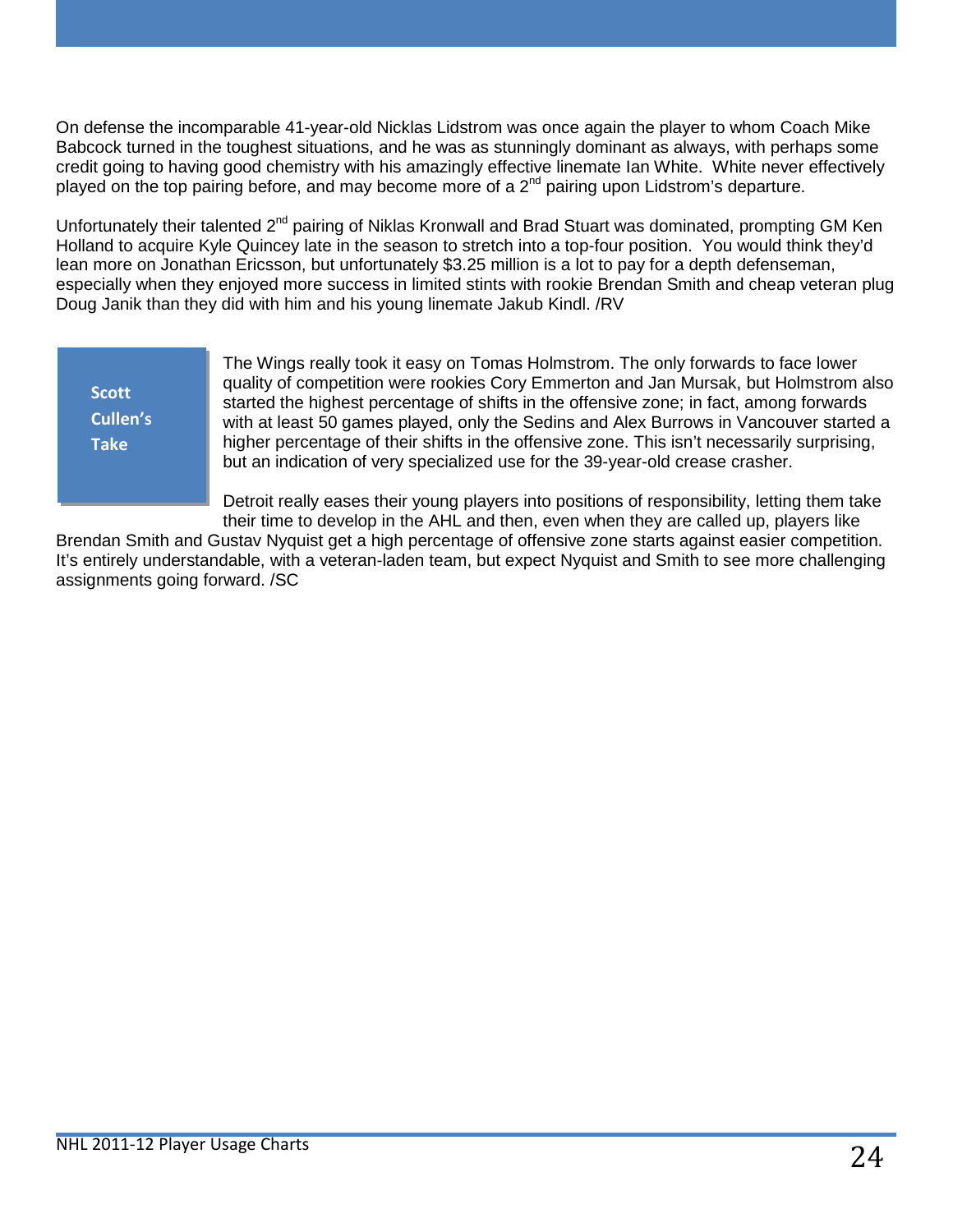

**Jonathan Willis' Take**

The Edmonton Oilers started 2011-12 with a true checking line up front – the trio of Shawn Horcoff, Ryan Smyth and Ryan Jones not only got the assignments against the toughest opposition, but also started most frequently in their own end of the rink. Smyth and Jones were moved around the lineup, while Shawn Horcoff remained the default option for the toughest minutes. Each player was a little bit under water by the possession metrics, but not badly given their usage.

On defense, those tough minutes went to the trio of Ladislav Smid, Jeff Petry and Tom Gilbert (as well as Nick Schultz after the latter was acquired for Gilbert), and once again

all the players involved fared pretty well given the usage. Smid and Petry in particular excelled.

The four kids – Hall, Eberle, Nugent-Hopkins and Gagner – were all fed offensive zone minutes against relatively good competition and all fared well in their roles, something reflected in the chart above.

Unfortunately for the Oilers, the bottom half of their lineup on both forward and defense got killed, with few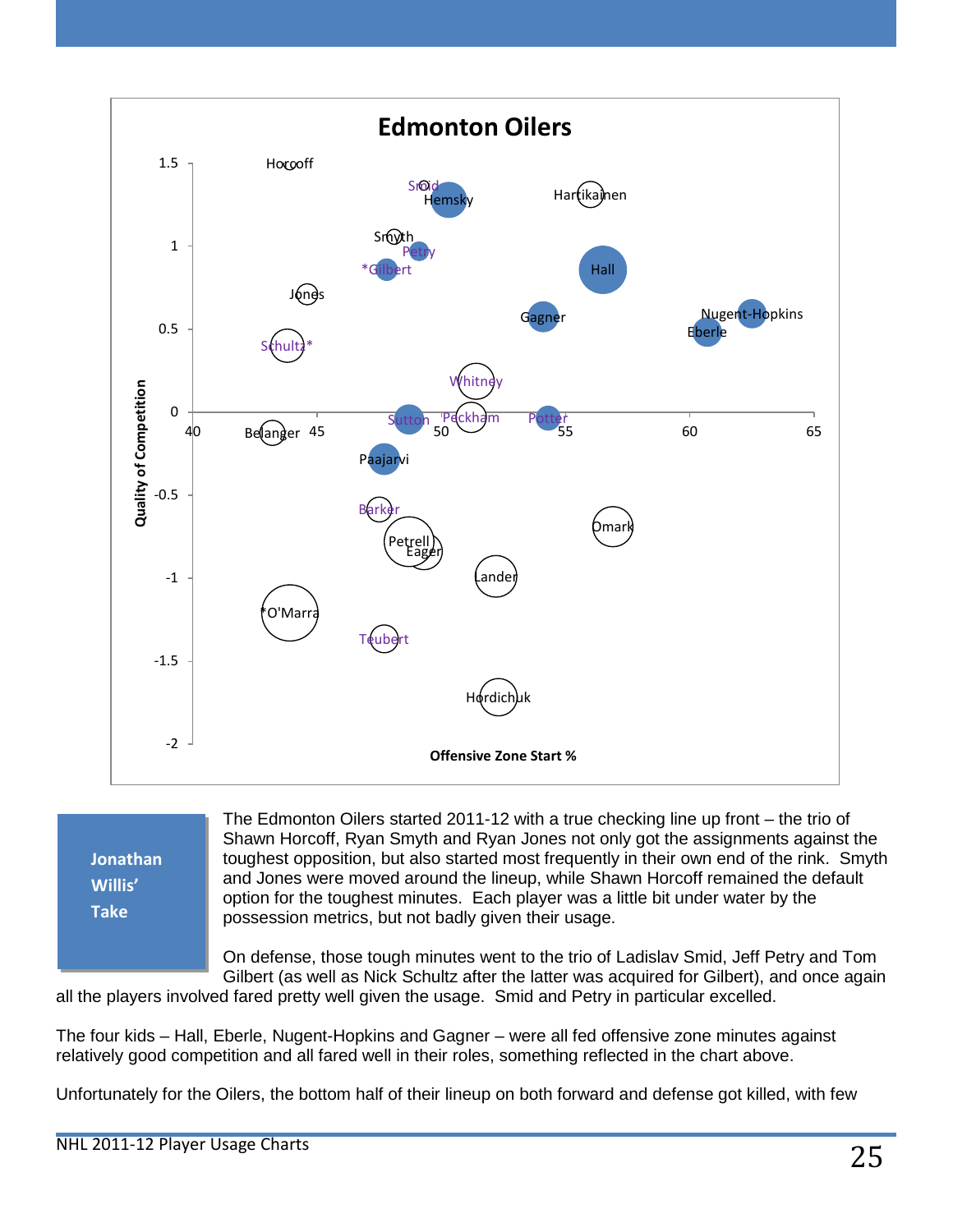exceptions. Magnus Paajarvi and Andy Sutton fared well by the possession metrics, though the former struggled to score and the latter missed time to suspension, but beyond those two it was a mess. Corey Potter played well early and then slid as the season went on, particularly after coming back from injury, while Ryan Whitney had a miserable season (again influenced by injury) and Cam Barker did everything he could make the Minnesota Wild's decision to buy him out look wholly justified. Theo Peckham, who crashed after a promising start in 2010-11, was a major disappointment in 2011-12.

Up front, Eric Belanger failed to stabilize the lineup as he had been expected to, and the crashers and bangers fringe NHL'ers were a wasteland, uniformly hammered by the opposition. /JW

**Rob Vollman's Take**

Combined with especially high on-ice shooting and save percentages, the favourable playing conditions enjoyed by Edmonton's skill youngsters Ryan Nugent-Hopkins, Jordan Eberle, Taylor Hall, Sam Gagner and Teemu Hartikainen, and the great advantage they took of them (except Hartikainen), help explain why their box score statistics were better than those of Edmonton's highly-paid veterans Shawn Horcoff, Ryan Smyth, Ales Hemsky and Ryan Jones (ok one of those four isn't highly paid).

Give credit to those veterans for playing the tough minutes, starting shifts in their own zone far more frequently than the kids, and largely playing even hockey possession-wise with the league's best teams – or even giving the Oilers a big advantage in the case of

Ales Hemsky. Their play is what made the big years from their younger players possible.

Among the depth forwards is where Edmonton's problems can partially be found, where they enjoyed a possession advantage only with young Magnus Paajarvi. While the Oilers struggled only slightly with defensive-minded depth veteran Eric Belanger, they were absolutely destroyed with Lennart Petrell, Anton Lander, Linus Omark and tough guys Ben Eager and Darcy Hordichuk. An upgraded depth line is an easy way to improve the team.

Speaking of improving the team, they could use some help on the blue line. While Jeff Petry and Ladislav Smid were an effective and unsung top pairing, GM Steve Tambellini was forced to go shopping for Minnesota's Nick Schultz to shore up the front four.

Among Edmonton's ample collection of glorified 3<sup>rd</sup>-line options, tough veteran Andy Sutton and career AHLer Corey Potter surprisingly filled that role best. The Oilers struggled with both injury-prone veteran Ryan Whitney and gritty Theo Peckham, and both failed experiment Cam Barker and not-yet-ready Colton Teubert were busts this year. Next year hopefully some usable options will emerge from this group, otherwise they ought to get busy looking for help on UFA day July  $1<sup>st</sup>$ . /RV

**Scott Cullen's Take**

What sticks out most is that Shawn Horcoff and Ryan Jones are thrown into the meaty work, with defensive zone starts against top lines, allowing the Oilers to use their young scorers selectively. Taylor Hall wasn't protected quite as much as Ryan Nugent-Hopkins and Jordan Eberle, but the Oilers' deployment of their assets at least played to the strengths of their young players and there is still a long way for the rest of the team to go to catch up. /SC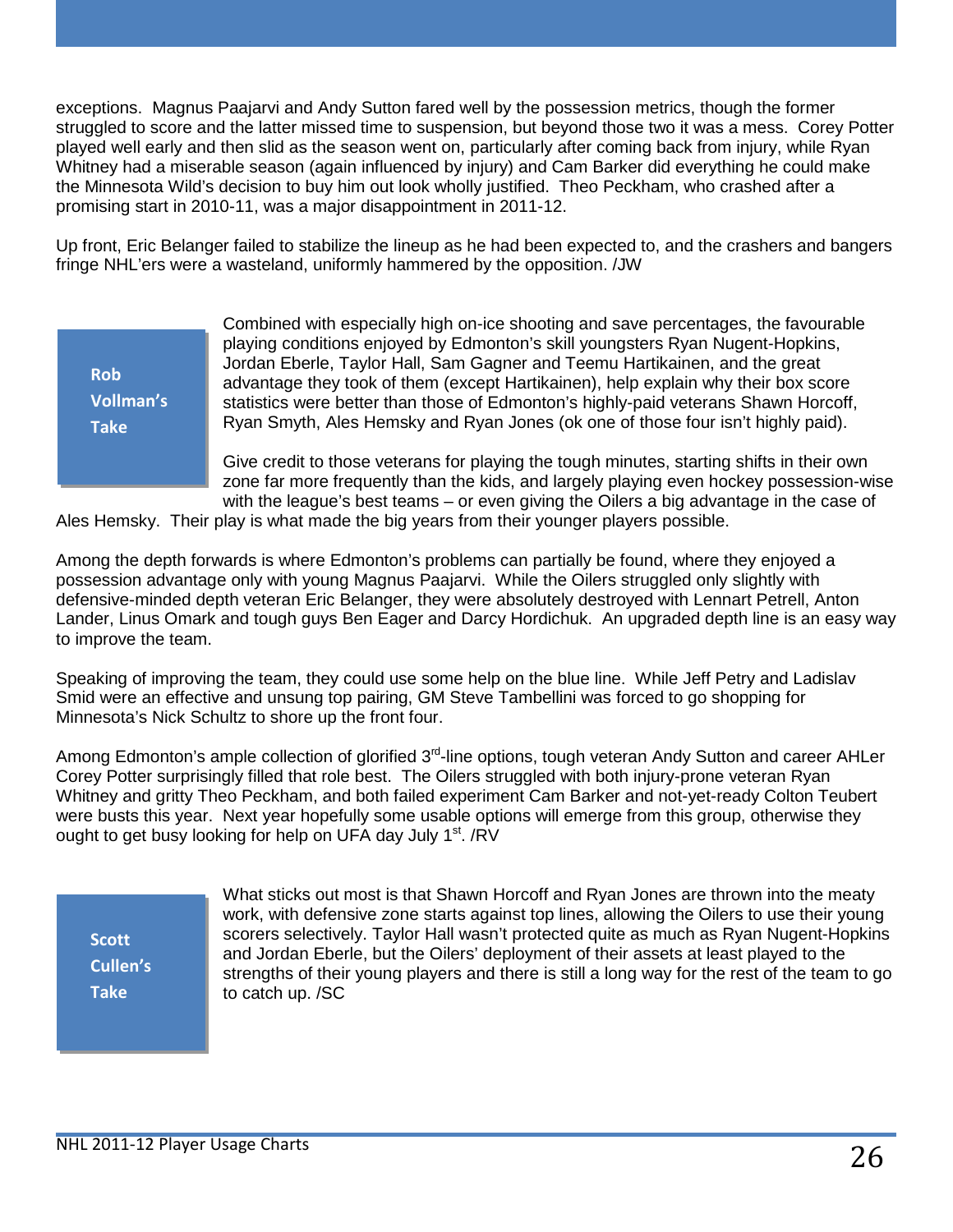

**Alex Calloway's Take**

Dale Tallon's crazy summer spending spreed brought in nine new players, a new coach, and ended with a division title with a -24 goal differential. The differential would suggest a poor defense, it's actually because of a poor offense.

The first paring of Brian Campbell and Jason Garrison took a majority of the Panthers minutes, providing a solid two-way game with Campbell's offense turning the Cats dead-last powerplay, into the top ten in the NHL. Coach Kevin Dineen did the same with the second parring mixing Dmitry Kulikov's offense and Mike Weaver's defense which worked well, providing several scoring chances and solid penalty killing.

Hoping to mix old school with new school, Erik Gudbranson and The Four Million Dollar Man Ed Jovanovski, with Keaton Ellerby guest staring as the healthy scratch, were pared together, resulting in a complete mess with both players finishing with the worst Corsi numbers on the blueline.

Despite all the money Tallon spent, the Panthers only scored eight more goals than they did in 2010-11, with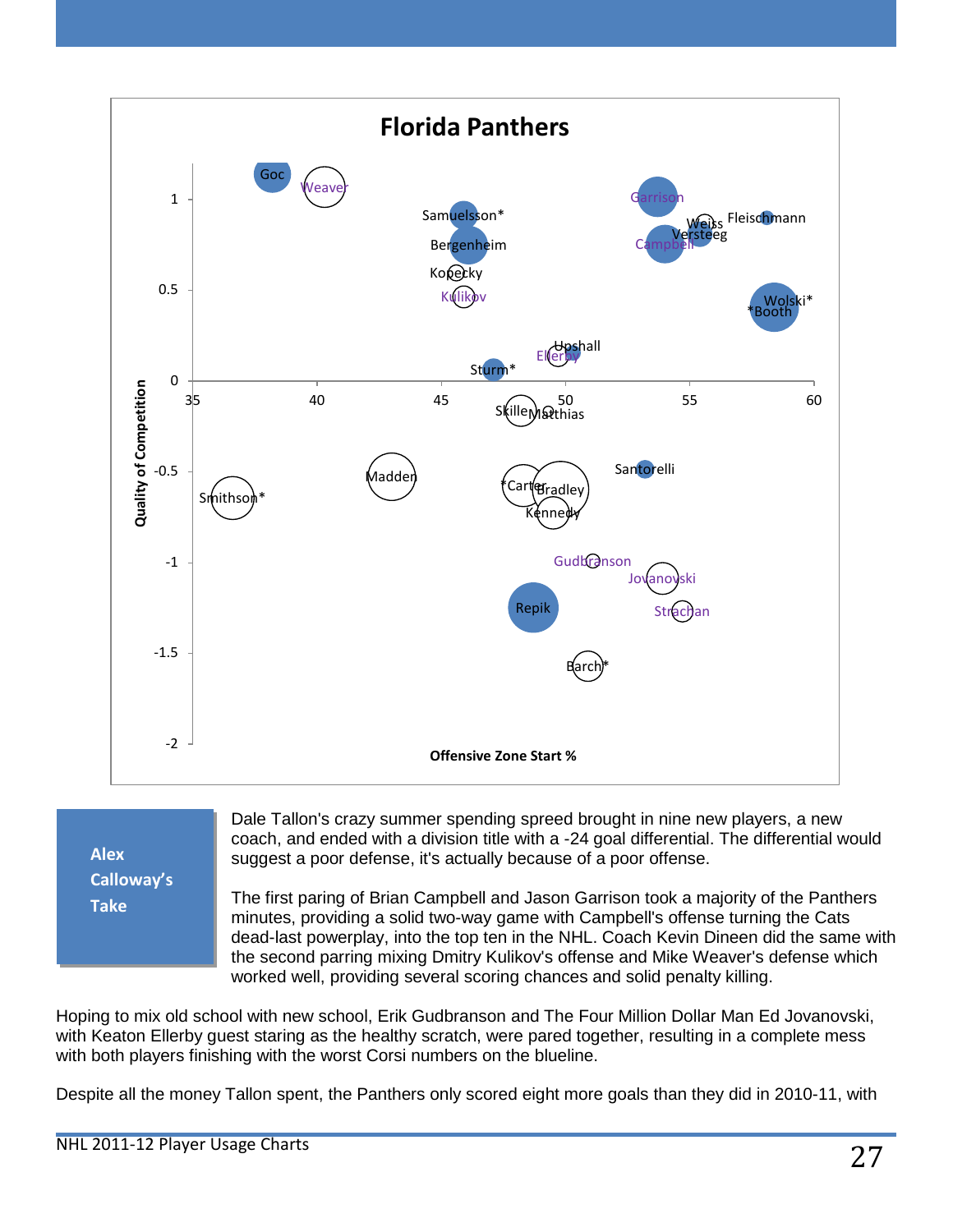only eight of 26 forwards scoring ten or more goals (Sean Bergenheim, Tomas Fleischmann, Marcel Goc, Tomas Kopecky, Shawn Matthias, Mikael Samuelsson, Kris Versteeg, and Stephen Weiss). /AC

**Corey Sznajder's Take**

Kevin Dineen's deployment of the Panthers forwards is somewhat similar to how Alain Vingeault uses the Sedins, only much less extreme. Marcel Goc is their Manny Malhotra as he handles virtually all of the defensive zone draws which frees up more face-offs at the other end for Stephen Weiss' line. The most amazing thing about this is that Goc has managed to drive the play forward despite carrying a huge workload. Weiss' line with Versteeg and Fleischmann didn't kill it territorially but they put up a lot of points largely because of how Dineen utilized them. Sean Bergenheim, Mikeal Samuelsson and Tomas Kopecky were also used in defensive situations but not nearly as much as Goc.

Florida had a similar strategy going on with their defense as the underrated Mike Weaver did all of the heavylifting while dragging the more offensive-minded Dimitry Kulikov with him. It was odd to see Dineen break up Weaver& Jason Garrison after how good they were last year, but Dineen must have saw some offensive potential in Garrison and paired him with Brian Campbell instead. Uncoincidentally, both had huge seasons in both counting and underlying numbers.

Florida's big guns got more offensive zone draws but it is hard to say that they were "sheltered" because that term applies more to guys like Ed Jovanovski, Matt Bradley,Mike Santorelli, Wojtek Wolski, Krys Barch and Erik Gudbranson. It might seem odd that Gudbranson is in that group but he's still very young and Dineen must not think he's ready yet. /CS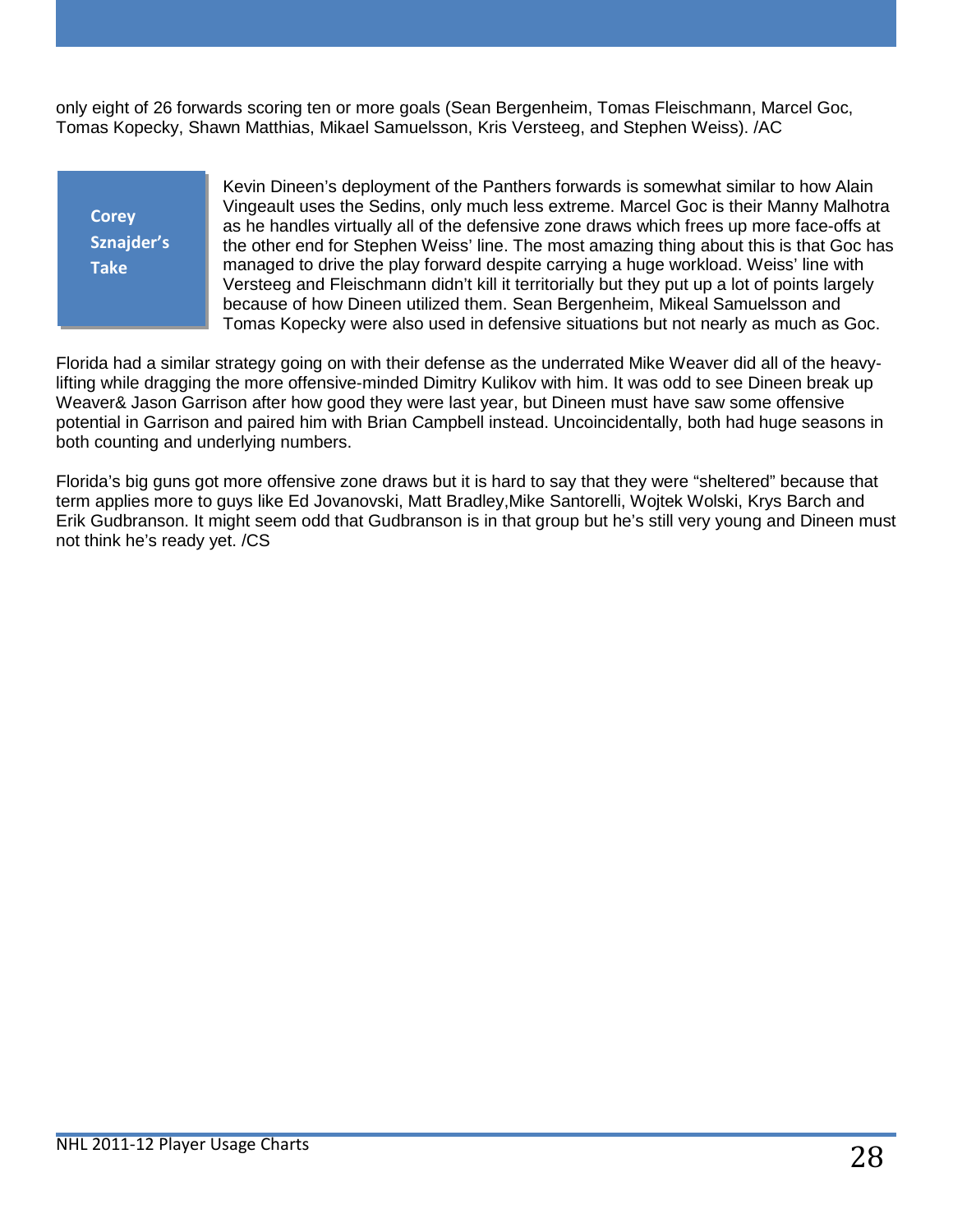

**Rob Vollman's Take**

Notwithstanding their upset sweep over the powerful St. Louis Blues, the post-season success of the regular season's 4<sup>th</sup> best possession team should have surprised far fewer people.

Their primary top-six options included superstar Anze Kopitar,captain Dustin Brown, Mike Richards, and to a slight lesser extent Justin Williams, all of whom except Richards gave the Kings a possession-based advantage. Offensive-minded Simon Gagne, newly acquired Jeff Carter and rookie Dwight King combined for 77 games, but only with Gagne did they enjoy an advantage in shots.

Their secondary forwards included defensive-minded Trent Hunter, along with sophomore Trevor Lewis, veteran Brad Richardson, highly-paid power forward Dustin Penner and offensive-minded rookie Andrei Loktionov. Of them they enjoyed the most success with Brad Richardson, and the least with either Lewis or Loktionov.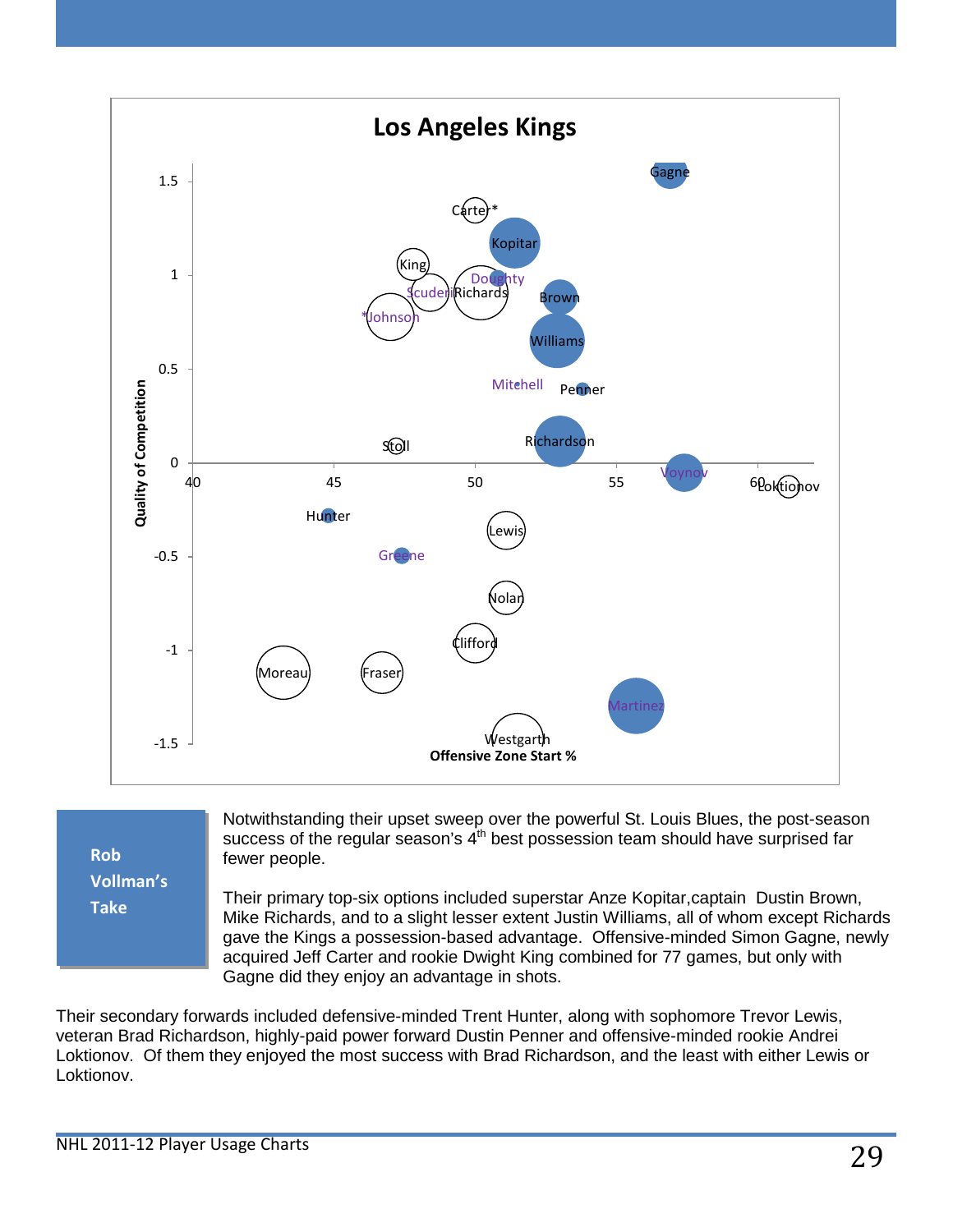Their depth options were surely their main weakness. Defensive veterans Ethan Moreau and Colin Fraser struggled, tough guys Kevin Westgarth and Kyle Clifford were dominated and big rookie Jordan Nolan didn't appear ready.

Drew Doughty was their key defenseman, but Rob Scuderi occasionally struggled on that top pairing. Willie Mitchell was a solid defensive-minded top-four defenseman, and while rookie Viatcheslav Voynov was only assigned a partially-sheltered offensive role, he played it quite effectively - similar to Alec Martinez and his highly-sheltered assignment. Matt Greene was effective as a defensive-minded depth option. /RV

**Scott Cullen's Take**

No great surprises in their regular season deployment, though a name that stands out is Brad Richardson, who had success while playing above-average quality of competition. /SC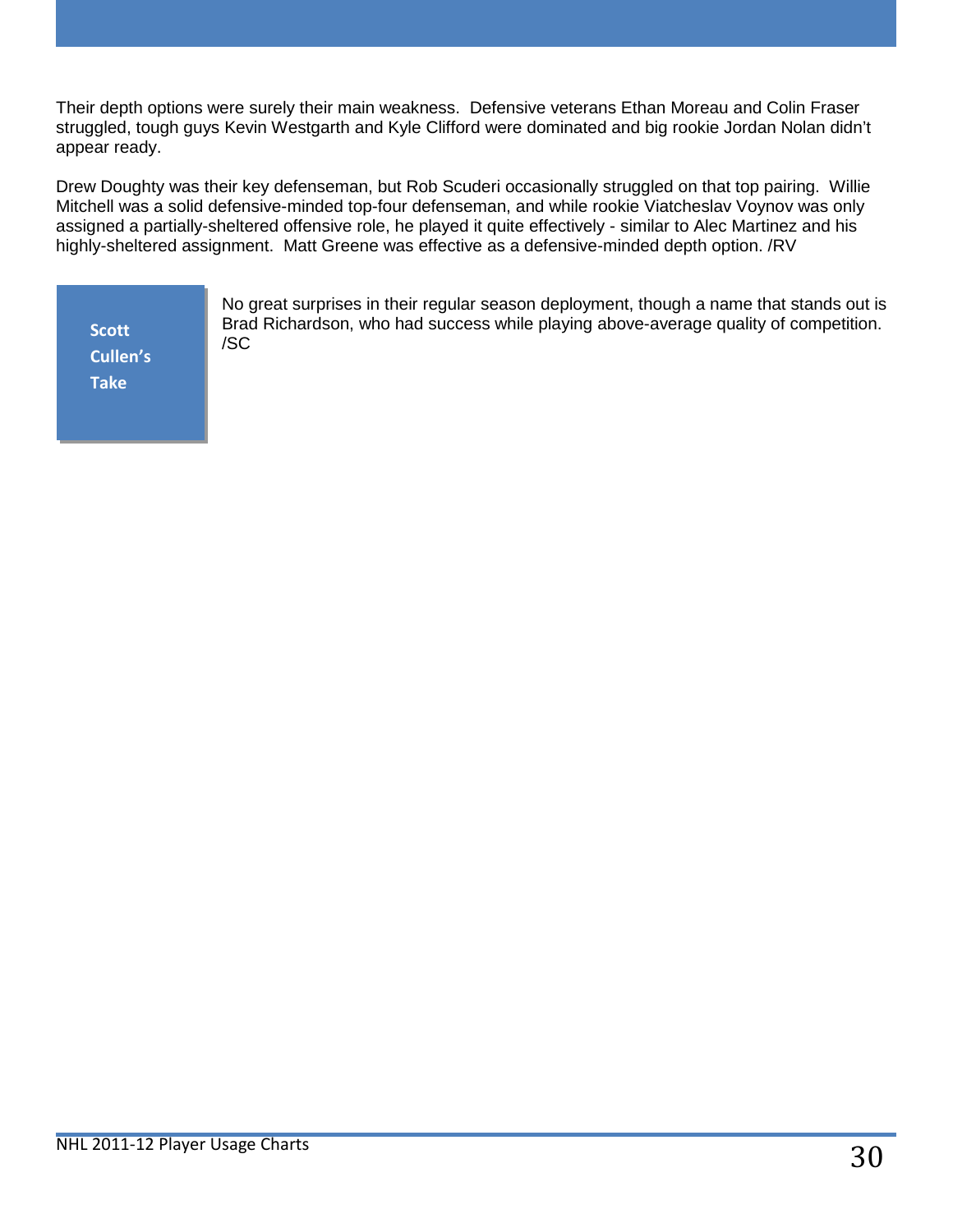

**Rob Vollman's Take**

While some people attribute their 13-29-10 finish after a first place 22-7-1 exclusively to injuries, advanced statistical analysts saw their poor finish foreshadowed by their leagueworst 44.9% possession percentage. Still, there were some bright lights in an otherwise disappointing season.

For example, veteran Kyle Brodziak emerged as a legitimate top-line player, earning his first 20-goal season despite being assigned the very toughest ice-time the team could offer. Or Nick Johnson, who played effectively in an almost equally challenging assignment despite just 10 games of prior NHL experience.

And then there's the controversial case of Dany Heatley. While more might have been expected from someone who was  $3<sup>rd</sup>$  in goals and  $6<sup>th</sup>$  in points since the lock-out, he still led the team in goals and points while finishing 3<sup>rd</sup> in plus/minus and taking on slightly tougher opponents than Devin Setoguchi, Mikko Koivu and especially Pierre-Marc Bouchard, who primarily faced only the depth lines. Still, these four aren't to blame for their puck possession woes as the Wild enjoyed significant advantage with all four, and the combined 85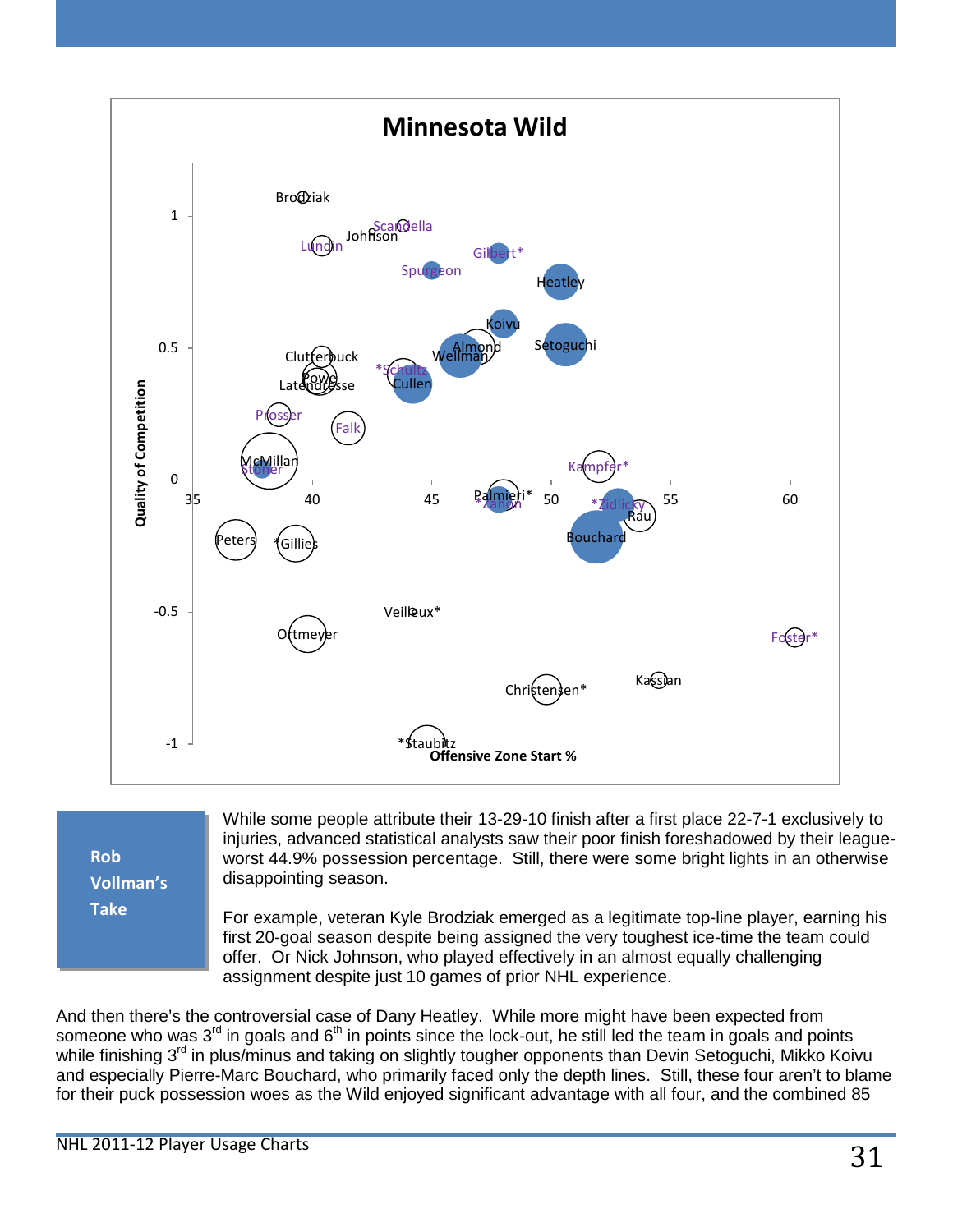games they missed was certainly a big blow.

Another highlight was 35-year-old veteran Matt Cullen who was arguably one of the league's more effective defensive-minded secondary players, especially when you consider how the team struggled to gain possession with fellow defensive-minded third liners like hard-hitting Cal Clutterbuck and shot-blocking Darroll Powe.

This lack of usable depth talent was a bigger problem than they could have realized. Depth options like gritty Warren Peters, veteran AHLer Jared Ortmeyer and huge thug Matt Kassian put them in a hole almost every time they played, and the players they acquired like Kyle Palmieri, Stephane Veilleux and Erik Christensen could be classified as adequate temporary depth options at their best.

As for the others, Cody Almond and Casey Wellman were tried as top-six forwards in their short stints, and while they struggled with the former, they did well with the latter. Guillaume Latendresse was used largely like Powe and Clutterbuck, and while they got lucky with the puck luck early in the season (9 points and +6 in 16 games), Wild goalies were seeing most of the rubber when he was on the ice, and he would have regressed like everyone else. Speaking of which, Carson McMillan was used in largely the same capacity (defensive secondary option) and Minnesota was consequently shelled.

Injuries hit the blue line pretty hard too, resulting in 15 different defenseman and some late-season turnover where they parted way with mainstay Marek Zidlicky and defensive gems Nick Schultz and Greg Zanon in exchange for effective top line defender Tom Gilbert, young potential top-four defenseman Steve Kampfer and veteran depth journeyman Kurtis Foster.

When the dust cleared 21-year-old Marco Scandella and tiny 22-year-old Jared Spurgeon, with a combined 73 games of prior NHL experience between them, joined Gilbert in the top-four, and surprisingly held their own over-all. Minnesota's depth options were equally inexperienced with only 95 games of combined NHL experience between Nate Prosser, Justin Falk and Clayton Stoner. Mike Lundin, whose 224 games of prior NHL experience practically makes him the team's Chris Chelios, saw only 17 games, most of it in the frontfour. /RV

**Corey Sznajder's Take**

Why did the Wild trade for Tom Gilbert? Because most of their younger defensemen were being thrown into the wolves (Scandella, Falk & Spurgeon especially) and they needed someone who could be an all-around defenseman and handle tough minutes. Schultz played tough minutes territorially but not in terms of quality of competition. Gilbert is capable of doing both. /CS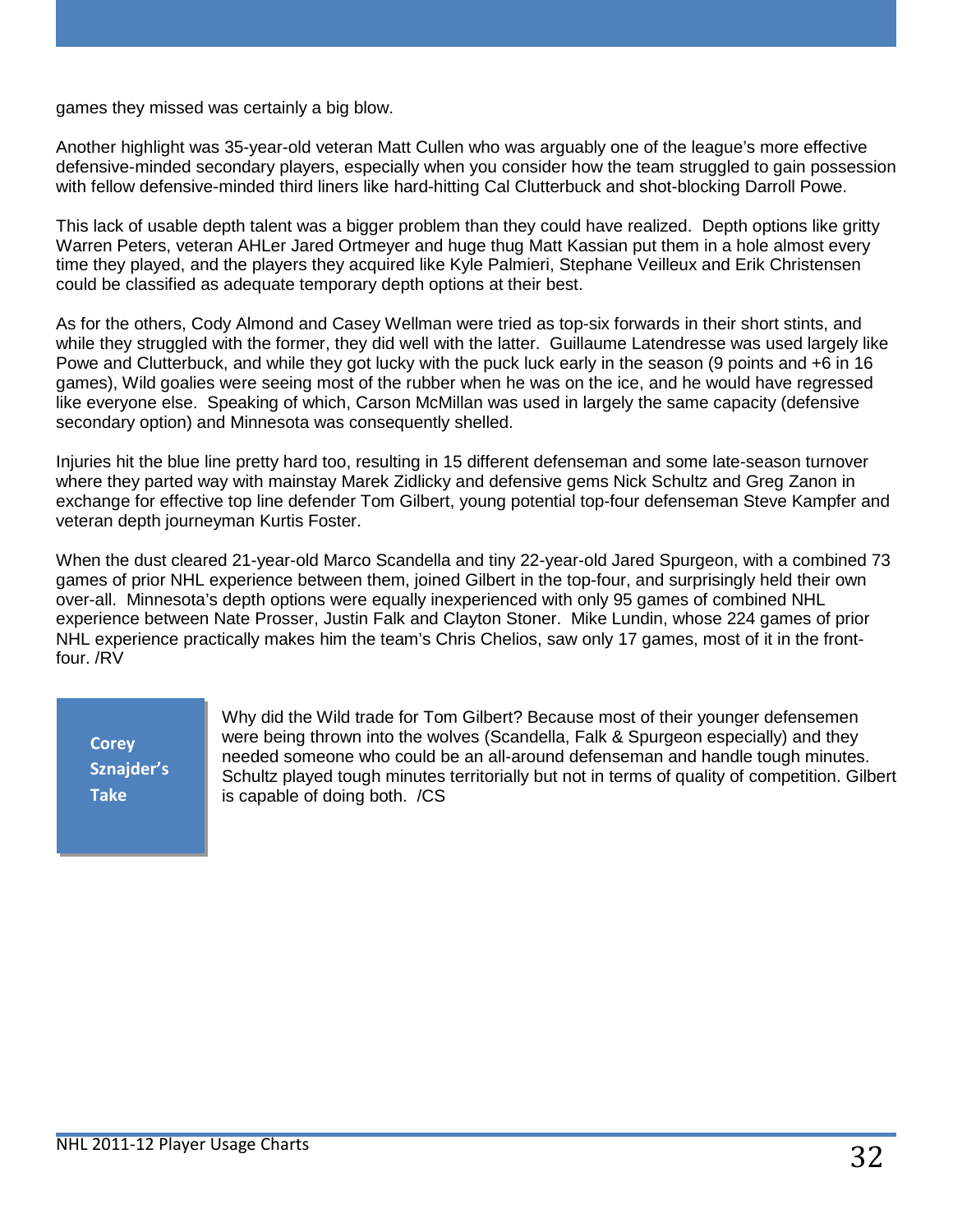

**Scott Cullen's Take**

Seeing how the Canadiens used Scott Gomez only underscores how poorly he played last season. It's one thing to have a favourable Corsi, but it's absurd when it comes with so many offensive zone starts against a below-average quality of competition.

To a lesser extent Andrei Markov saw similar soft minutes but, in his case, it's understandable as he was just trying to get back to regular NHL action after a couple of injury-plagued seasons.

The Canadiens weren't as protective of young winger Ryan White, who apparently was thrown to the wolves, facing the highest quality of competition among Candiens forwards, while starting predominantly in the defensive zone. Initial results indicate that White might not be up to that workload just yet, but reining in his quality of competition, especially, could yield more favourable results. /SC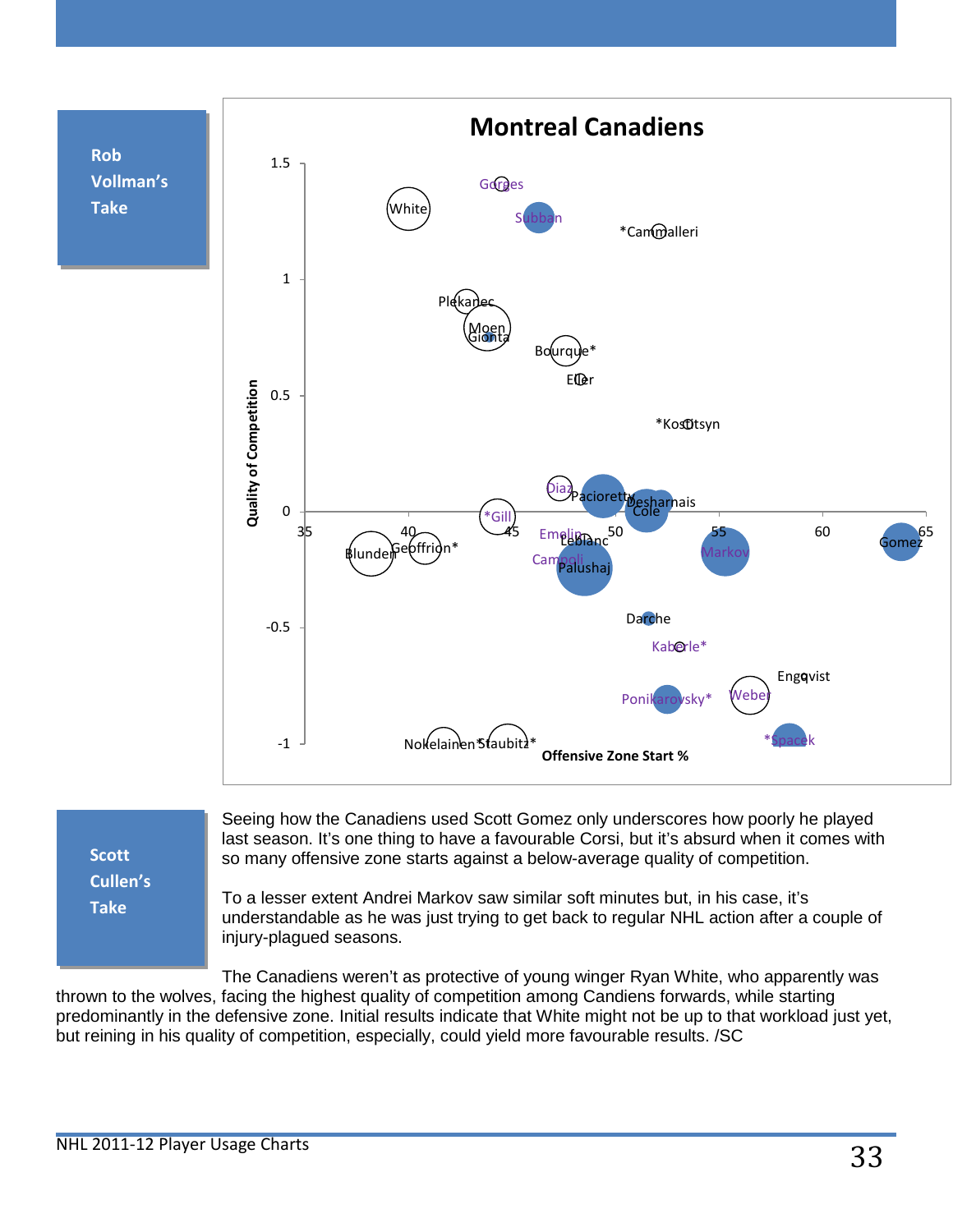The Montreal Canadiens parted ways with famed coach Jacques Martin, who was on pace for only 85 points, and finished with 78 points instead under Randy Cunneyworth, and missed the post-season for only the 2<sup>nd</sup> time since the lock-out.

In general the toughest ice-time went to young tough guy Ryan White (in just 20 games), Habs star Tomas Plekanec, veteran defensive specialist Travis Moen, tiny sniper Brian Gionta, and to a lesser extent the newly acquired Rene Bourque and 22-year-old sophomore Lars Eller. Of that gang the Habs only fared well possession-wise with Gionta, and were hammered with White, Moen and Bourque.

The best ice-time went instead to high-priced Scott Gomez, who started against middling competition and in the offensive zone over 10% more often than any other forward save rookie Andreas Engqvist in his 12 games, and though the team did significantly outshoot opponents, Gomez managed just 11 points in his 38 games.

Their three leading scorers break-out star Max Pacioretty, resurgent veteran Erik Cole and tiny accomplished AHL scorer David Desharnais all played more typical ice-time, similar to rookies Aaron Plushaj, with whom they enjoyed a tremendous shot advantage, and Louis Leblanc, with whom they did not.

As for their other depth options, Mike Blunden and the newly acquired Blake Geoffrion were used mostly in the defensive zone against fairly average competition, and were consequently dominated shot-wise. Fellow defensive zone dwellers Petteri Nokelainen and newly acquired tough guy Brad Staubitz were also dominated despite facing exclusively depth liners. The only adequate depth option (other than Palushaj) was 35-year-old long-time AHLer Mathieu Darche, who enjoyed a more balanced assignment against mostly  $3^{\text{rd}}$  and  $4^{\text{th}}$  lines.

Their top pairing on defense was defensive gem Josh Gorges and the highly impressive tough young star P.K. Subban and though it was Gorges who led the team with a +14, it was with Subban that the Habs enjoyed the biggest edge shot-wise.

Veteran star Andrei Markov has played just 20 games since his 2010 knee injury, generally as an offensiveminded top-four option, much like the newly acquired and high-priced Tomas Kaberle, who may be becoming more of a 3<sup>rd</sup> line power play specialist at age 34. Veteran Chris Campoli is a usable depth option, much like late blooming rookies Raphael Diaz and Alexei Emelin, who struggled to a team-worst -18 plus/minus, who struggled in occasional stints in the top-four. Fellow late-blooming rookie Frederic St-Denis' 17 games as a depth option was promising, but 23-year-old Yannick Weber's highly sheltered minutes still left the Habs in a big hole. /RV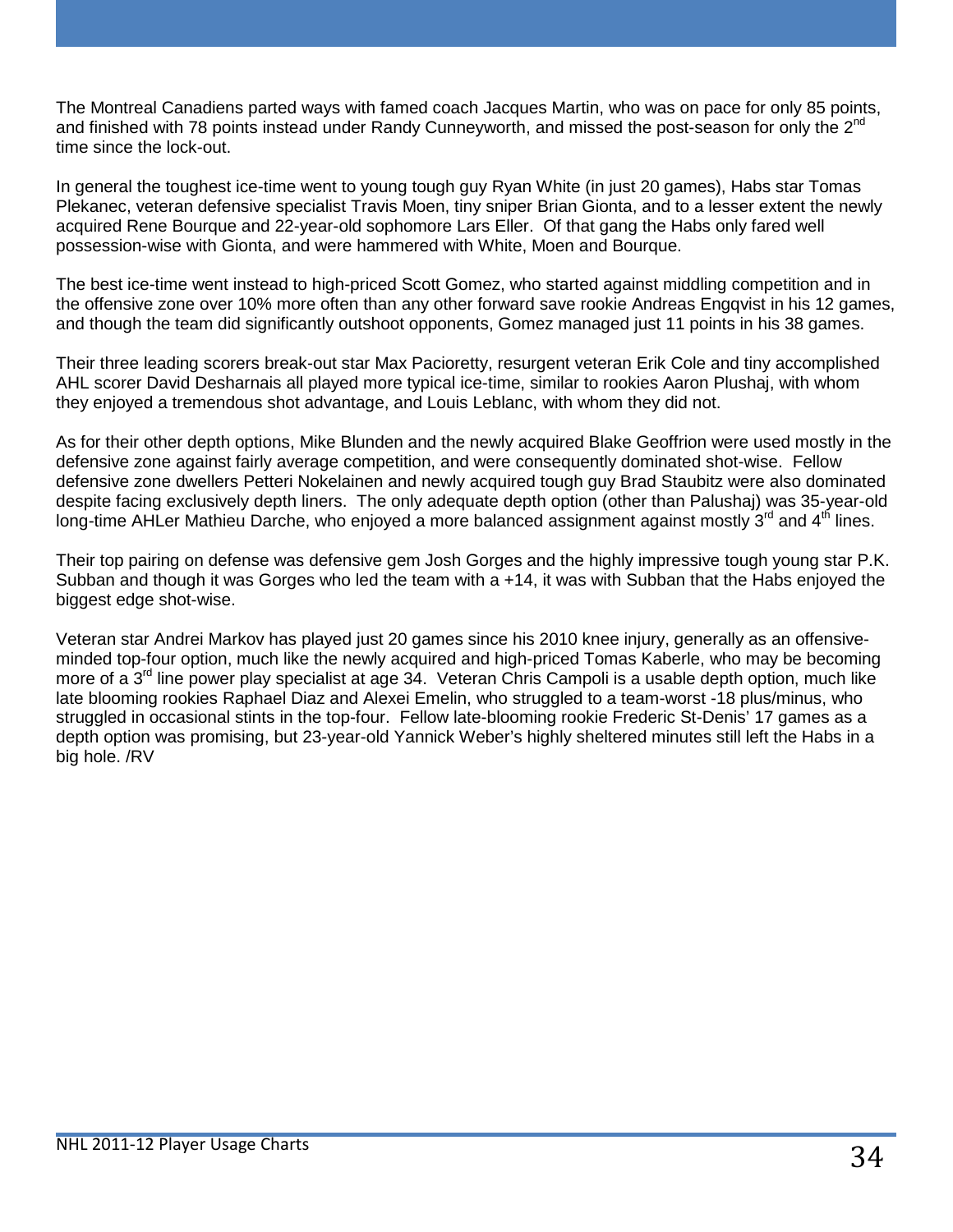

**Dirk Hoag's Take**

Despite his local reputation for being an inveterate line-juggler, Barry Trotz typically places his greatest trust in a core group of skaters. The trio of Sergei Kostitsyn, Mike Fisher and Martin Erat were the only forward line to stick together through the bulk of the season, and typically drew top opponents. The real difference-makers, however, are Shea Weber and Ryan Suter, who have driven positive results while taking on a difficult workload for a few years now.

Probably the most interesting aspect to watch in the year ahead is how much responsibility Trotz doles out to Colin Wilson, Craig Smith, Gabriel Bourque and Ryan

Ellis, young players who fared well offensively in relatively protected situations. On the opposite end of that spectrum, there is an opening for the defensive-zone faceoff expert - Jerred Smithson took a tremendous amount of d-zone draws over the last several seasons, and Paul Gaustad was brought in at the Trade Deadline to provide an upgrade over Smithson in that regard, but as an Unrestricted Free Agent, Gaustad might prove too costly for Nashville to retain in that limited role. /DH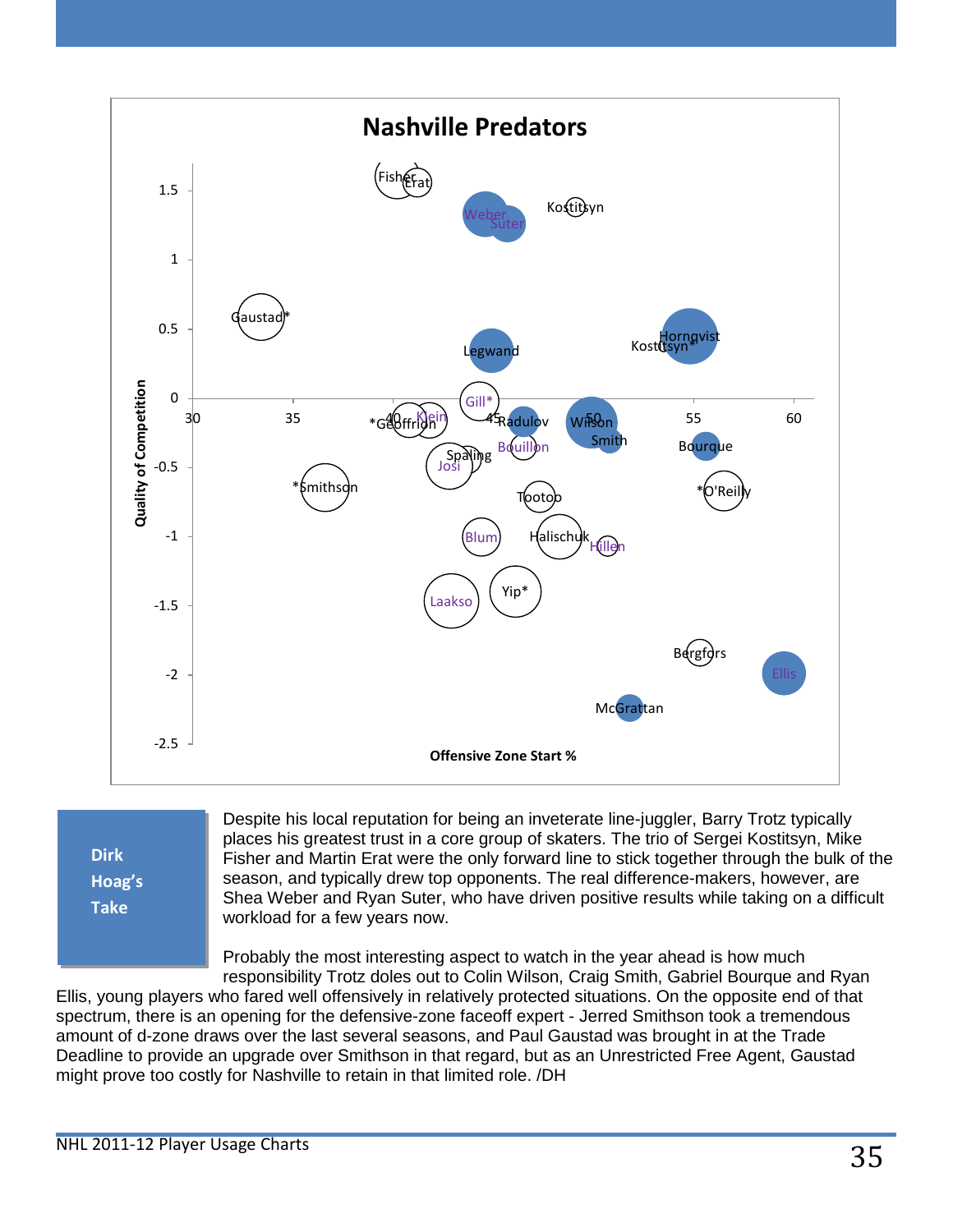| <b>Rob</b><br><b>Vollman's</b><br><b>Take</b> | The Nashville Predators finished with 104 points, their highest total since 2006-07,<br>despite the league's $2^{nd}$ worst possession statistics. This was achieved with highly<br>fortunate finishing percentages that resulted in seven players setting new scoring highs,<br>five more finishing with their $2^{nd}$ highest career totals and only three who didn't have<br>career seasons. Wow. |
|-----------------------------------------------|-------------------------------------------------------------------------------------------------------------------------------------------------------------------------------------------------------------------------------------------------------------------------------------------------------------------------------------------------------------------------------------------------------|
|                                               | The key to this team is the league's arguably best top pairing Shea Weber and Ryan<br>Suter (except rookie Ryan Ellis in 32 incredibly sheltered games), who were the only two                                                                                                                                                                                                                        |
|                                               | defensemen with whom they enjoyed a possession advantage despite being the only                                                                                                                                                                                                                                                                                                                       |

ones who regularly faced top opponents.

GM David Poile picked up huge veteran Hal Gill to shore up the defense, but he isn't that dissimilar to defensive-minded Kevin Klein, 36-year-old Francis Bouillon or rookie Roman Josi – they all played fairly typical minutes and found themselves on the short end of the possession stick. Despite a promising 23-game stint last year young Jonathan Blum struggled in his depth role, and Jack Hillen is probably no more than a replacement-level 3<sup>rd</sup> liner anywhere outside of Long Island.

Up front veterans Mike Fisher and Martin Erat got the toughest assignments and yet managed to lead Nashville forwards in points (actually Legwand edged Fisher) and plus/minus – and despite the Preds being badly outshot. Giant Paul Gaustad, who handled the tough minutes in Buffalo, was acquired late in the season to share their burden.

You'd have expected the scoring leader to be someone like Patric Hornqvist who played primarily in the offensive zone against more average competition, and with whom they consequently enjoyed the largest shot advantage, but he finished 4<sup>th</sup> among forwards. Other forwards who enjoyed favourable conditions throughout the season include rookie Gabriel Bourque and newly acquired Andrei Kostitsyn - unlike brother Sergei Kostitsyn who faced top liners almost exclusively.

Nashville's remaining non-depth forwards, including David Legwand, KHL star Alexander Radulov, young Colin Wilson, rookie Craig Smith and defensive-minded Nick Spaling, all did well in more balanced secondary roles. Despite being massively outshot by opposing fourth lines the Preds even enjoyed surprisingly high production from depth forwards like agitator Jordin Tootoo, young Matt Halischuk, and the newly acquired Brandon Yip. /RV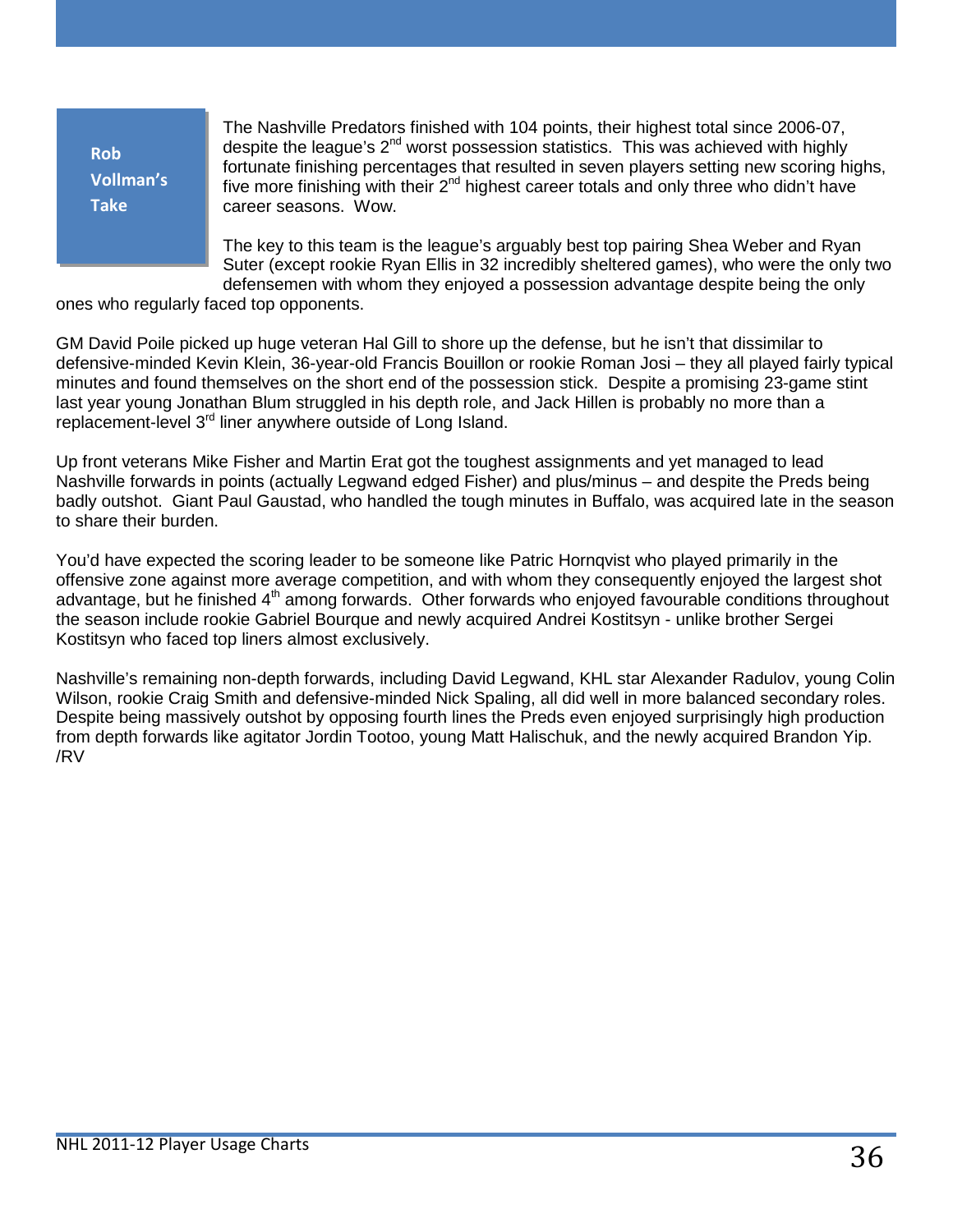

# **John Fischer's Take**

In general, I'm not exactly sure what was the Devils' team percentage in Corsi in this season. I know in terms of Fenwick, they were a top ten team in Fenwick Close% (actually, tenth). Still, the overall chart reflects the general summation of the team: defense about average at moving the puck; top forwards were far better than the bottom six.

It's no accident that Patrik Elias, Petr Sykora, and Dainius Zubrus are so much higher in QoC. The threesome was utilized a lot together to go up against the other team's best lines and pairings whenever possible. Fans didn't take it as a checking line given that

Elias put up so many points and very few people would call Sykora a defensive player. While Sykora has the larger adjusted Corsi value, Zubrus and Elias really drove the bus. Zubrus also stands out a little less since he was moved around a little more due to injuries and returning players. Nevertheless, DeBoer had zero issue using them at home and whenever he could on the road to get them against powerful opposition. He was right to do so.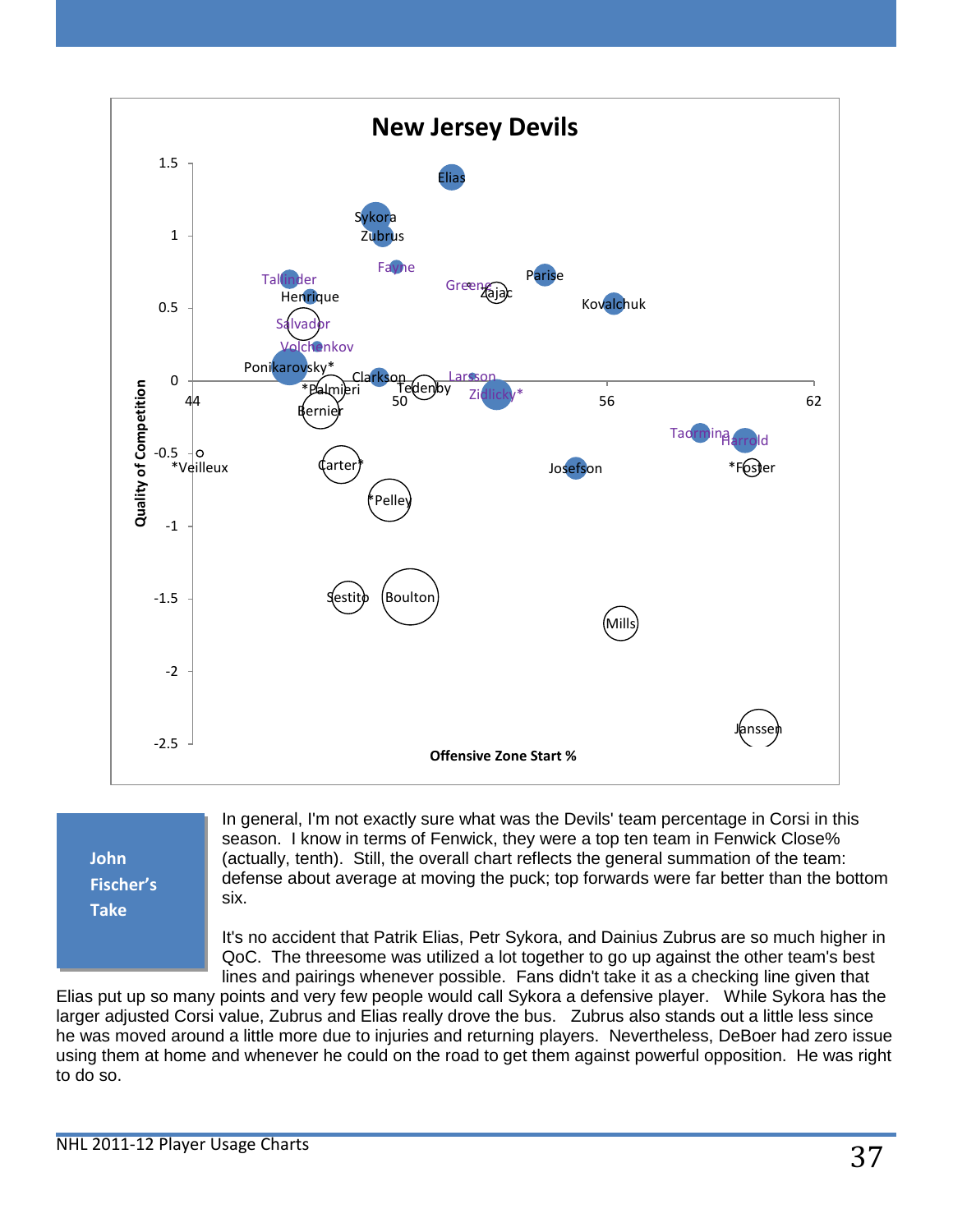I believe it's an open question whether Parise, Kovalchuk, and Adam Henrique could have done the same. Parise has been a possession monster for most of his career, Kovalchuk hasn't because he was in Atlanta, and Henrique was an unknown property. This raises another question: Did Parise suffer from either linemate (he was with Kovalchuk nearly all season, Henrique for most of it), or did he just not have a good year for whatever reason (e.g. a lack of Travis Zajac centering him)? I also want to note that Henrique is so different from Parise and Kovalchuk in offensive zone starts because when Zajac did eventually return, Henrique was moved down to the third line - a place usually appropriate for a rookie center.

Of the six players above 55% in offensive zone starts, Ilya Kovalchuk was the only one who wasn't protected or sheltered. His QoC should justify that, but it bears noting given that some people have misconceptions of the player. He's been put on the ice to kill off games and he was on the PK regularly. He also would be good for a few shifts on the fourth line, which got nothing but OZS if DeBoer could help it. It didn't actually lead to any offense and in retrospect, it was a wasted effort. Especially since the fourth liners would usually get stapled to the bench in the third period. Moreover, I think a coach should strive to give a top offensive player a high OZS%. The rest: sheltered. Matt Taormina and Peter Harrold are #6 defensemen, Jacob Josefson was on the bottom six whenever he was healthy, and Brad Mills and Cam Janssen are abjectly terrible hockey players.

It's worth noting that Ryan Carter and Steve Bernier got to enjoy playing with Eric Boulton and Janssen on the fourth line for most of the season. The enforcers-that-enforce-little duo ensured that the fourth line would be pinned back or do nothing on offense. They were horrible on the ice and these charts show it plainly. It's bizarre that they'll likely be in the NHL; Boulton even he has another year in NJ. Lou and DeBoer only put together a competent fourth line for the playoffs. If they go back to guys like them next season, then I don't think they pay much attention to stuff like this.

The most unusual usage on the team has to go to Adam Larsson. He didn't drive the play, but not getting beaten on is a good thing for a rookie. The strange thing is that he would be given 18-20 minute nights during the season. This was kept up until his injury and his subsequent poor play after returning from injury. Can we say a player who plays a third of a game was really sheltered, even if his QoC is lower than the other five defensemen? Then again, Harrold's performances near the end of the season resulted in him starting in the playoffs while Larsson was scratched for a month. He did more in less time - Harrold, like Taormina, had to be protected - and while Larsson struggled, so he got the nod.

Travis Zajac's bubble should get a footnote for the fact he only played in small stretches during the regular season. He played 8 games around the end of December before the doctors told him to he needed to stop playing for the injury to heal properly; and then came back to finish off the season in mid-March for 7 more games. Zajac started each stretch on a third line and then got bumped up to a top two line a few games later. Given the small population size of 15 games, some poor nights make him look worse than he was. I think the playoffs are currently showing what he can do when fully in form, though.

Bryce Salvador's the only regular defenseman who finished below zero in Corsi (I know Andy Greene came close). He's a defensive defenseman with very little offensive game. As indicated by his zone starts, he's utilized appropriately. How it's lower than Anton Volchenkov, another defense-first player with very little offensive skill, I couldn't really tell you.

The additions of Zidlicky and Ponikarovsky really show additional value here; especially Ponikarovsky's. Before his arrival, DeBoer first tried Mattias Tedenby, who played himself off the team with performances that feature one good shift and nothing more. Then there was a carousel of players ranging from Carter to Tim Sestito to AHL callup Steve Zalewski. Ponikarovsky essentially made the third line more than just David Clarkson Doing Things Pretty Well. As for Zidlicky, he had to take some time to acclimate himself to the team and for the coaches to warm up to what he could be responsible for. They saw him as a defender who can provide some offense and used him accordingly. Once Zidlicky got used to not being around Mike Yeo and in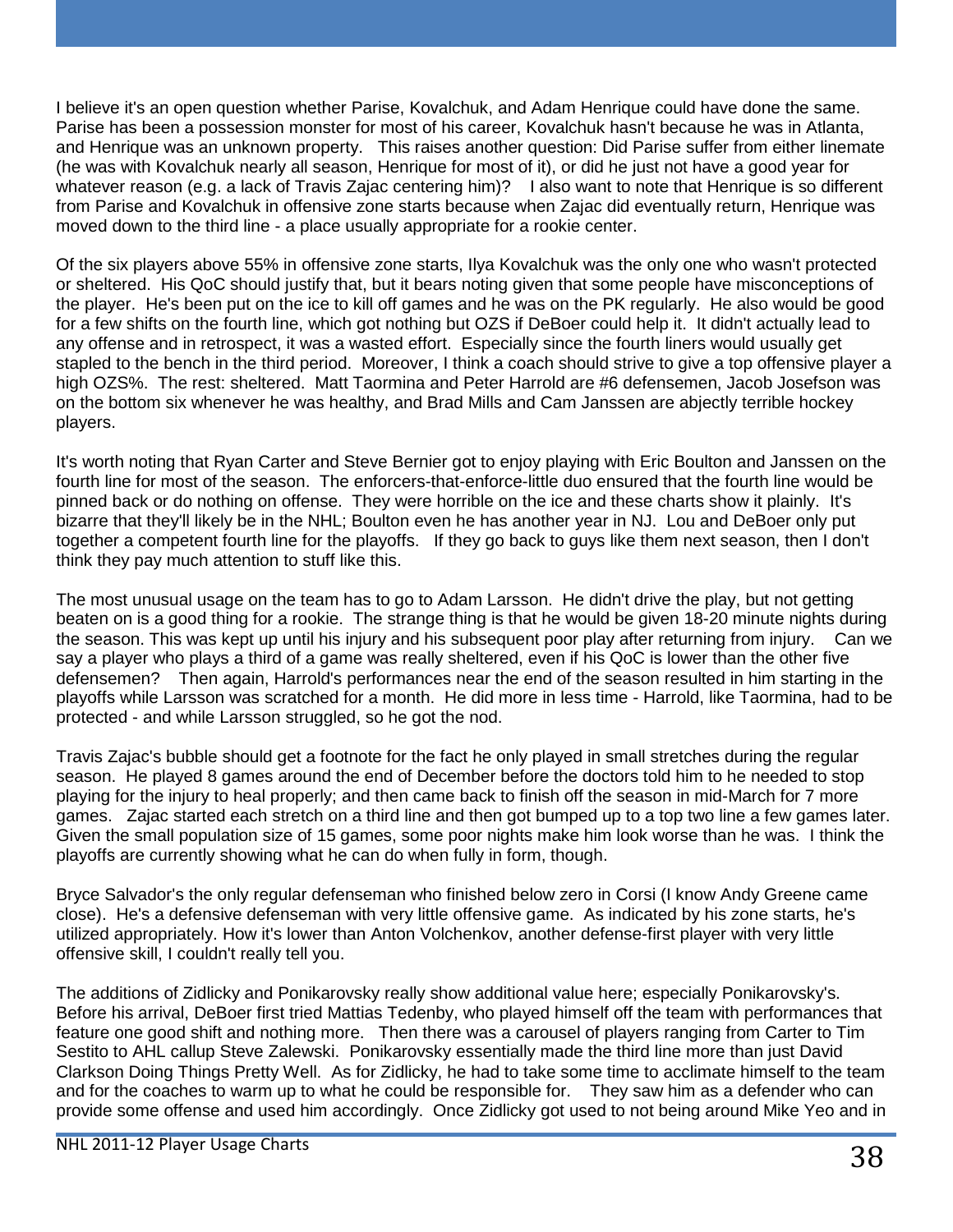New Jersey, his performances did improve and the utilization was appropriate. /JF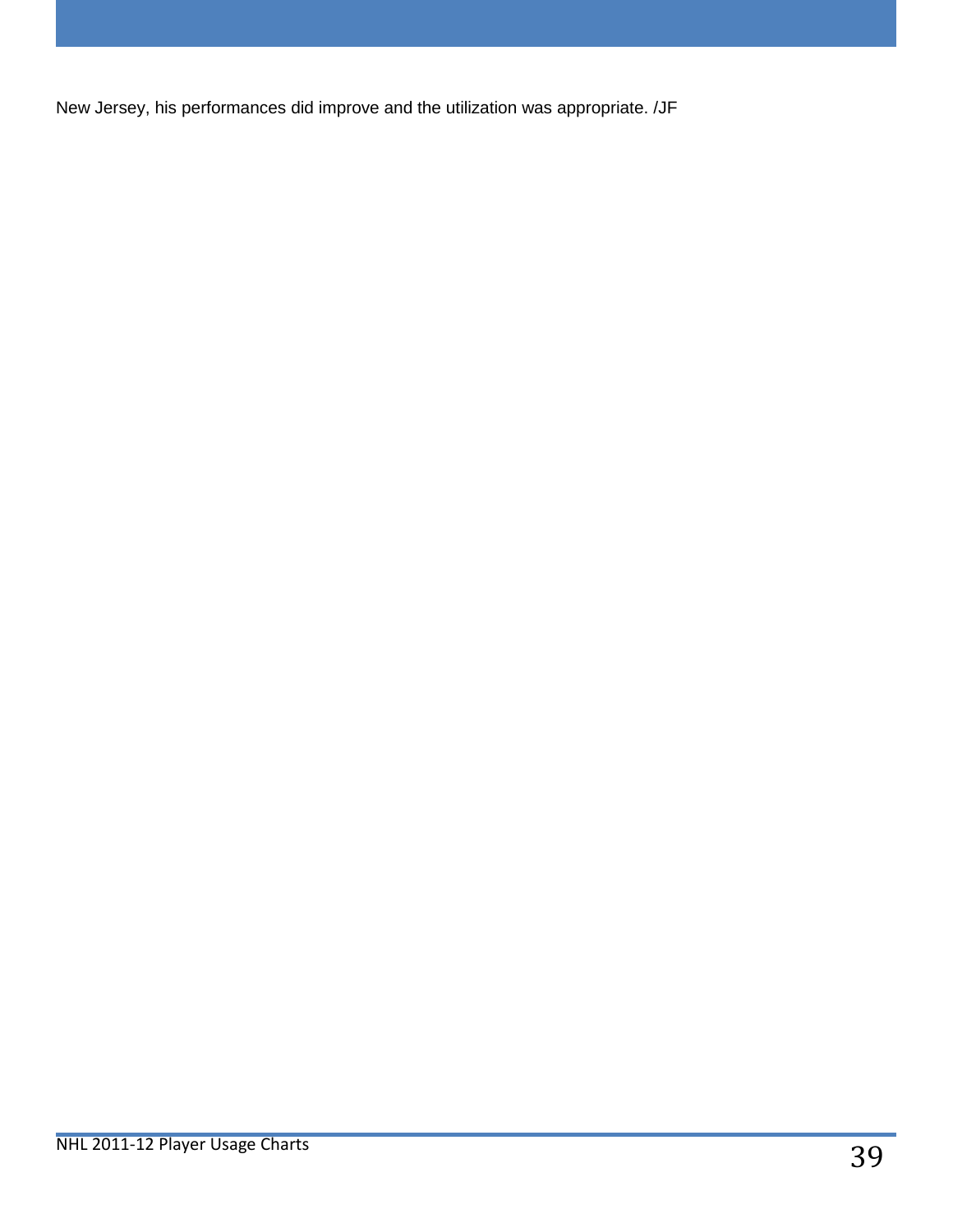



New York Islanders coach Jack Capuano is very traditional in managing his team for the most part, employing his skaters on ice in a usual manner. Left winger Jay Pandolfo, who was trusted by Capuano to start more shifts in the defensive zone than any other player (38.9 Off. Zone Start %) and interestingly enough went against very poor quality of competition (-0.311) was an exception. With a Corsi rating of just -21.77, he was matched up against poor opposition. It's a rather curious decision that Capuano would use Pandolfo in the defensive zone so often. One reason for Pandolfo's usage in his own zone could be because he's a veteran, as veterans tend to start more shifts on average in their own zone while younger players tend to start in the offensive zone.

However, Capuano has been on record as saying that he likes Pandolfo's intensity and hard-working attitude. Unfortunately, despite his poor skills, his "grit" is heavily valued by the head coach and is probably a reason why the borderline fourth liner is seen starting so often in the defensive zone.

Marty Reasoner had a problematic season with hand problems that caused him to miss significant time in 2011-12. He only faced average opposition on the ice, posted a poor Corsi rating and his line posted a subpar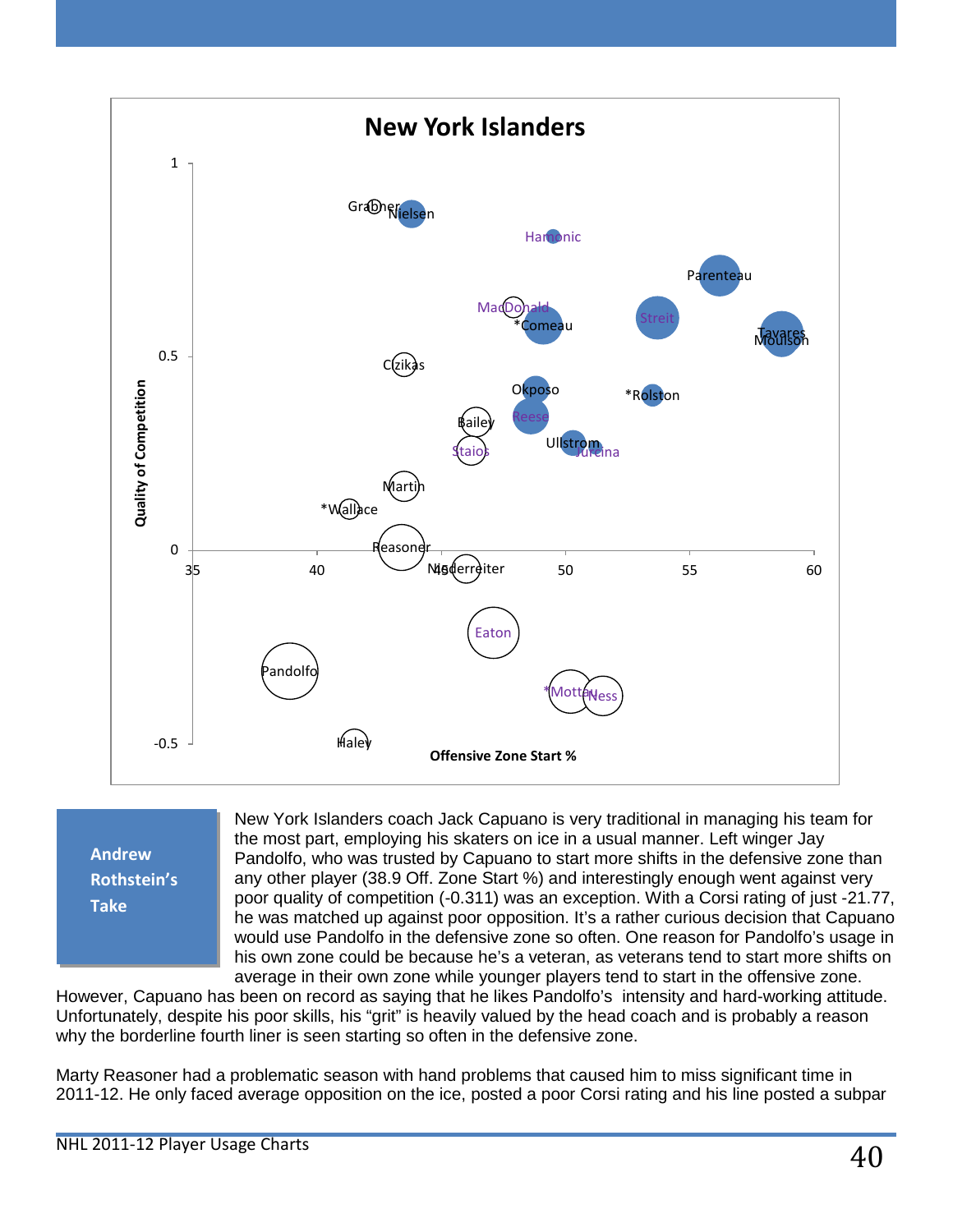on-ice shooting percentage on the year. However, his PDO number which was third lowest on the team was low enough that he on luck alone he's bound to have a better 2012-13, assuming he can stay healthy. He'll probably face higher quality competition in 2012-13 as his numbers rise, though it's difficult to tell how he'll age.

The effective, young shooter Frans Nielsen, with great hands and a solid back-hand, has been utilized by Capuano on the ice consistently against other team's top lines. He's improved every season, and posted a phenomenal shooting percentage this past season, which is more likely the result of his actual skill than it is random luck. Capuano recognizes that Nielsen can hold his own against any skilled defensive players and should be able to put together 50 plus point seasons over the next four to five years.

Also, like Carolina, their defensive players were utilized traditionally, with the exception of Mark Eaton who started frequently in the Isles zone, yet faced off against poor skaters. /AR

| <b>Timo</b><br>Seppa's<br><b>Take</b> | Capuano's use of Reasoner made no sense. The overall numbers you see here don't<br>reflect the fact that he was mostly used in the offensive zone for the majority of the<br>season. I guess he finally woke up to the fact that Reasoner isn't the lost Sedin brother in<br>the second half of the season. These types of poor decisions made the Islanders<br>lackluster bottom two thirds of the roster that much more poorly utilized. /TS |
|---------------------------------------|------------------------------------------------------------------------------------------------------------------------------------------------------------------------------------------------------------------------------------------------------------------------------------------------------------------------------------------------------------------------------------------------------------------------------------------------|
| <b>Rob</b><br><b>Vollman's</b>        | Frans Nielsen, one of the league's truly unsung heroes, scored 47 points, enjoyed<br>favourable possession statistics and was just -3 despite playing the toughest ice-time the<br>Islanders had to offer. Linemate Michael Grabner was a 20-goal man despite equally<br>difficult ice-time.                                                                                                                                                   |
| <b>Take</b>                           | Of course, most of the scoring came from top-line forwards John Tavares, Matt Moulson<br>and P.A. Parenteau, thanks to the team's highest offensive zone start percentage.                                                                                                                                                                                                                                                                     |
|                                       | A lot of their future success could be in the hands of players like 23-year-old Kyle<br>Okposo and his 24 goals leading a motley collection of very young secondary forwards<br>יינו ויירא היום האו יוונויים יו נו האינו ונו האוין הי                                                                                                                                                                                                          |

like 22-year-old Josh Bailey, 22-year-old rookie David Ullstrom, and 20-year-old Casey Cizikas, the latter two of whom combined for just 44 games last season.

Things start getting stick with their depth forwards. Rookie Nino Niederreiter struggled, as did tough 22-yearold Matt Martin, and even in softer match-ups veteran defensive options like 34-year-old Marty Reasoner and especially 37-year-old Jay Pandolfo were absolutely murdered.

On the blue line is where things really fall apart. While veteran Mark Streit did his job, which was to help unlease the offensive potential of that top line, and while both Travis Hamonic and Andrew MacDonald should be commended for playing effectively in their potentially over-their-head assignment as a top pairing, the Islanders had huge holes on defense.

38-year-old Steven Staios and Milan Jurcina ought to be depth options (if that), and certainly not playing topfour minutes – even AHLer Dylan Reese was more effective in his 28 games. The fact that they used 34-yearold depth option Mark Eaton for 62 games really highlights the true extent of their weakness on defense. /RV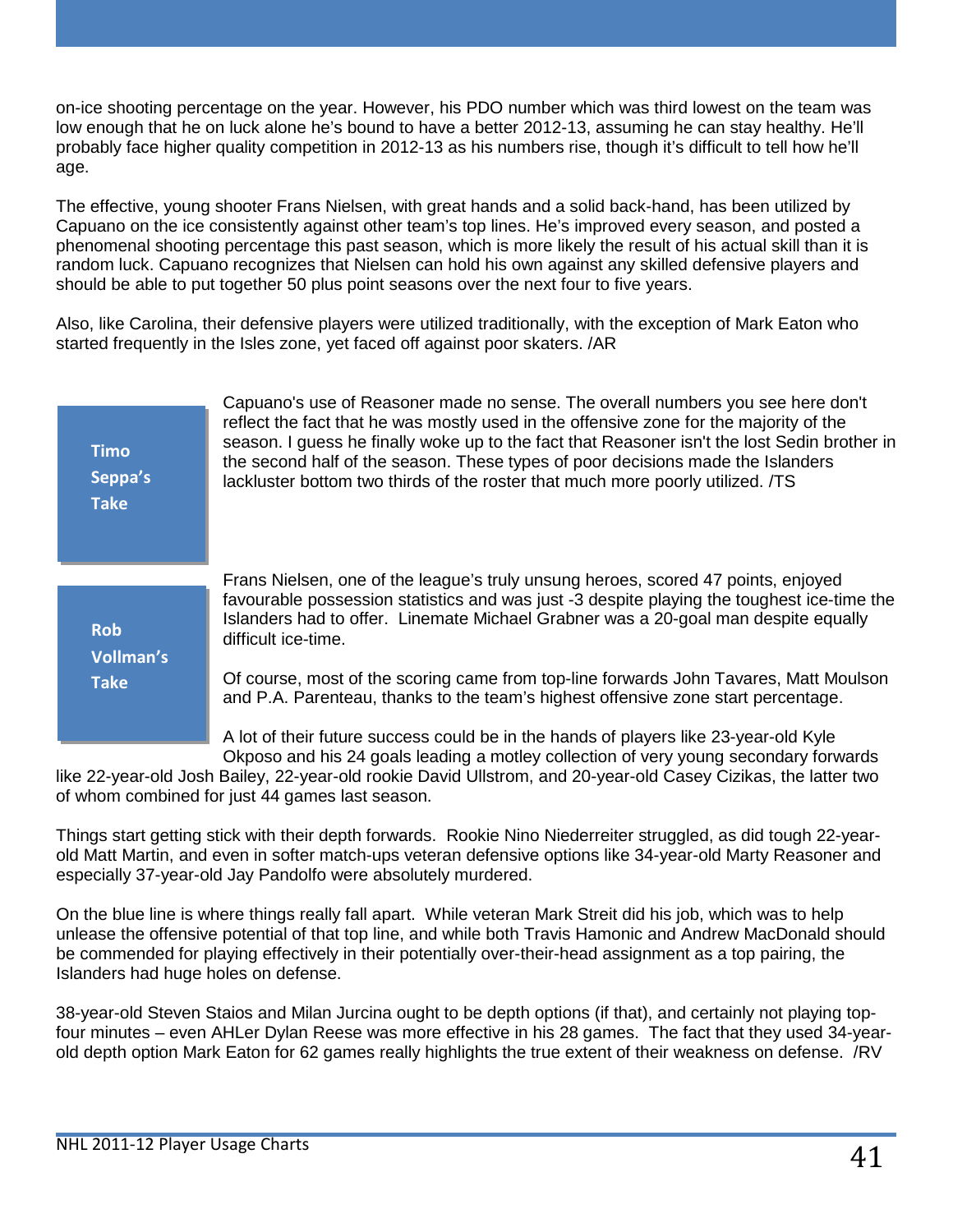

**Rob Luker's Take**

Ryan McDonagh's worth to this defensive core cannot be understated. In the last forty games of 2010-2011 he was sneaky good, but in 2011-2012 he was a legitimate number 1 pairing defenseman for 82 games. At the same time, his counterpart; Dan Girardi, had a bounce-back year in term of moving the puck forward. He plays the game the way a shutdown d-man should: you never notice him because he makes few mistakes.

Let's get into the thick of it: Carl Hagelin had a better rookie season than Derek Stepan did in 2010-2011. Hagelin posted a similar PPG rate in 20 fewer games, and did it against above-average competition and a relatively normal 10.7 Shooting percentage.

It's almost laughable how some Ranger fans believe that the team could be better off without Dubinsky, who in reality was one of the best NYR forwards despite his poor shooting luck.

I wonder if Sather will over-pay for Fedotenko even though he could be easily replaced.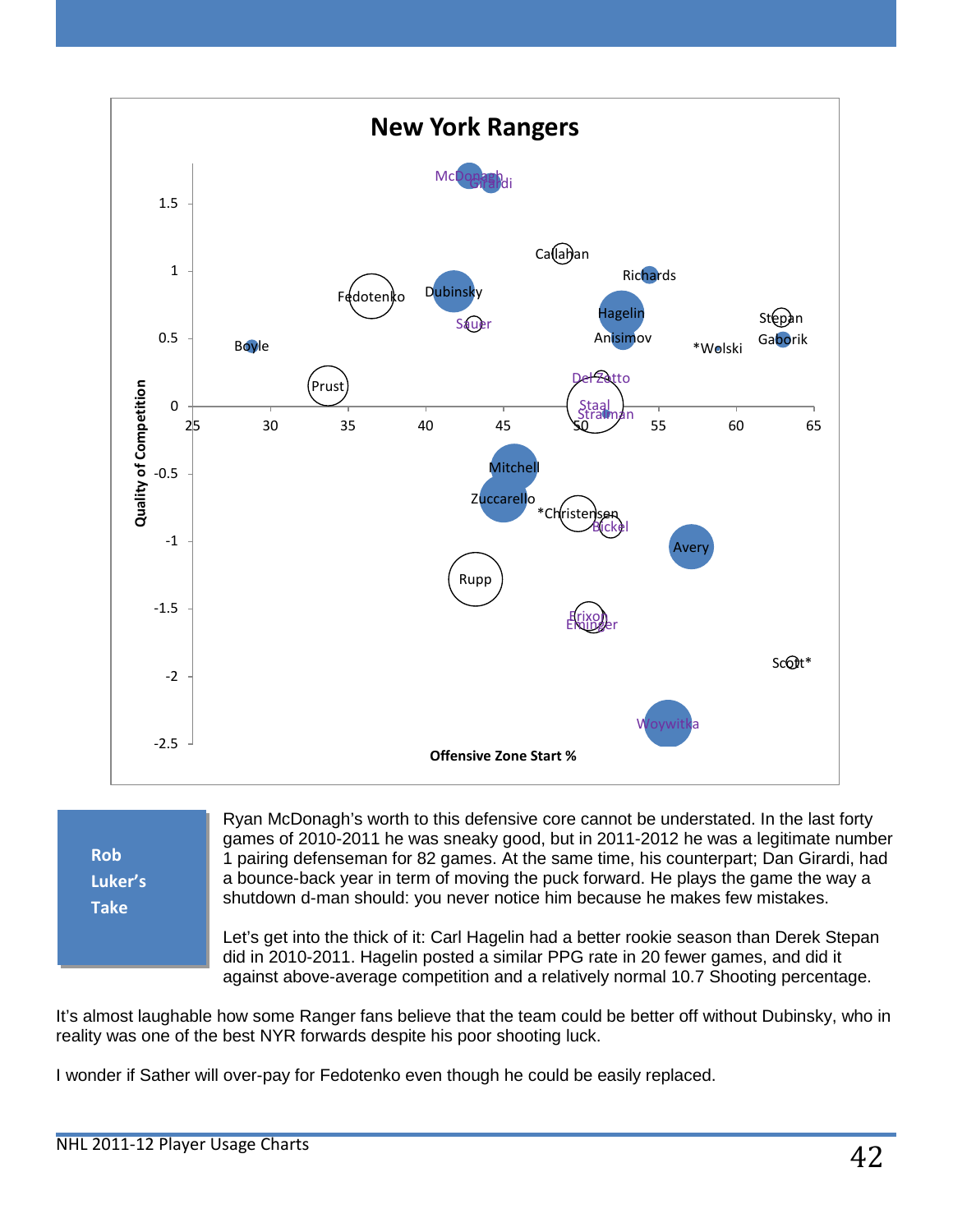On the flip side, I hope Sather does not let John Mitchell walk, who had a great under-the-radar type of season.

Although Mike Rupp does bring non-corsi positives to the team, it pains me to see that Tortorella doesn't trust Avery who has a career track record of moving the puck forward and actually drawing more penalties than he takes (along with a scoring touch). /RL

**Rob Vollman's Take**

Rangers top defensive pairing Dan Girardi and Ryan McDonagh played the toughest minutes in the league, comparable to Jay Bouwmeester and Chris Butler in Calgary but with far, far better results and a case could be made for their standing shoulder to shoulder with the likes of Shea Weber and Ryan Suter as the league's best shutdown duo.

Unfortunately the rest of the Blue Shirt blue line is nothing to get exciting about, including the big negative possession circle from the celebrated Marc Staal. Fellow  $2<sup>nd</sup>$  liners Michael Del Zotto and Michael Sauer (in 19 games) were in smaller holes and even their depth liners like tough guy Stu Bickel, rookie Tim Erixon, and Steve Eminger were in the

hole.

Up front the big story isn't the highly paid big names like Marian Gaborik and Brad Richards, but instead the do-it-all style players around whom the New York Rangers have always built their team, like Brandon Dubinsky. While Ruslan Fedotenko and tough guy Brandon Prust struggled in those defensive-minded roles, Dubinsky excelled in nearly every aspect of the game. The giant Brian Boyle also fared well, effectively starting in the offensive zone under 30% of the time so that players like Richard, Gaborik, and Derek Stepan could focus on more offensive-minded roles.

Rookie Carl Hagelin is another stand-out top-six forward, and Artem Anisimov had another quietly effective season in a secondary role. Among depth forwards John Mitchell was the most impressive, and tiny Norwegian Mats Zuccarello played his 10 games rather well and is ready to bust loose. /RV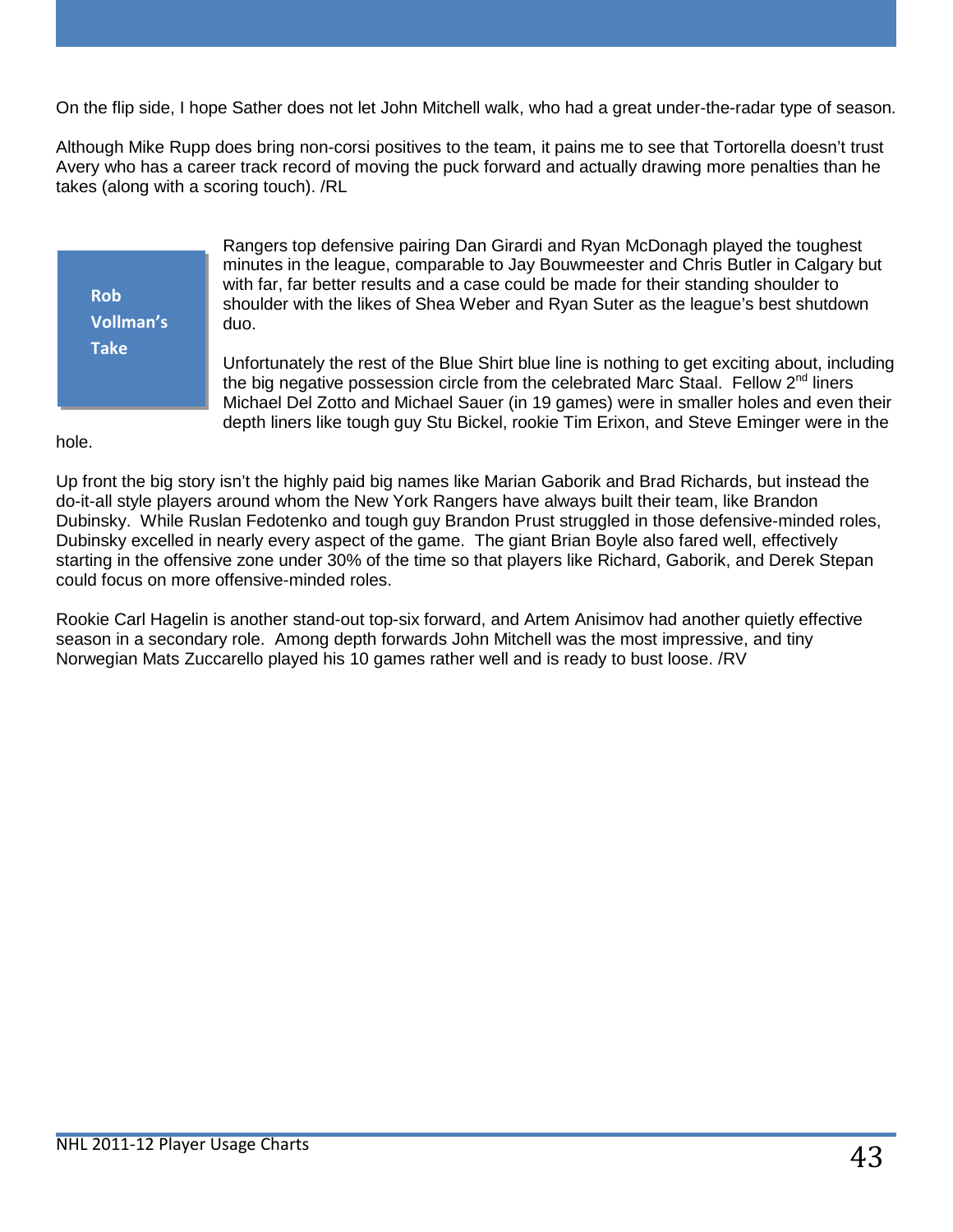

**Graeme Nichols' Take**

Ottawa's second that consisted of Turris+Alfie and whoever (it varied between Klinkhammer, Foligno and occasionally Condra) was relied upon to play against the opposition's best players. Given the relative size of their blue bubbles, one can understand why.

Surprised to see that Filip Kuba has a small white bubble. As a player who spent 88.2 percent of his 1,273.10 5v5 minutes partnered with Erik Karlsson, an elite offensive defenceman who tilted the ice towards the opposition's net and finished 2nd amongst Senators players in Relative Corsi.

Speaking of successful coaching strategies, it's important to reflect on the usage of Erik Karlsson by Paul MacLean. Last season under Cory Clouston, Karlsson's 5v5 minutes were played with a balanced usage of linemates.

In 2010/11: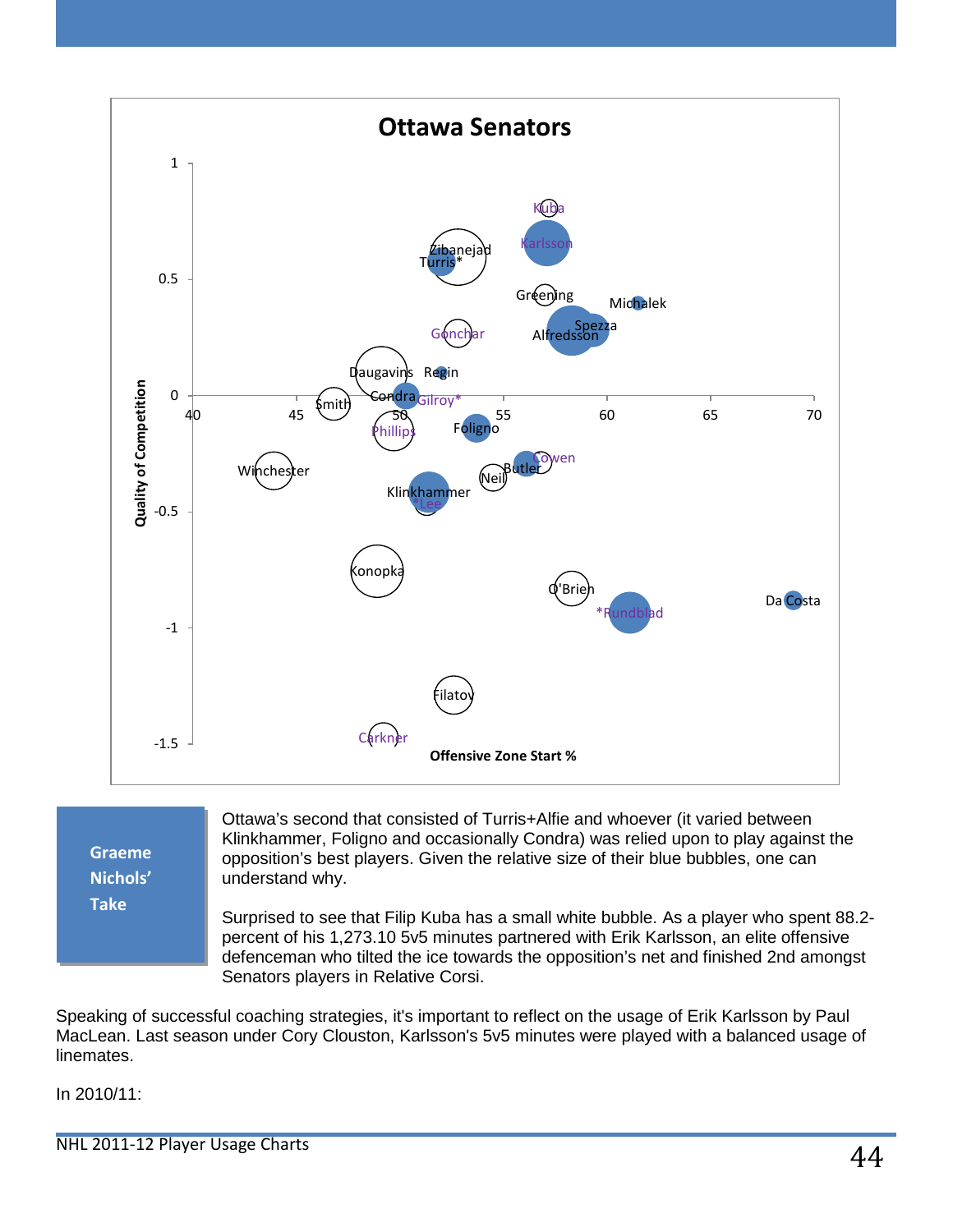Foligno: 29.2% Michalek: 25.6% Fisher: 23.0% Alfie: 22.9 % Spezza 22.6%

Now contrast that with 2011/12:

Spezza: 41.7% Michalek: 36.8% Greening: 35.0% Alfie: 27.6% Foligno: 22.4%

As you can see, he's playing with the team's best offensive players with a greater frequency.

Colin Greening (64.8% of 5v5 shifts) and Milan Michalek (80.3%) spent the bulk of the season playing alongside Jason Spezza. Interestingly, both forwards also spent more than half of their 5v5 minutes playing on the ice with Erik Karlsson, yet neither player had significant Relative Corsi metrics – despite having some of the team's highest offensive zone start rates.

For me, the usage chart exemplifies exactly what went wrong for the Spezza line in the playoffs. With two wingers whose puck possession skills don't translate well once the Senators gain entry into the offensive zone, Spezza acts almost like a basketball point guard. The offence has to run through him because his two wingers can't create their own shots (scoring chances). Playing against a great defensive team like the Rangers that also has an elite goaltender, Spezza got caught up trying to force plays because his linemates could not generate enough chances. Further to this point, it's not surprising to see that whenever the Spezza line was struggling to create offence, Paul MacLean would put Alfredsson on that line to jumpstart it. With the highest relative Corsi rate amongst regulars on the team, putting Alfie on Spezza's line makes sense.

In the context of the regular season, it's important to note the role that players like Konopka and Winchester played in the faceoff circle and the residual effect that it had on Jason Spezza. In the 2010/11 season, Spezza's offensive zone start percentage was 47.5 percent. This year, that number is up to 59.3 percent. After being on the ice for 240 o-zone faceoffs during the 2010/11 season, that number leapt up to 499 for 2011/12. Unlike his predecessor, Paul MacLean relied upon Winchester and Konopka to take some important d-zone faceoffs and removed Spezza from that burden. The logic is pretty straightforward, as one of the league's best faceoff men and as one of Ottawa's best offensive talents, Spezza and his going to residually benefit from gaining possession of the puck in while in the offensive zone. I believe that this notion is reflected in the improved point totals of the players that he most often played with – Erik Karlsson and Milan Michalek. If I had a wish, it'd be for the organization to acquire a good puck possession winger for Spezza this offseason. (Not too sure if the option is there internally, although Peter Regin and Spezza had postseason success in their 2010 series vs Pittsburgh.)

Proportionate to his 5v5 ice-time, of NHL forwards who played in more than 40 games, Foligno had the 37th best points-per-60 minutes rate in the league at 2.40. Of the forwards who played in 80 or more games, Foligno had the 20th best mark in the league - finishing ahead of big name offensive talents like John Tavares (2.37), Anze Kopitar (2.25), Zach Parise (2.18) and Daniel Alfredsson (2.16). Albeit, he did most of his damage against soft competition but looking at the success that he had playing with Turris and Alfie on the second line during the playoffs, he looks like a good internal option for top six duty next season.

As far as being sheltered, it looks like the coaching staff has finally acknowledged that Chris Phillips is no longer capable of playing against the opposition's best players. Last season, Phillips had the highest Corsi Rel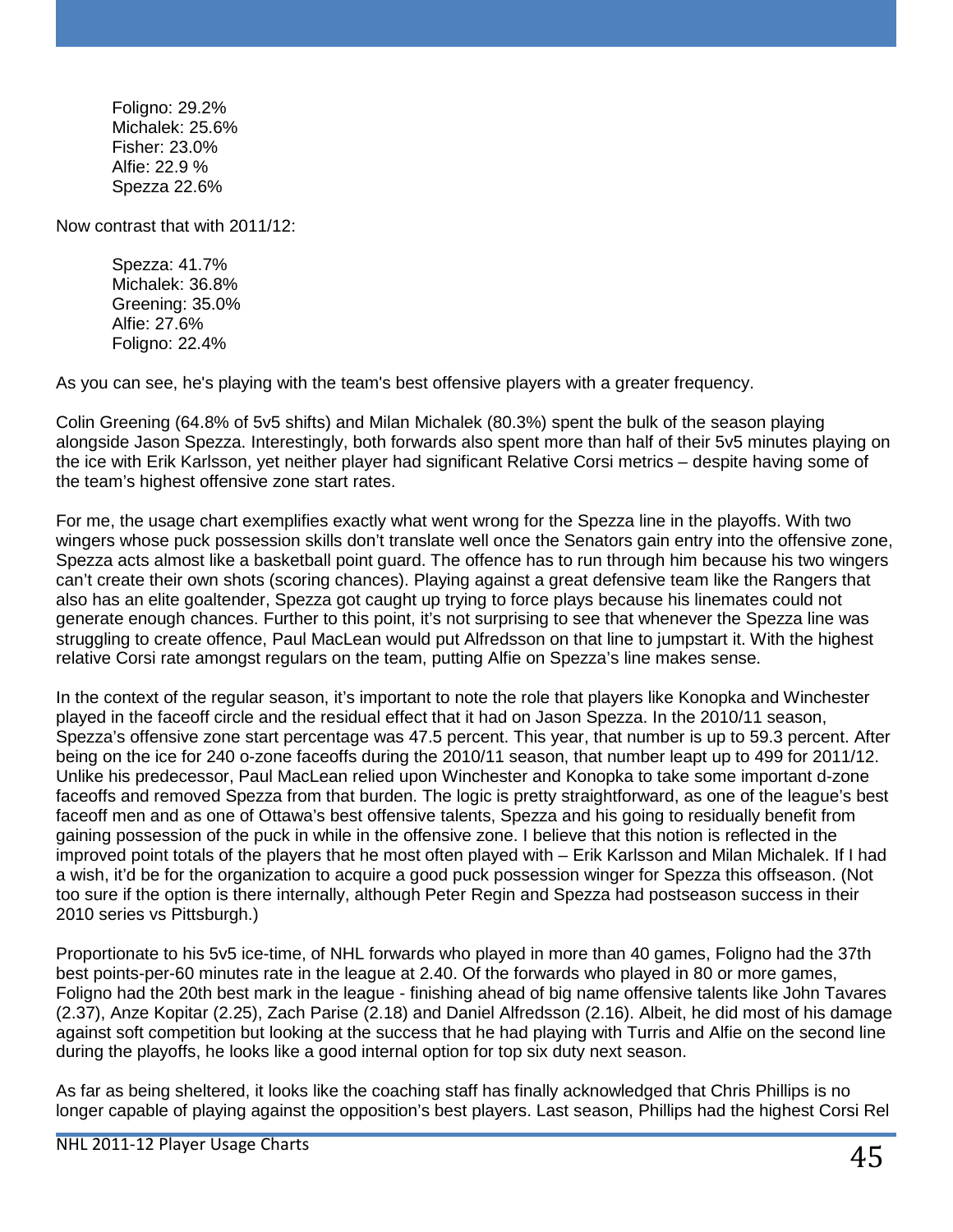QoC amongst Senators blueliners by a large margin. This year, only Jared Cowen had a lower mark (amongst regulars). Not surprised to see that young players like Da Costa and Filatov were being sheltered by the coaching staff. Neither player is renowned for their defensive aptitude or their strength and conditioning. Further to that point, having had some lingering issues with his knee, I'm not surprised to see that Carkner was being sheltered as well. /GN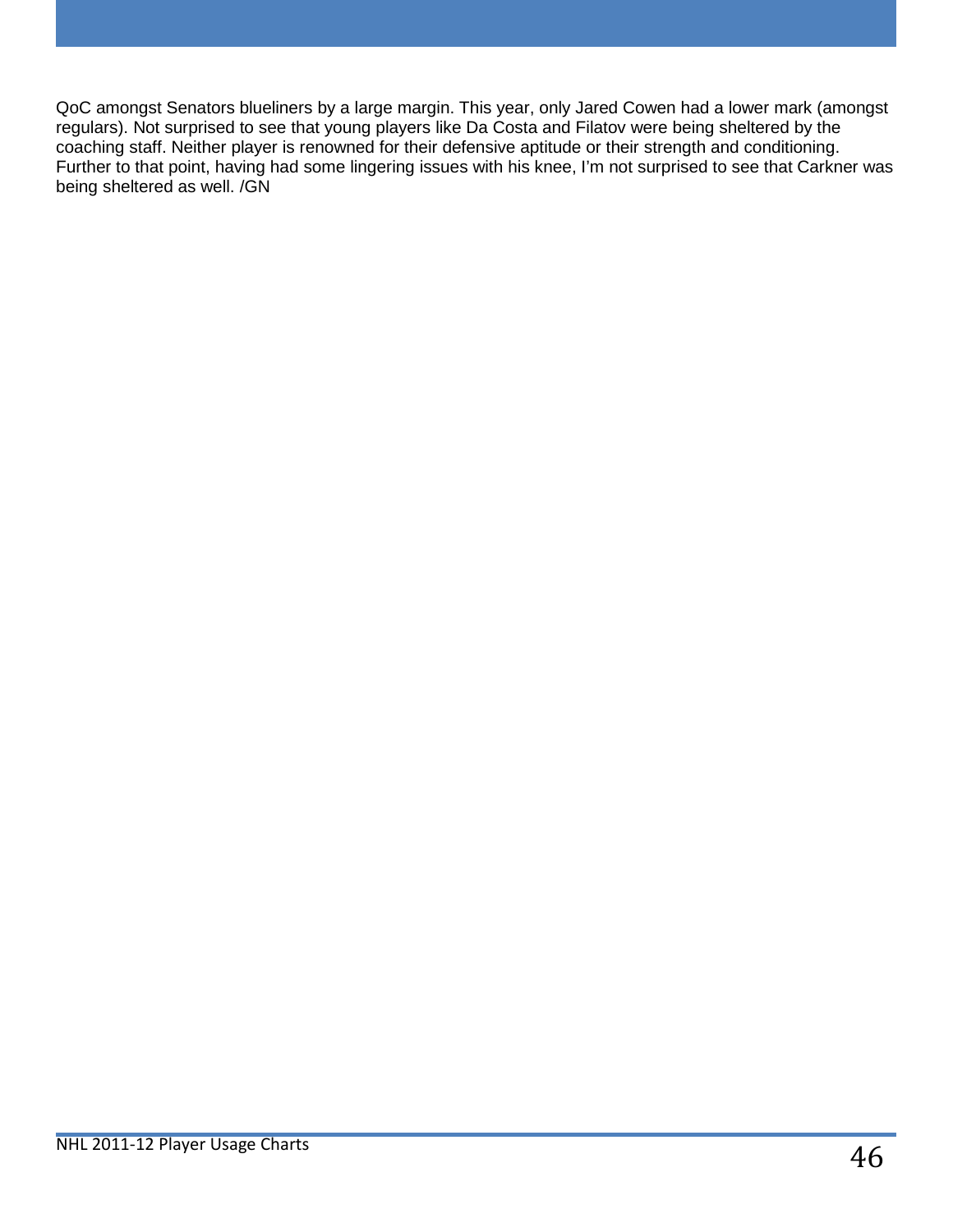

| Eric            |
|-----------------|
| <b>Tulsky's</b> |
| <b>Take</b>     |
|                 |

Nobody was surprised to see that Danny Briere and Jaromir Jagr were given relatively easy minutes, facing second-and-third-line competition in the offensive zone. The surprise was how Wayne Simmonds was deployed -- after he faced the toughest competition and third-toughest zone starts with the Kings last year, many thought that he was being brought in to help make up for the loss of two-way forwards Mike Richards and Jeff Carter. Instead, he ended up being one of the most offensively-deployed forwards, facing third-line competition primarily in the offensive zone. This allowed him to dramatically increase his offensive production, going from 14 goals and 30 points last year to 28 goals and 49 points this year.

However, it still left the team with some tough minutes to fill, and there was some surprise there as well. Many high draft picks are lauded for their two-way skill, but it is very unusual for one to face top competition from the outset and even more rare for them to succeed in that role. Yet Sean Couturier paired with Maxime Talbot - who himself had faced middling competition in the offensive zone in Pittsburgh -- to form the core of a shutdown line that was deployed against the top offensive threats around the league.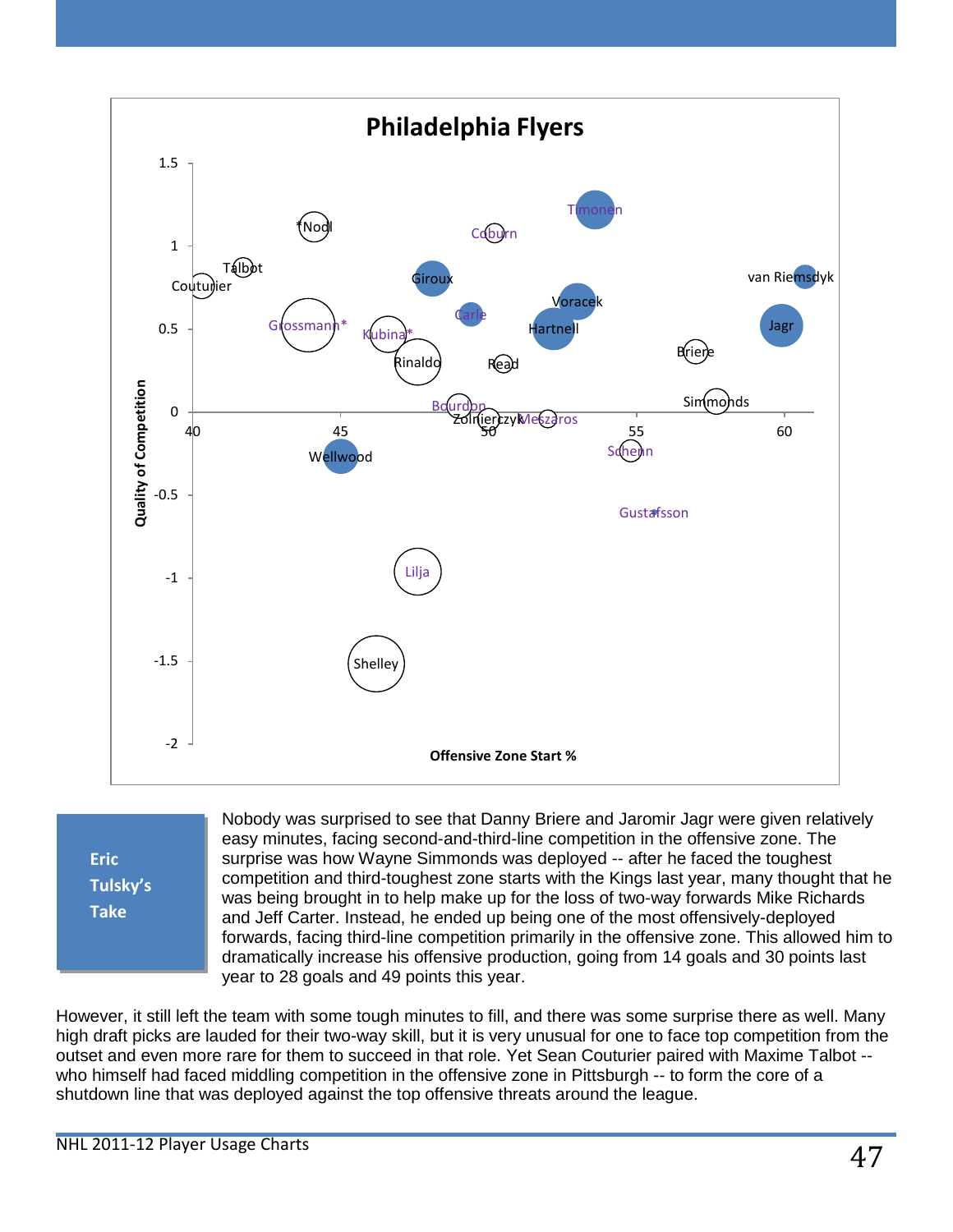For the defense, Chris Pronger and Kimmo Timonen are top-tier defensemen who have anchored the Flyers' blueline in recent years. They have continued to perform at a very high level as they advance in age, but Pronger has missed a lot of time over the last two years with injury and now a concussion leaves his return in doubt. Timonen carried the load in Pronger's absence in 2011-12, taking on premium competition and pushing the play forwards, but given his advancing age, it seems likely that increasingly difficult roles will be forced on the younger defensemen in the near future. /ET

**Brian MacDonald's Take**

The thing that impressed me the most about Jakub Voracek was his ability to carry the puck with speed. This was perhaps more evident on the power play, where he often played one of the point positions, but was also true at even strength. If he were to become a great defensive player, or if he played with other great defensive players, the combination of being able to gain possession of the puck and to carry the puck with speed could make him a very valuable player to start shifts in the defensive zone. He would likely have a high "zone shifts" statistics, even those that are adjusted with zone starts.

This year he wasn't used that way, probably because he has been much better offensively than defensively. He had a zone start percentage over 50%, but not as high as Briere or Simmonds, and he faced higher quality of competition than those two and still had a much better Corsi than those two. If Jagr doesn't return, I wouldn't mind seeing the Flyers give him an extended look on a line with Giroux.

Also, for what it's worth, Voracek has had pretty high even strength APM numbers. These numbers take into account teammates, opponents, and zone starts. Offensively, during 2007-2011 (sorry, don't have the numbers for 2011-12 yet), at even strength, he ranked

top 10 in expected goals per 60 minutes top 15 in goals per 60 top 10 in shots per 60 top 20 in fenwick per 60, and top 50 in corsi per 60

His overall (off + def) numbers were a little lower in general because of average defense, but he was still ranked

top 25 in expected goals per 60 top 15 in shots per 60 top 50 in fenwick and corsi per 60

Sean Couturier looked like he belonged in the NHL almost from day 1. His coach seemed to agree, and Couturier was trusted to play in high-leverage defensive situations despite the fact that he was "just" an 18 year old rookie. Couturier was often on the ice against the other team's first or second scoring line at even strength, and was often paired with fellow rookie Matt Read on the team's first or second PK unit. This kind of usage for an 18 year old rookie has to be pretty rare.

By comparison, Brayden Schenn's offensive zone start percentage was roughly 15% higher, his QualComp was roughly 1.0 higher, and Couturier and Schenn still had roughly the same Corsi. I never saw Couturier play in juniors, but given his scoring numbers at that level, it'd be reasonable to hope that Couturier develops into an elite two-way centerman. /BM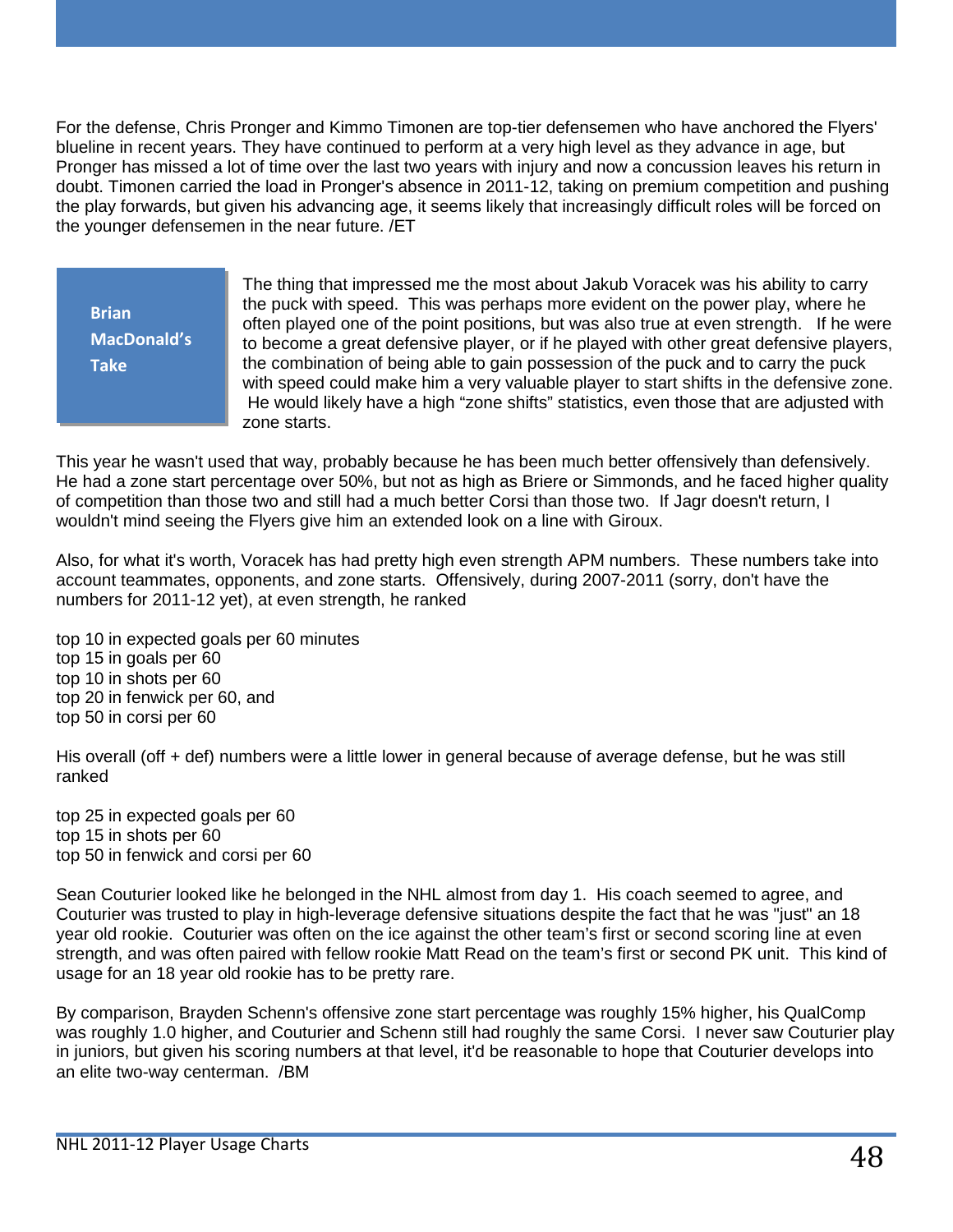

**Rob Vollman's Take**

Coyotes Coach Dave Tippett once again got the most out of a value-priced collection of the old and unknown.

Former Blue Jacket Rostislav Klesla and sophomore David Schlemko were an unusual choice to face opposing top lines, and the team paid the price possession-wise. Fortunately the top-four was rounded out by sensational 20-year-old Oliver Ekman-Larsson and reliable veterans Adrian Aucoin and Michal Rozsival.

Thanks to them, Keith Yandle enjoyed a third straight 40+ point season playing in the offensive zone against depth lines, a situation in which veteran Derek Morris somehow struggled. Rookies David Rundblad (30 games), Chris Summers (21 games) and Michael Stone (13 games) also got tastes of highly-sheltered NHL action, the first of which in a more promising fashion.

Up front top-liners 39-year-old Ray Whitney set a new personal best with 53 assists, alongside Martin Hanzal and Radim Vrbata, who set personal bests in goals with 35 and points with 62, thanks to a lot of offensive zone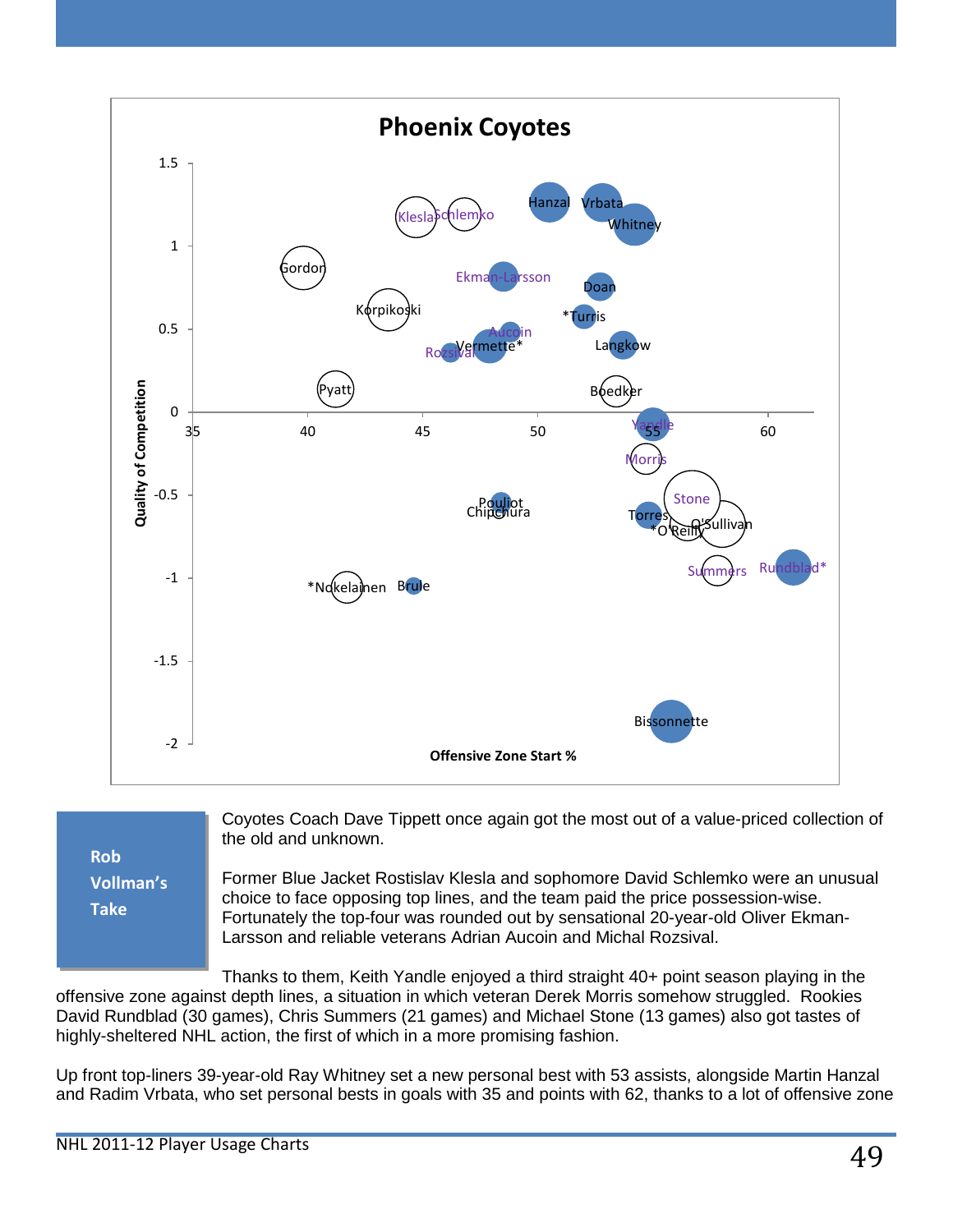starts. Give credit to Boyd Gordon and Lauri Korpikoski for struggling through a lot of tough defensive-zone minutes against the top lines, and Taylor Pyatt against depth lines, to create those opportunities for them.

Veterans Shane Doan, Daymond Langkow and the newly acquired Antoine Vermette all played strong secondary roles this season. Among depth forwards Gilbert Brule, Kyle Chipchura, enforcer Paul Bissonnette and Raffi Torres all completed their 4<sup>th</sup>-line duty without incident, but Patrick O'Sullivan was a disaster once again. /RV

|                | Tippett used Klesla in a shutdown defensive role often                                                          |
|----------------|-----------------------------------------------------------------------------------------------------------------|
| Josh<br>Lile's | Korpikoski looks bad here, but rarely did the Stars get a scoring chance when he was on<br>the ice this season. |
| <b>Take</b>    | Tippett emphasizes transition. He uses a checking defender with an offensive when<br>possible. /JL              |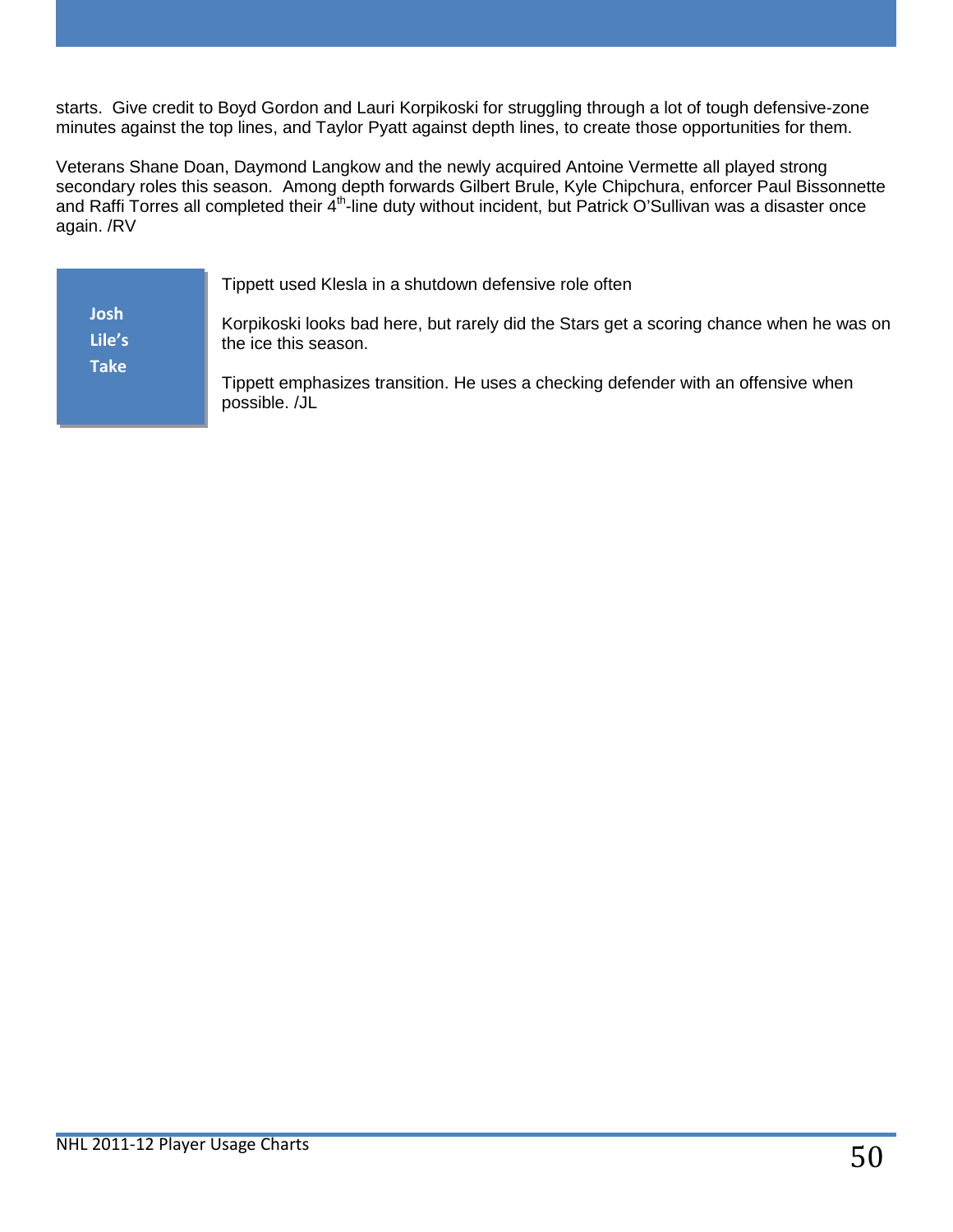

**Rob Vollman's Take**

Even in the absence of the incomparable Sidney Crosby the Pittsburgh Penguins were still an amazing team, and surprising participants in the IIHF World Championships (or, for their North American players, the local golf course).

They were led once again by Evgeni Malkin's 50-goal, 109-point season, James Neal's 40-goal, 81-point affair and Chris Kunitz' career high 26 goal, 61-point fling, which were all thanks to a stunning 65% offensive zone start.

Along with 37-year-old Steve Sullivan these impressive totals were thanks to players like Jordan Staal, Pascal Dupuis and Matthew Cooke taking on opposing team's top lines, and often in their own zone. It's rather amazing how Jordan Staal in particular managed a career-high 50 points in 62 games, and a positive Corsi score, despite barely fitting on the toughest end of the Player Usage Chart.

Their Achilles heel, assuming they had one, was among their depth lines which were devoid of useful contributors. Rookie Joe Vitale played defensive-minded minutes against 3<sup>rd</sup> and 4<sup>th</sup> lines, much like veterans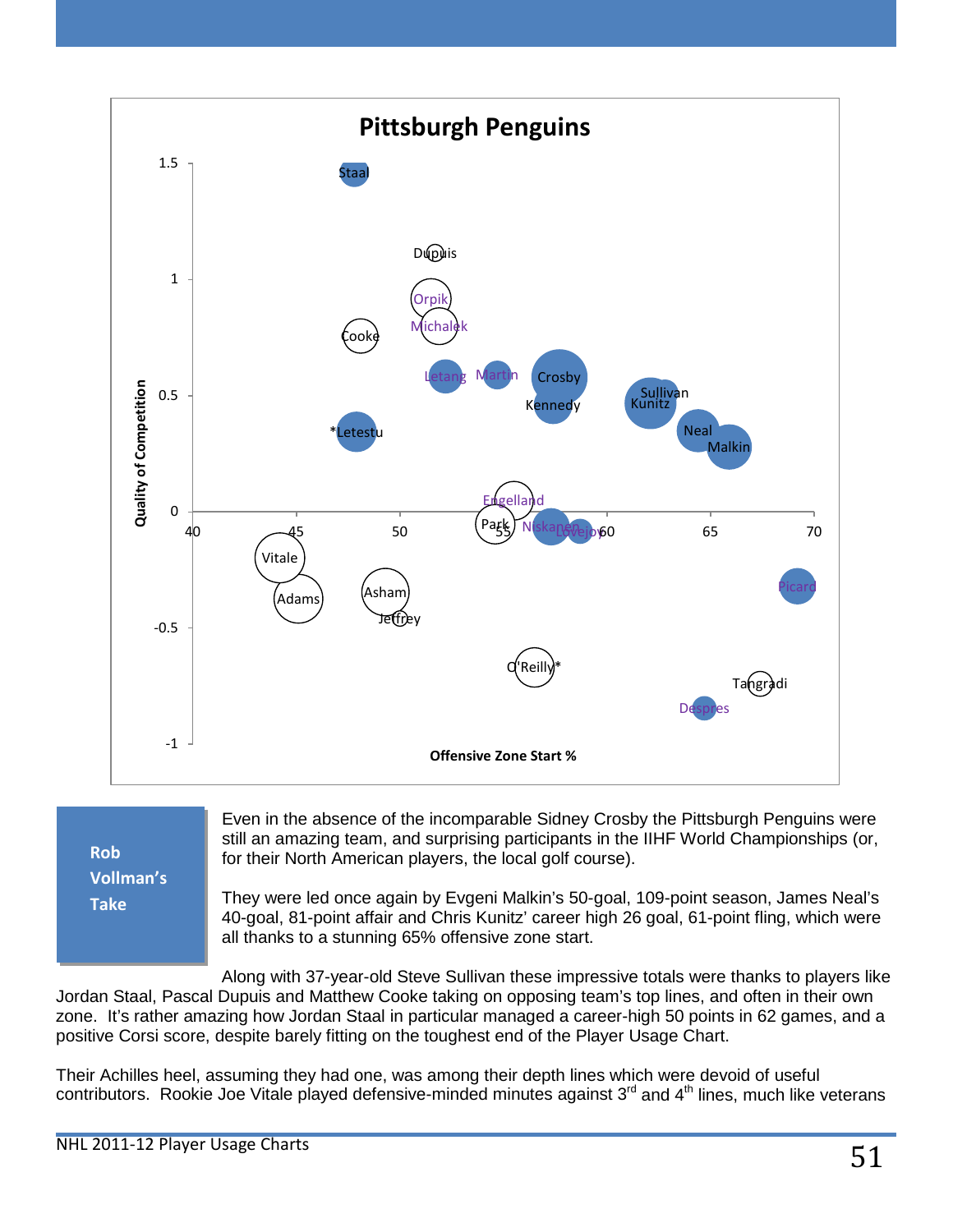Craig Adams and Arron Asham, and struggled to a comparable extent. Young Dustin Jeffrey did slightly better in his 26 games in a similar role. Veteran Richard Park, sheltered youngster Eric Trangradi and the lateseason acquisition Cal O'Reilly all had disappointing seasons on the  $4<sup>th</sup>$  line as well.

As for Sid the Kid, when he was in the line-up he saw mostly balanced action, similar to someone like Tyler Kennedy, and was the most dominant of all Corsi-wise.

On defense the 2<sup>nd</sup> pairing of Kris Letang and Paul Martin were far more effective playing with Malkin and company than top shutdown unit Brooks Orpik and Zbynek Michalek were struggling against top opponents. While late-blooming AHLer Derek Engelland's improved discipline was encouraging, their most effective depth defensemen were Matt Niskanen and Ben Lovejoy in his 34-game stint. Fans also got an encouraging but highly-sheltered 18-game look at 20-year-old Simon Despres. /RV

**Scott Cullen's Take**

While there has been talk of the Penguins trading Jordan Staal, it's noteworthy just how much higher his QoC was compared to other Penguins forward, particularly a centre like Evgeni Malkin, who was freed to focus on scoring (obviously his strong suit) because Staal could play effectively with defensive zone starts against other team's best lines. While a healthy Sidney Crosby would offset some of Staal's loss, the Penguins would still need to account for the heavy lifting Staal does on a nightly basis. /SC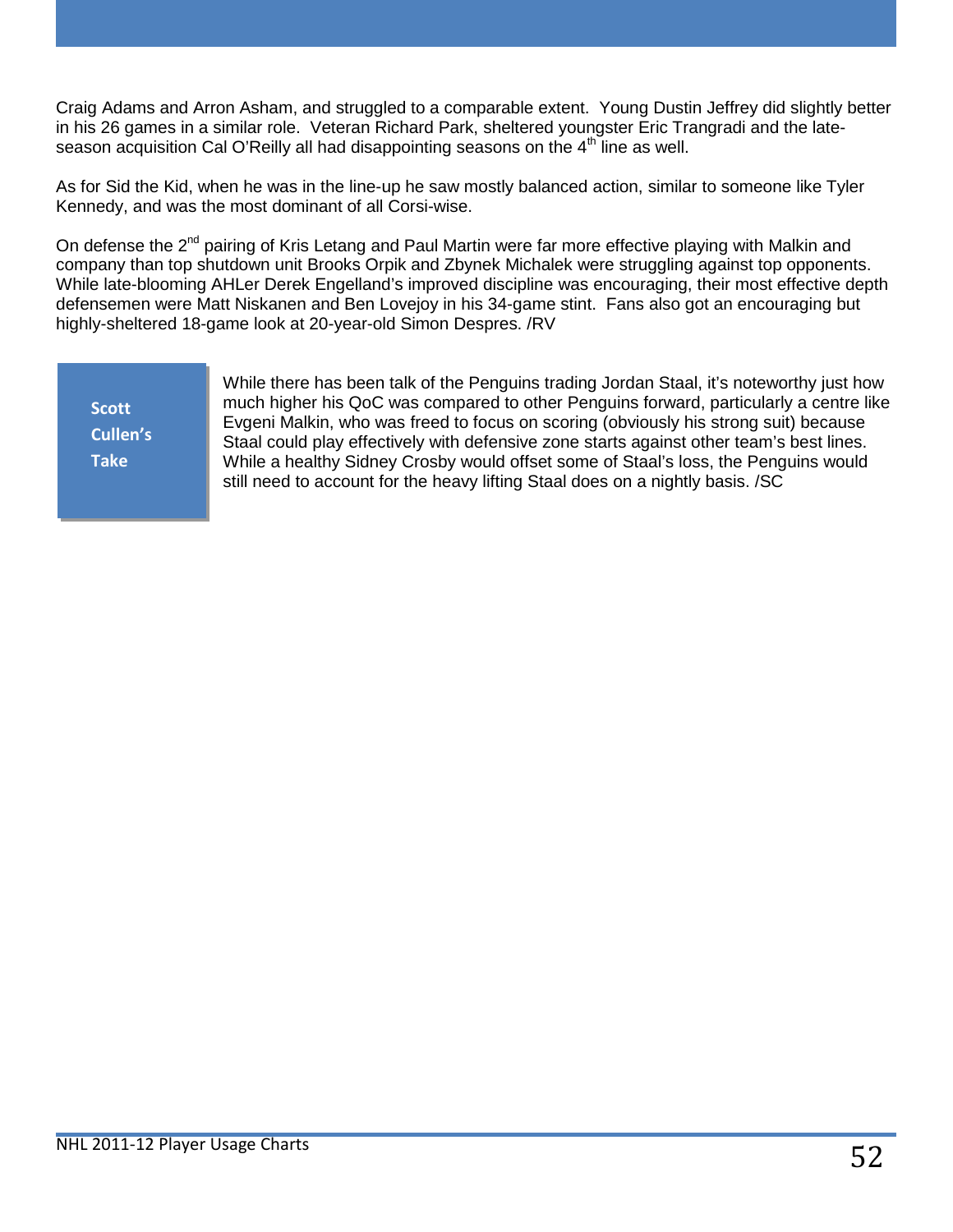

**Rob Vollman's Take**

The St. Louis Blues were the best possession team in the league this season, which is why statistical analysts predicted their strong finish even when they were struggling to a 6-7-0 start under coach Davis Payne. With only a handful of exceptions, including struggling power forward Chris Stewart, 21-year-old rookie Evgeny Grachev, Patrik Berglund and Roman Polak, the Blues enjoyed a shot-based advantage (or at least near-equality) over the opposing team.

New coach Ken Hitchcock adopted a classic player usage chart with gifted do-it-all players like Selke finalist David Backes and highly underrated T. J. Oshie getting the

toughest minutes, followed by David Perron and Patrik Berglund, both of whom occasionally struggled in their more challenging two-way roles. Also on the upper end of forward duties were Vladimir Sobotka, perennially injured veteran Andy McDonald, and another do-it-all player in Alexander Steen.

The easier minutes went to secondary players like Chris Stewart, 36-year-old veteran Jamie Langenbrunner and former 20-goal scorer Matt D'Agostini, with the remaining depth minutes going 37-year-old defensive-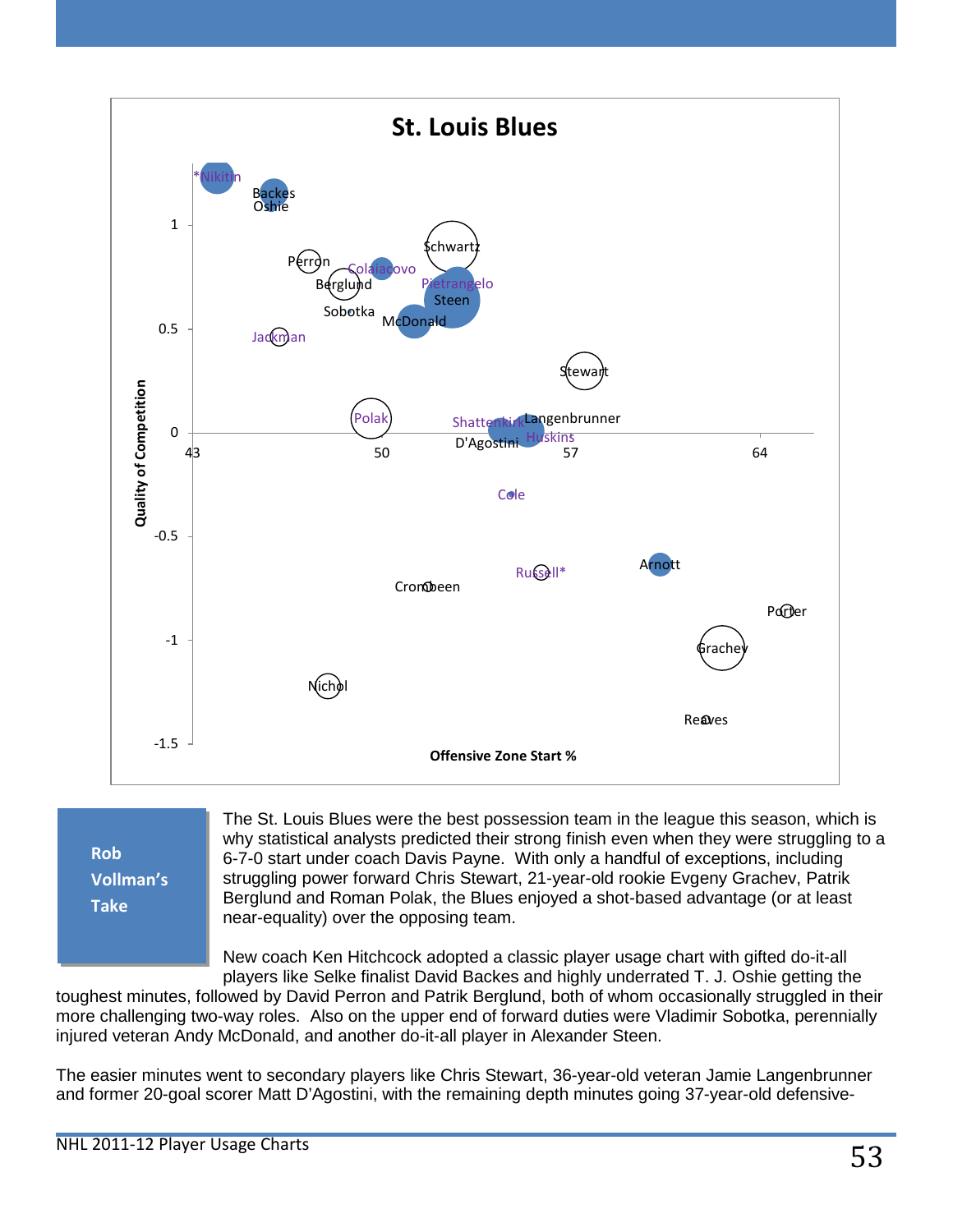minded pest Scott Nichol, tough guys B.J. Crombeen and Ryan Reaves, and more offensive-minded players like 37-year-old veteran Jason Arnott, 21-year-old rookie Evgeny Grachev, and established AHLer Chris Porter.

Blue liners Alex Pietrangelo and Kevin Shattenkirk may have had similar box score statistics, but played in very different situations. While Pietrangelo toiled against the top lines alongside surprise top pairing Carlo Colaiacovo, with Barret Jackman assuming the more defensive-minded responsibilities (as was Roman Polak, but primarily against depth lines), Shattenkirk enjoyed more offensive ice-time against secondary lines only, very similar to how a depth veteran like Kent Huskins was used in his 25 games. Depth defensemen also included 22-year-old Ian Cole in 22 games, and newly acquired 24-year-old Kris Russell who played 43. /RV

It's clear who Hitchcock relies on to do his heavy lifting for the team. It is extremely impressive that David Backes and TJ Oshie performed so well against such difficult compeition. Both players registered a positive Relative Corsi rating despite facing the most difficult competition on the team as well as the fewest offensive zone starts. It's interesting to see that the player usage chart for the Blues takes on more of a linear shape than most of the others. This implies that Hitchcock likes to use his players either against tough competition in their own end or easy competition in the offensive end and **Derek Jedamski's Take**

there is very little in between (ie - high offensive zone start against difficult competition). In theory, this means he trusts his best players to take care of defending their own net while he allows the bulk of the offensive action to go to players he trusts less against good competition. This follows pretty well with what is apparent when watching the team, Hitchcock's focus has always been in the defensive zone. He takes care of the defensive end first and then builds from there, and this is obvious in observing the player usage chart. /DJ

**Scott Cullen's Take**

David Backes is a beast.

Carlo Colaiacovo's usage is a little shocking and suggests that he might be a value pickup on the free agent market. Certainly, playing with Pietrangelo helps, but it's encouraging to see Colaiacovo have success while facing assignments more difficult than he's been entrusted with to this point in his career. /SC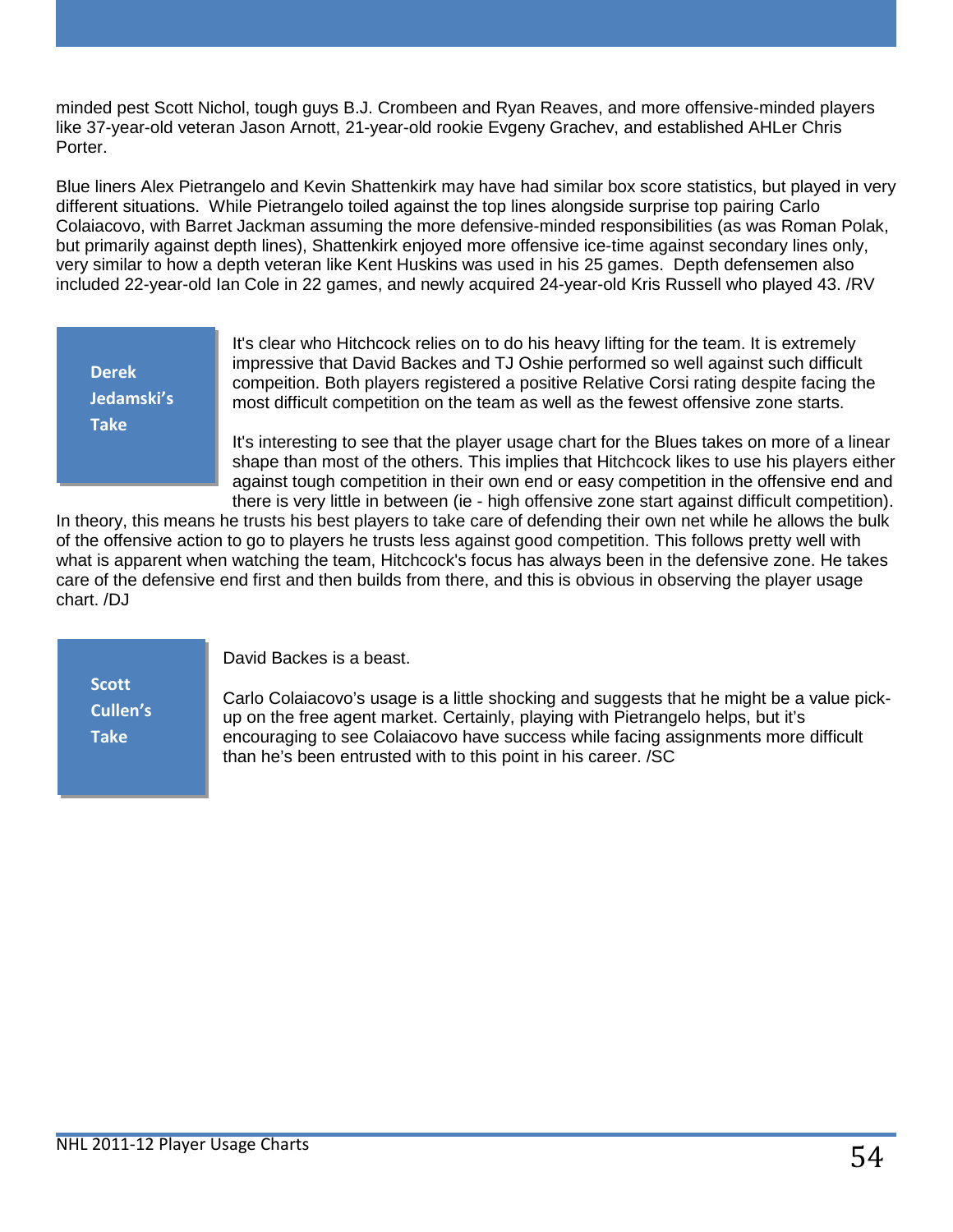

**Derek Tanabe's Take**

The evolution of Joe Thornton from a one-dimensional superstar into a legitimate twoway force isn't clearer anywhere than on this chart. Under former Sharks coach Ron Wilson, Thornton routinely received Sedin-esque sheltering as he was deployed heavily in the offensive zone against the worst possible opponents Wilson could get him out against and often even called back to the bench the moment the puck headed the other way. In the 2007-2008 season, Wilson's last behind the San Jose bench, only eight forwards in the entire league faced a lesser quality of competition at even-strength than Thornton. The results of that strategy were of course nothing to sneeze at; Thornton won the Art Ross and Hart Trophies after coming over from Boston in 2005-06 and went on to

become just the third player in NHL history, after Wayne Gretzky and Mario Lemieux, to record 90 or more assists in consecutive seasons. He also led the Sharks in scoring by a ridiculous 41-point margin in 07-08.

But when Todd McLellan arrived on the scene in 2008, he brought with him from Detroit a strong belief in power-versus-power line-matching, first thrusting Joe Pavelski into the limelight as the Sharks' top shutdown center before moving onto Thornton and finally attaching the two at the hip this year with phenomenal results.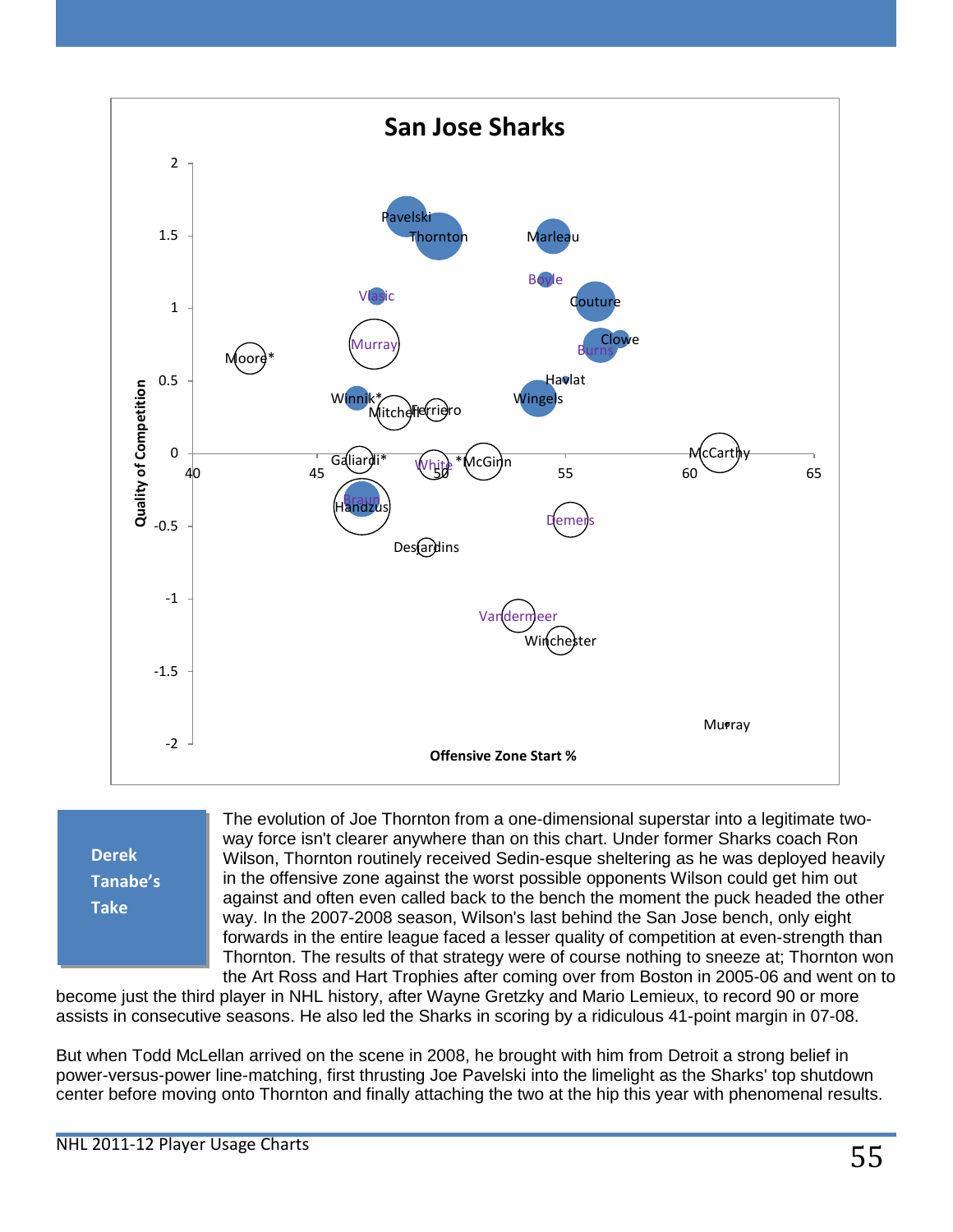Despite playing the toughs and starting the majority of their shifts in the defensive zone virtually every night, Thornton and Pavelski dominated possession, finishing with the 22nd and 33rd best on-ice Corsi differences in the league, respectively. The issue with the Sharks was that the easier minutes Thornton and Pavelski's deployment opened up weren't going to good players. Where Pavelski, Torrey Mitchell and Kyle Wellwood had eaten the league alive from a possession standpoint with the softer minutes they were afforded as members of the Sharks' third line the year prior, Mitchell, Michal Handzus and Jamie McGinn struggled to drive the play forward for much of the year despite exclusively facing opposing bottom-six forwards and third-pairing defensemen. McGinn was dealt at the trade deadline but the resulting bottom six was only a tad more successful until rookies Tommy Wingels and Andrew Desjardins were put on a line with noted play-driver and deadline acquisition Daniel Winnik with the trio largely knocking it out of the park possession-wise in soft minutes.

On defense, the coaching staff often opted to use "situational" pairings, throwing out Marc-Edouard Vlasic with one of the team's other defense-oriented blueliners in Colin White or Douglas Murray for defensive-zone draws while Dan Boyle was often paired with Brent Burns for faceoffs in the offensive end of the rink. Primarily, though, Vlasic and Boyle were paired and took on the toughs for the majority of the year although the season opened with McLellan and company retaining the Murray/Boyle pairing they'd used for two years and deploying that duo against top competition. The real casualty of the staff's departure from that setup was Burns who enjoyed quite a bit of success when paired with Vlasic. It would be interesting to see what the two could do playing the toughest minutes on the blueline over the full season and with Murray potentially out the door after a poor season and Boyle really getting up there in years (and seeing his NTC become a limited one on July 1st--he can ask Dany Heatley about how that sometimes turns out), it's a possibility we witness that shift next year. /DT

Joe Pavelski was the Sharks best player every time I saw them.

McLellan tried to match Pavelski/Thornton against the Ribeiro line when possible to force him to play defense. It ended poorly for Dallas. /JL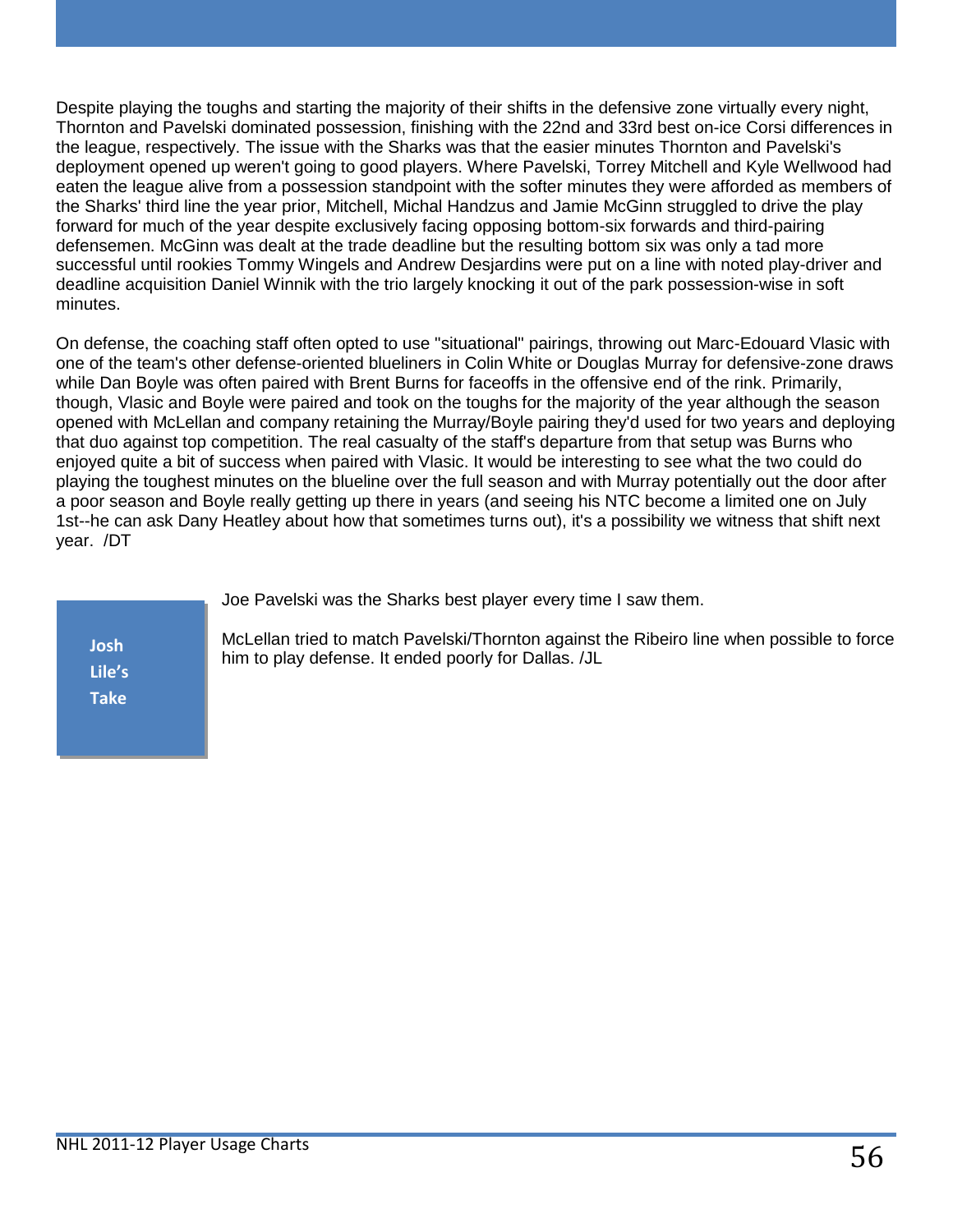

**Corey Sznajder's Take**

Eric Brewer and Victor Hedman are the heavy-lifters on defense for the Lightning and Hedman actually outplayed Brewer when he was healthy. With Mattias Ohlund's career possibly being over, the Bolts needed someone to step in his place and it looks like Hedman is going to do that and more.

The Lightning's fall from grace this season is something that's left many people confused and part of the reason for it, in addition to horrendous goaltending, is lack of solid depth forwards. The loss of Sean Bergenheim played a huge role in this as he was one of their best tough-minute forwards last year and they tried to replace him with a

committee of Tom Pyatt, Adam Hall, Nate Thompson and Ryan Shannon. Shannon actually performed well with somewhat tough minutes but the rest of the group fell flat on their faces.

The one positive thing this group gives Tampa Bay is that their top-line can start more of their draws in the offensive zone and that has paid dividends for Steven Stamkos and Teddy Purcell. Almost every Tama Bay forward that was regularly deployed in the offensive zone drove the play well and had a solid year offensively.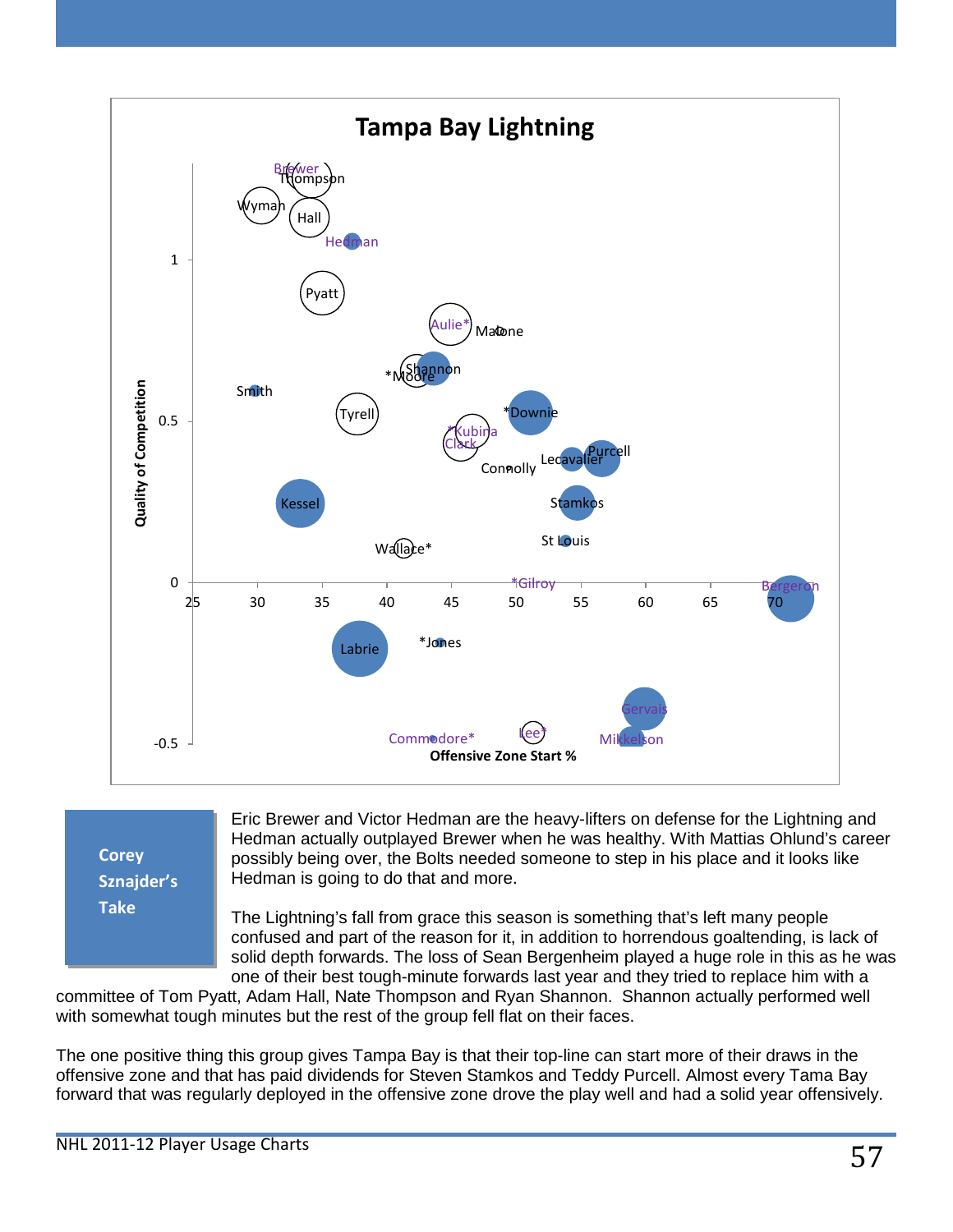Marc-Andre Bergeron was protected big time and that makes sense when you consider the type of player he is, a powerplay quarterback who is a liability in his own zone. Boucher knows that he has to protect him to be effective. Bruno Gervais, Brendan Mikkelsson and Brian Lee also played pretty easy minutes, all of whom are defensemen. I wonder if Boucher could have done that if he didn't have Brewer& Hedman. /CS

**Rob Vollman's Take**

Tampa Bay's Player Usage Chart highlights how a 103-point Conference finalist with a 60-goal scorer can become an 84-point non-contender.

Tampa Bay has a classic player usage chart flowing from those playing the tough defensive minutes in the top lefthand corner to the sheltered offensive-minded players in the bottom right. Coach Guy Boucher used a handful of players to really tilt the ice to create more favourable playing circumstances for his more elite talent, which resulted in some huge offensive seasons, but also a lot of losses.

This configuration may have been an error due to the lack of quality talent to play those horrid minutes up front. While Steven Stamkos should buy steak dinners for forwards like Wyman, Thompson, Hall and Pyatt who played the tough minutes so that he could win the Maurice Richard trophy playing alongside Lecavalier, St. Louis and Purcell in the offensive zone against outclassed talent, it probably wasn't to the team's advantage because they got killed. Shannon is the one interesting statistical stand out here, enjoying a nice big blue bubble despite relatively unfavourable playing conditions.

On defense Victor Hedman stands out as having done particularly well despite the 2<sup>nd</sup> toughest job (after Eric Brewer). Brett Clark was the only other blueliner Boucher really trusted, and perhaps more than he should, but at least Bergeron, Gervais and Mikkelson all made the most of their plum assignments.

In short, Tampa Bay needs more trustworthy defensemen and either forwards that can shoulder the defensive burdens placed upon them, or a style more appropriate for a team with such narrowly concentrated skill. /RV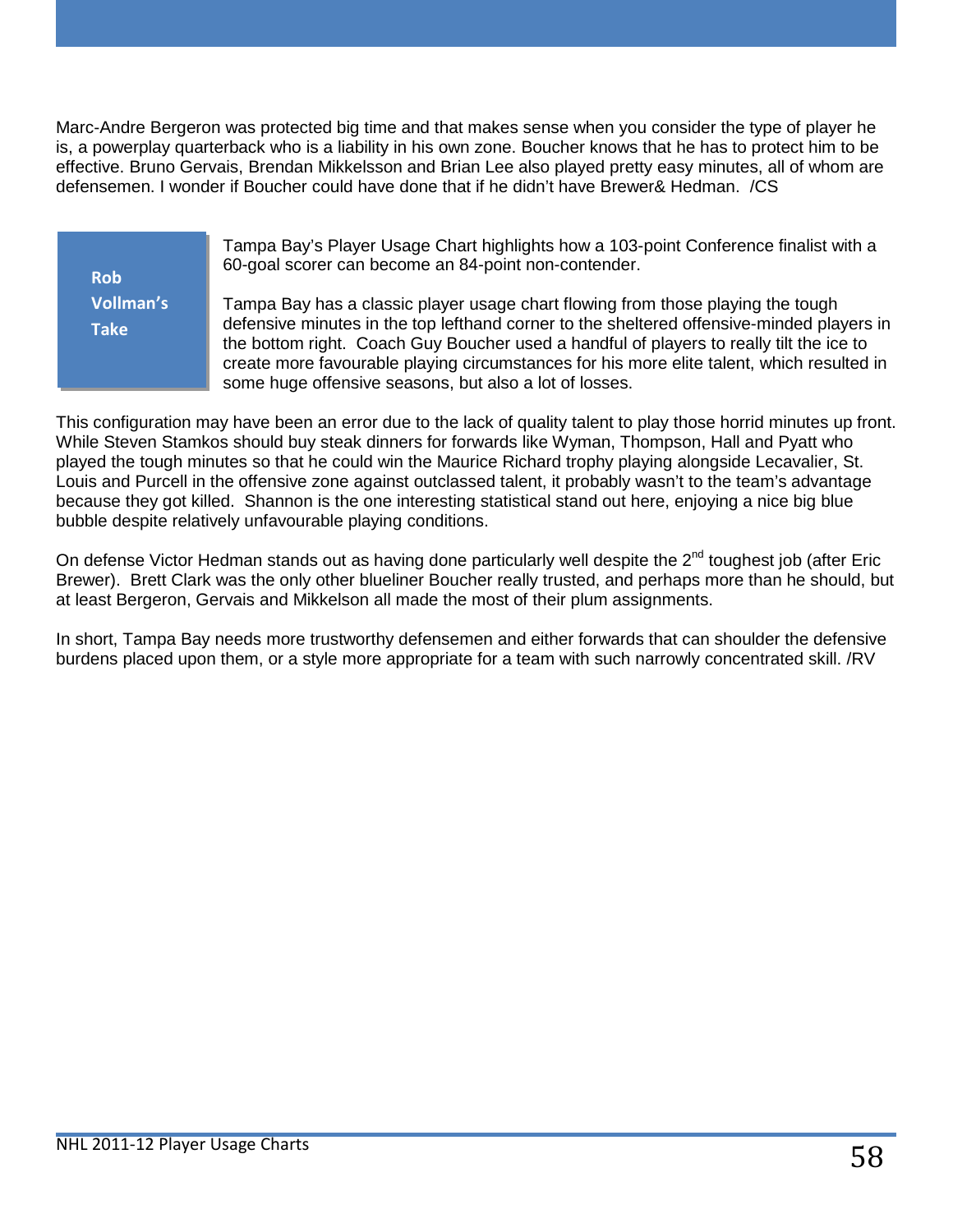

**Ryder's Take**

Bozak, Kessel and Lupul were common linemates, until Lupul went down with an injury,

and treated by the coaching staff as the 'first line'. Corsi ignores shooting results and is therefore rather tough on individuals with shooting talent – Bozak 16.5%, Lupul 13.1% and Kessel 12.5%.

A Corsi analysis suggests that the first line was really Grabovski, MacArthur and Kulemin. It certainly faced tougher opposition. But Corsi is rather apologetic to those without shooting talent. Kulemin had a brutal season, shooting 6.5%, while Grabovski (14.1%) and MacArthur (13.5%) shot well. Grabovski keeps showing up as a high relative Corsi player and has a new contract that might just be based on that data.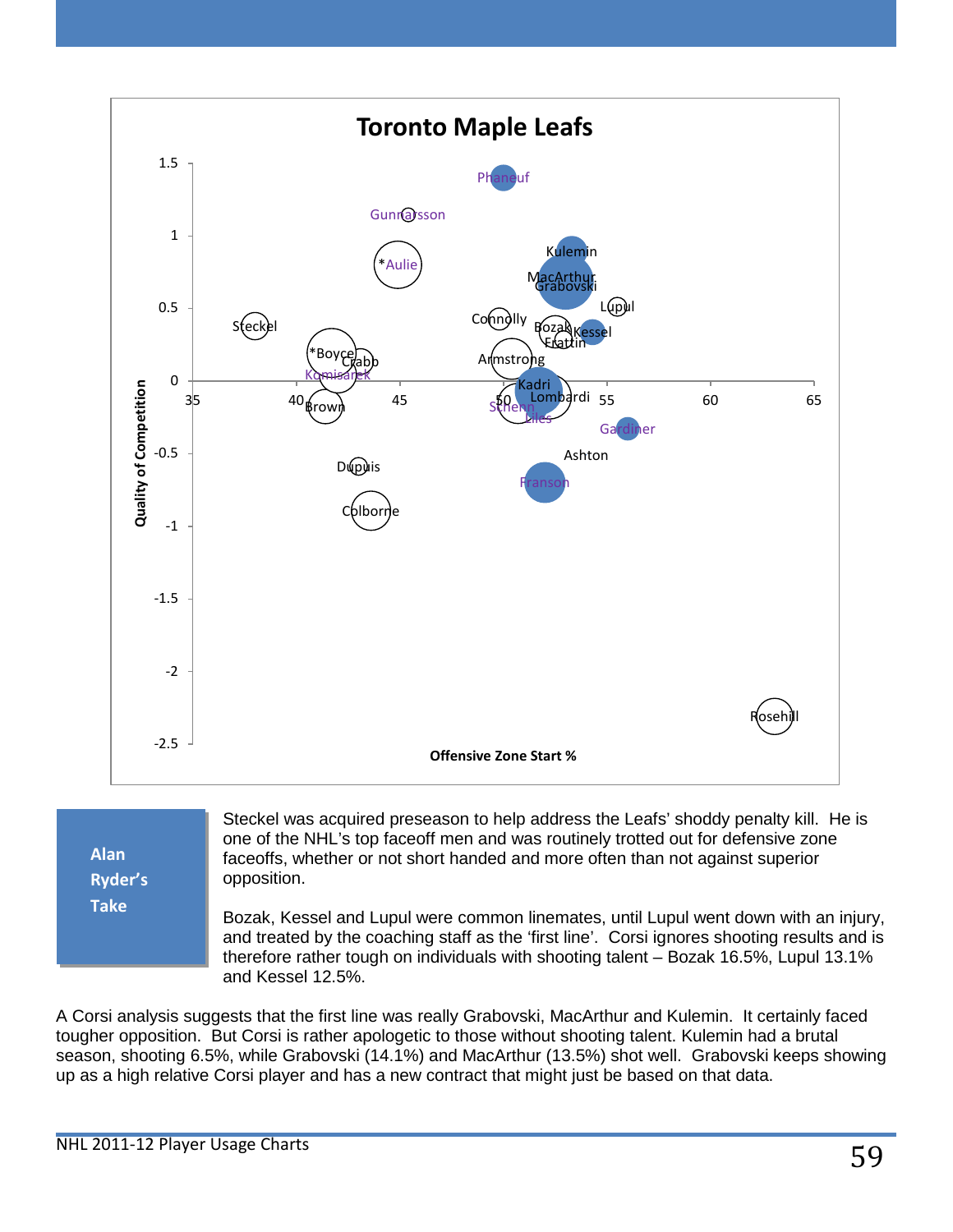In spite of a strong 2010-11 season, it was not clear at the beginning of year that Gunnarsson would even make the team. He quickly settled in as Phaneuf's steady date as part of the go-to defensive pairing. Phaneuf was clearly the stronger of the two, but Gunnarson's body of work was not shabby.

Komisarek has had difficulty living up to his big contract but, in 2011-12, he was given tougher work than Schenn, who is still trying to find his rookie season form, and did more with it.

Jake Gardiner put in a strong rookie performance. As an offensive defenseman and a rookie he was protected by coaching from tougher defensive situations. /AR

> Damn Jay Rosehill for stretching out the Player Usage chart even more than most strict enforcers! Yet another reason to get rid of these types of players who can't even skate a regular shift against NHL regulars in their own zone.

Forget Kessel, Lupul and gang (ok not Kessel) because the big circle you see above them is Grabovski's, with fellow top liner MacArthur in between him and Kulemin. Further down the impressive big blue circle is Kadri's with Lombardi's equally big and disappointing white circle sticking out of the side, both hiding Liles' modest Gardinersized blue circle.

When studying their forwards take it easy on Steckel, Crabb, Brown or Dupuis' stat sheets because while the Leafs aren't too rigid on line-matching, Wilson and/or Carlyle tilted the ice away from players like these.

Toronto certainly is a two-horse blue line (Phaneuf and Gunnarson), and Schenn is certainly the inexplicably weak link on defense - at least Komisarek's poor results can be partially explained by playing in his own zone far more often than he should have been allowed. /RV

**Rob** 

**Take**

**Vollman's**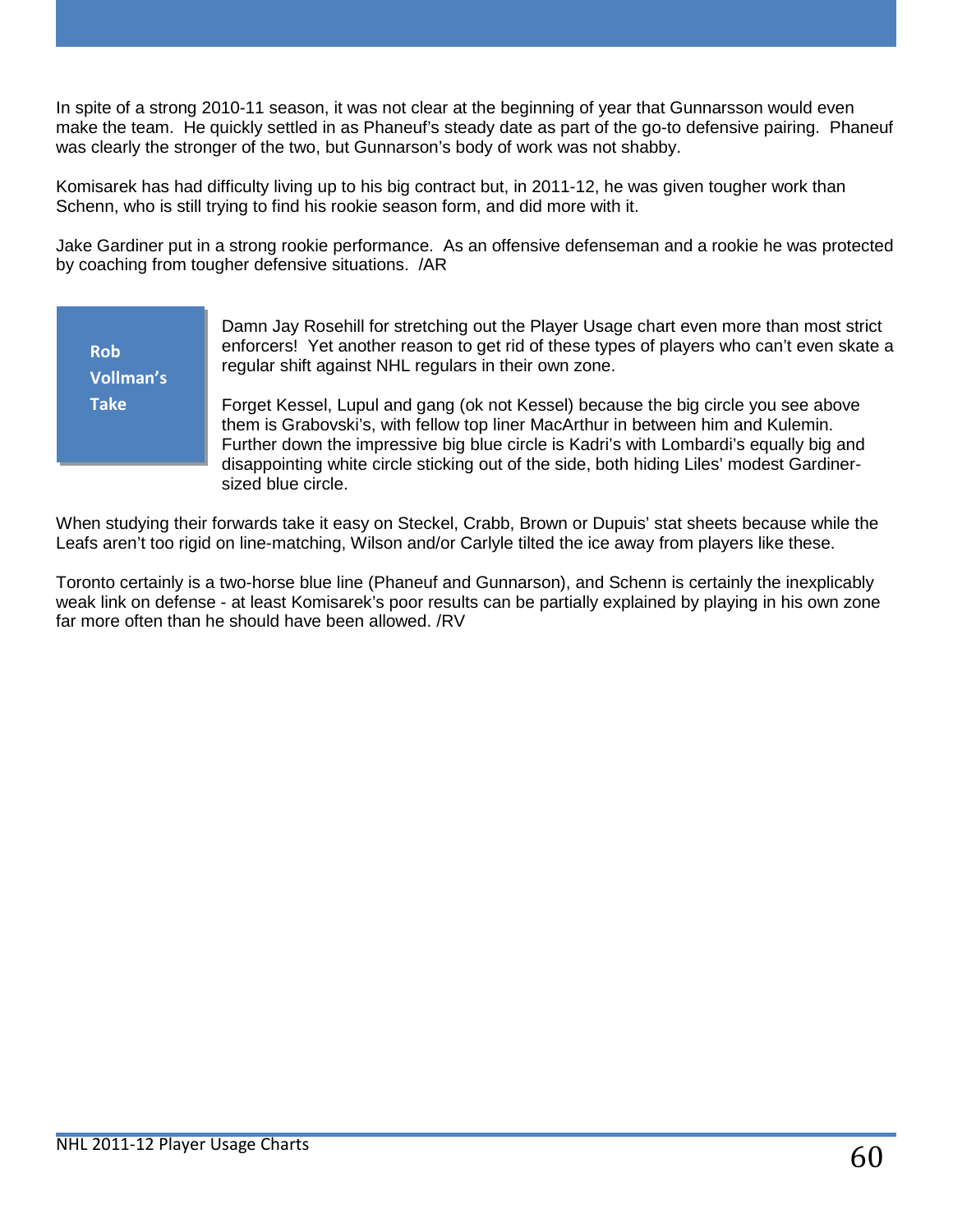

**Scott Cullen's Take**

While there are accusations that the Sedins are given sheltered minutes because they get so many offensive zone starts, it's more about asset deployment. They could give Manny Malhotra more offensive zone starts, but what good would that do them? Malhotra is a defensive and face-off specialist, whose game may be even more limited since he suffered his eye injury, so the Canucks use him as much as possible in defensive situations and since the Canucks also have Ryan Kesler, Maxim Lapierre (and, after the trade deadline, Samuel Pahlsson) to handle defensive assignments, the Sedins get to focus on scoring.

That doesn't mean they are incapable of starting in the defensive zone or facing more difficult competition, but head coach Alain Vigneault is putting them in the best position to be successful and there is little evidence that it would be better for the Canucks to have the Sedins doing more heavy lifting while giving Malhotra, Lapierre or Pahlsson more offensive zone starts. /SC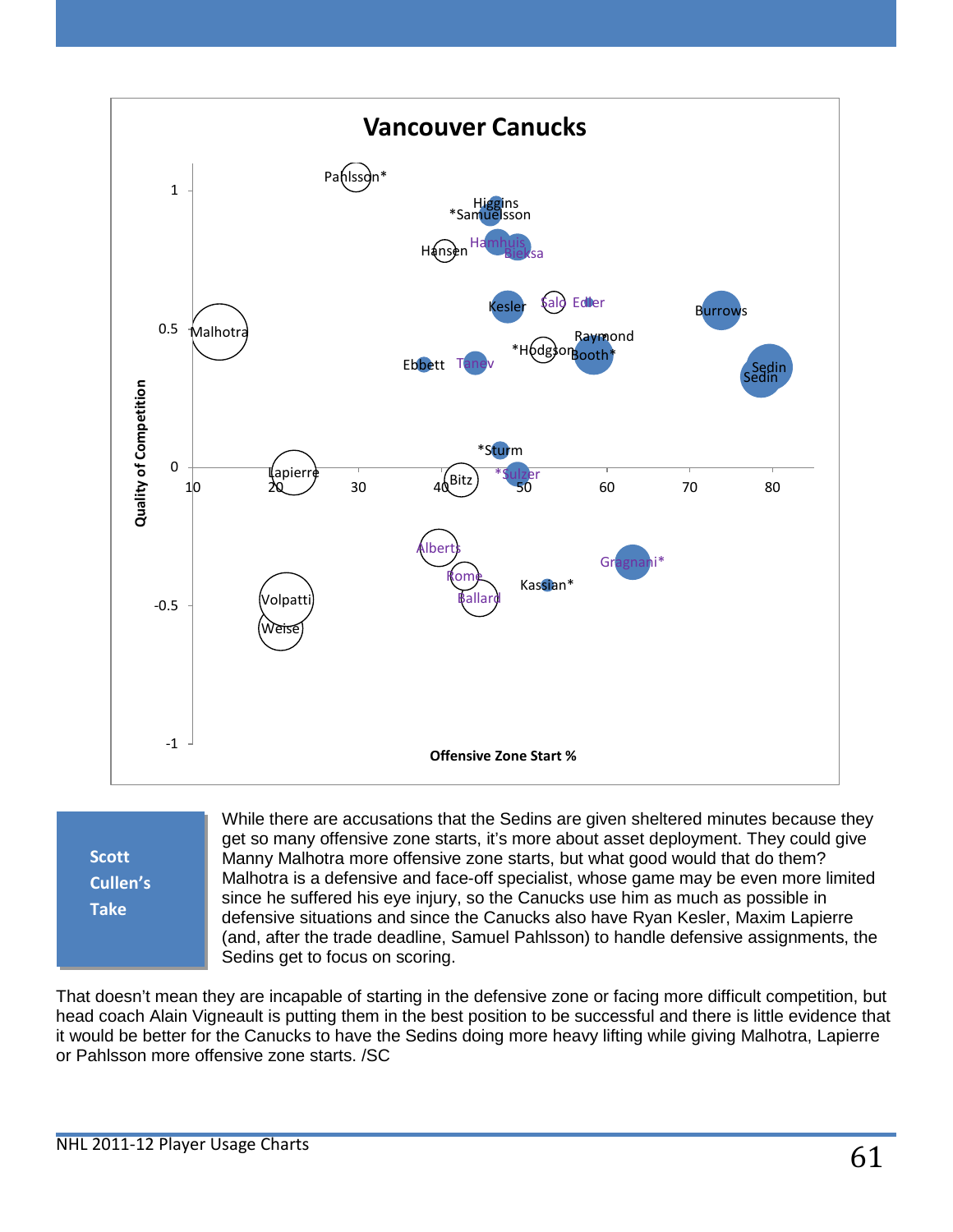**Rob Vollman's Take**

The league's widest zone start spread can be found in Vancouver, where coach Alain Vigneault plays certain players almost exclusively in the defensive zone so that others barely even know which cologne Roberto Luongo's wearing that night.

Up front players like Sami Pahlsson, Manny Malhotra, who face the top lines, secondary shutdown player Maxim Lapierre, and depth options Aaron Volpatti and Dale Weise play in their own zone almost all the time, and consequently combined for just 52 points in 270 games, which allows the top line of Alexandre Burrows and the Sedins to play

almost exclusively in the offensive zone, thus earning 200 points in 233 games.

Of the remaining forwards Vancouver enjoyed the most success with two-way forward Ryan Kesler and the more offense-oriented David Booth, but you have to give credit to Chris Higgins and Jannik Hansen who improved their scoring by 15 and 10 points respectively while facing tougher competition than anyone but Pahlsson.

Beyond them they had former 25 goal scorer Mason Raymond playing offense-oriented Booth-style minutes, high scoring AHLer Andrew Ebbett filled in for 18 games in a balanced secondary role, and rookie Zack Kassian was a sheltered depth option in both Buffalo and Vancouver.

On defense Dan Hamhuis and Kevin Bieksa were a very effective two-way top pairing, with the top-four rounded out by offense-oriented Alexander Edler's bounce-back 49 point season and a tough year from 37 year-old Sami Salo, the only defensemen in the top four with whom the team was at a shot-based disadvantage. Perhaps 22-year-old Chris Tanev, who did well in occasional top-four situations in his 25-game stint, will take his place next season.

Though highly sheltered, newly acquired Marc-Andre Gragnani was the most promising of the depth defensemen given that every one of their arsenal of big, tough, defense-oriented veteran 3<sup>rd</sup> liners Andrew Alberts, Aaron Rome and Keith Ballard ended below water possession-wise, and contributed just 20 points in their 134 combined games. /RV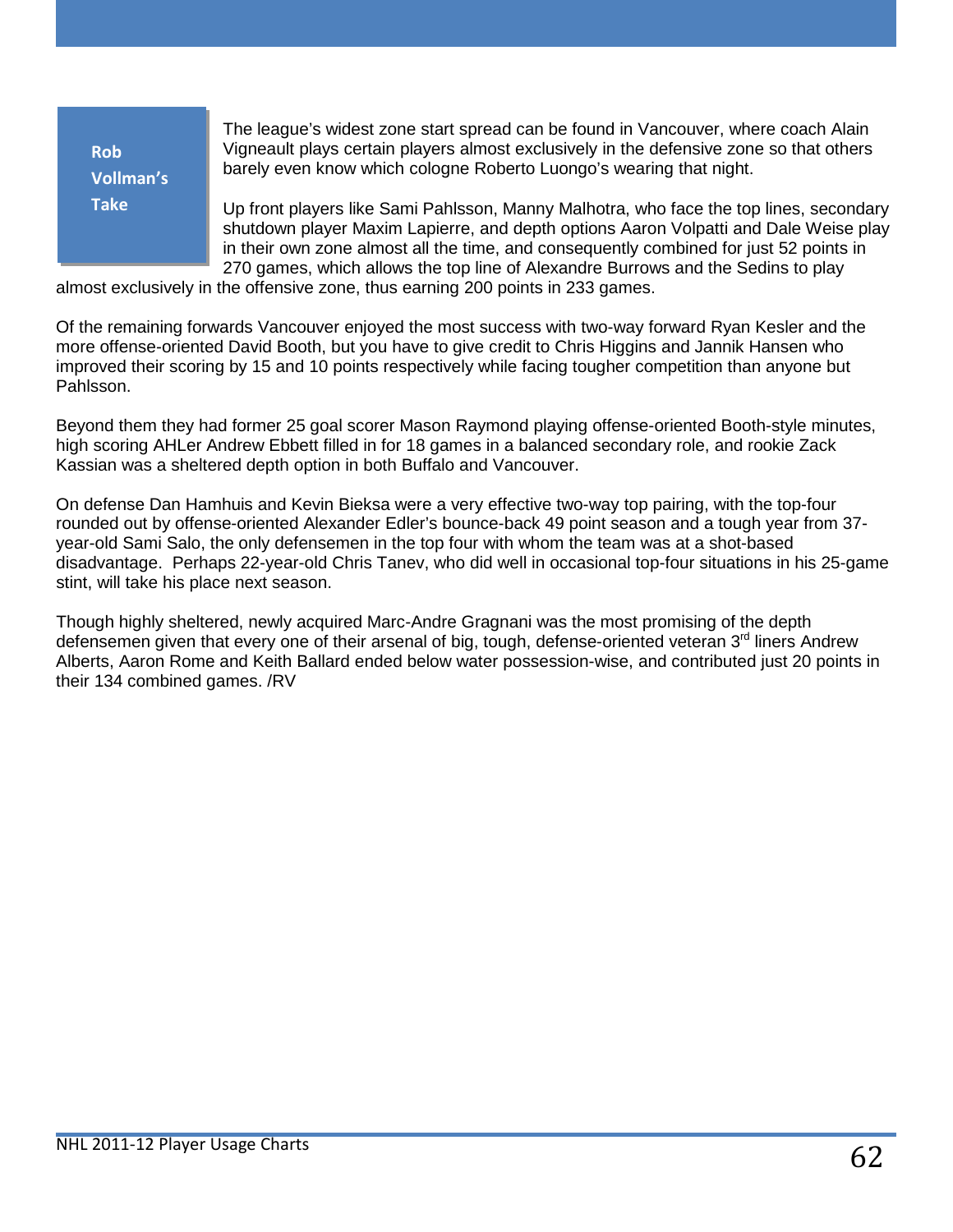

| Jon    |  |
|--------|--|
| Press' |  |
| Take   |  |
|        |  |
|        |  |

First thing to note is that this represents the deployments of and performance under two different coaches, with roughly ¾ of the season coming under Dale Hunter after the last 22 games of Bruce Boudreau's tenure.

For Boudreau, it was Laich-Chimera-Ward getting the tough assignments and zone starts. Hunter put Beagle, Hendricks and Brouwer into the tough-minute mix, but part of that owes to the drastic change in possession numbers between the two coaches – the percentage of overall O-zone starts dropped dramatically under Hunter, and you can see it reflected in the fact that even the top O-zone start percentages here top out below

55%. For Boudreau, they were just under one more O-zone start than D-zone start per game at 5v5; under Hunter, they were around 4.5 more D-zone starts per game than O-zone.

Aucoin and Perreault did very well in sheltered minutes. Erskine did not. And Halpern did fantastically in tough minutes. Alzner and Laich, too, for that matter, despite the negative Corsi numbers. For those two guys, those numbers were amassed in awfully hard minutes while learning and implementing a system that was either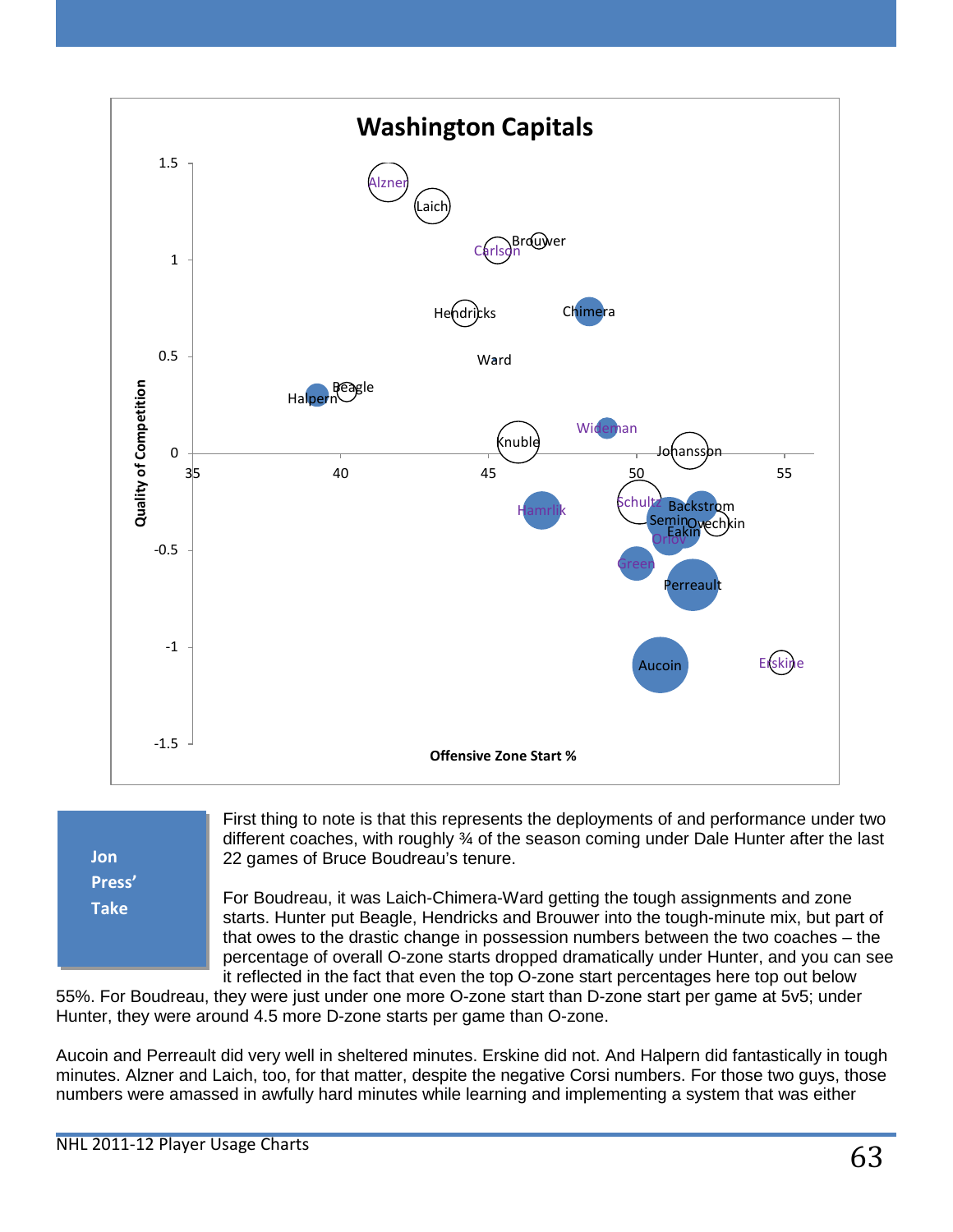indifferent to puck possession or was simply unable to generate it particularly well. "Hunter Hockey" didn't do a lot of guys' zone starts or Corsi ratings any favors.

There are two significant disappointments here in terms of performance, and those would be Ovechkin and Johansson, who got favorable zone starts and not particularly tough competition and were still beaten up in possession. Ovechkin used to be a dominant player in terms of possession, but has fallen off the table; Johansson is weak on the puck and makes bad decisions with it, but is still quite young. The common thread? Johansson spent a huge chunk of the season centering Ovechkin while Nicklas Backstrom was sidelined with his concussion. Whether the anchor was Ovechkin, Johansson, Hunter's system, or, more likely, a combination of the three, it's safe to say that Backstrom's injury was fairly devastating to the team.

Contrary to popular belief, Roman Hamrlik can still play. /JP

**Corey Sznajder's Take**

It appears that both Hunter & Boudreau were protecting their star players to an extent instead of doing the whole power vs. power thing. The Caps, as a whole, struggled at driving the play forward this year but Backstrom, Ovechkin & Semin still managed to start the majority of their shifts in the offensive zone.

Something that interests me is that most of the players who were used in the offensive zone regularly faced below average competition while it was the complete opposite for guys who started more of their shifts in the defensive zone. The guys who appear to be doing the bulk of the heavy-lifting are John Carlson, Brooks Laich, Troy Brouwer, Jason

Chimera and…Matt Hendricks? Strange but that's apparently what's been going on. Just about every defenseman other than Alzner/Carlson were sheltered somewhat, too.

The most talked about thing in the stat-community was the misusage of Joel Ward by Dale Hunter because a player like him is best suited for a shutdown role, but he was regulated to fourth line duty in Washington. He didn't get nearly as much defensive responsibility as the likes of Jeff Halpern or Jay Beagle. It also looks like those two handled just about all of the d-zone faceoffs. /CS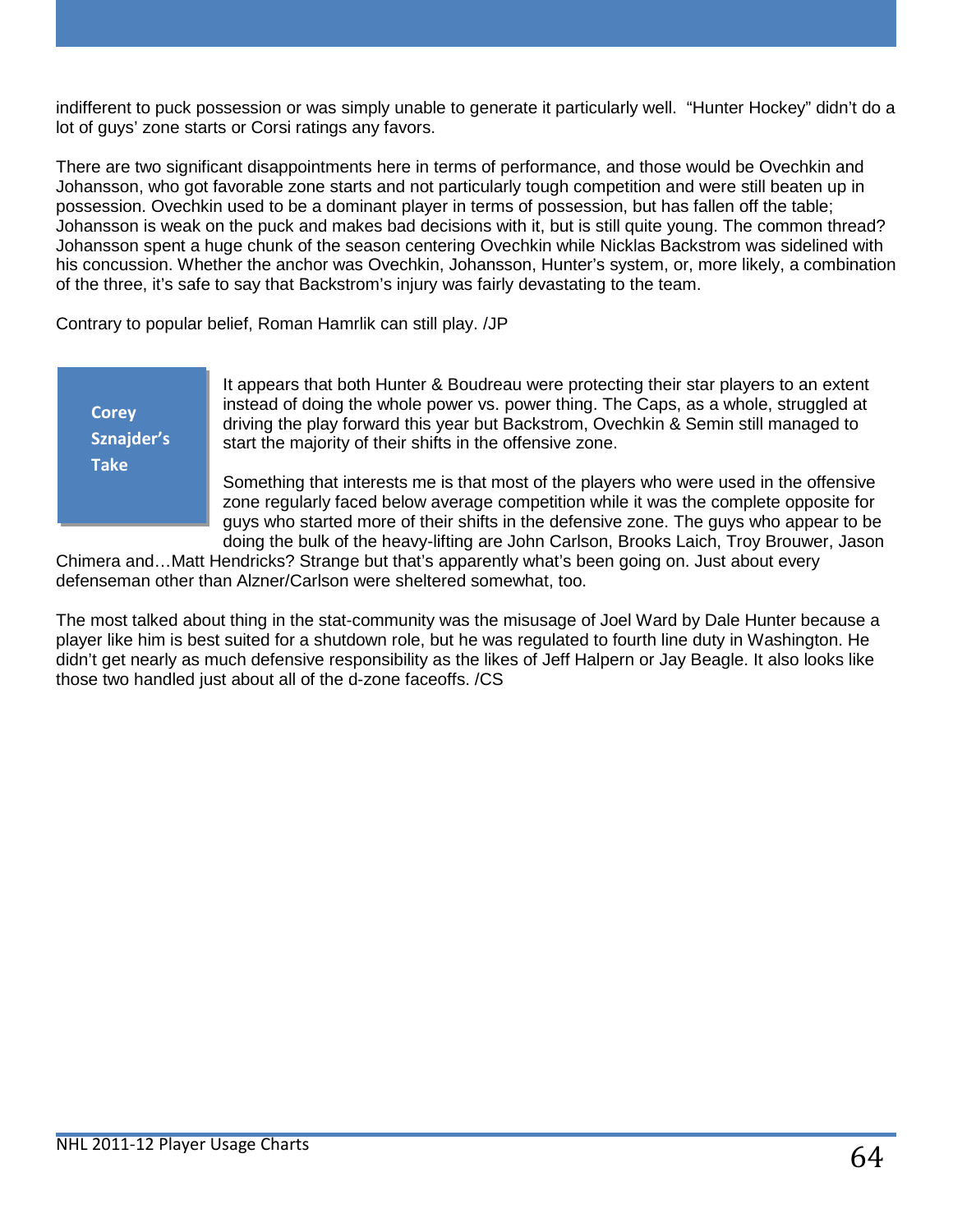

**Alex Hemsky's Take**

For the forwards Claude Noel tried to put a collection of 4th liners in Slater, Glass and Chris Thorburn (lovingly known as the GST line in Winnipeg) into an elite checking line with very tough competition and zone starts. The results were some of the worst Corsi numbers in the entire league. While this line was beloved by many fans in the city, most Jets fans who pay attention to the advanced numbers would sooner send the team back to Atlanta than watch another season of these 3.

Beyond that Noel seemed to use his veterans against the other teams better lines - the top line of Little, Ladd & Wheeler saw the toughest competition, with Antropov and

Wellwood not far behind. Young players Kane & Burmistrov saw somewhat sheltered minutes.

For the defenseman the top 4 of Byfuglien, Enstrom, Bogosian & Hainsey all saw similarly tough competition. The 3rd pairing usually included an inept Randy Jones and was wisely sheltered with easier minutes and zone starts. Mark Stuart, although a fan favorite, fared similarly to Jones in Corsi. He was usually either put on the 3rd pairing, or bumped up higher in the lineup when injuries to the top 4 occurred.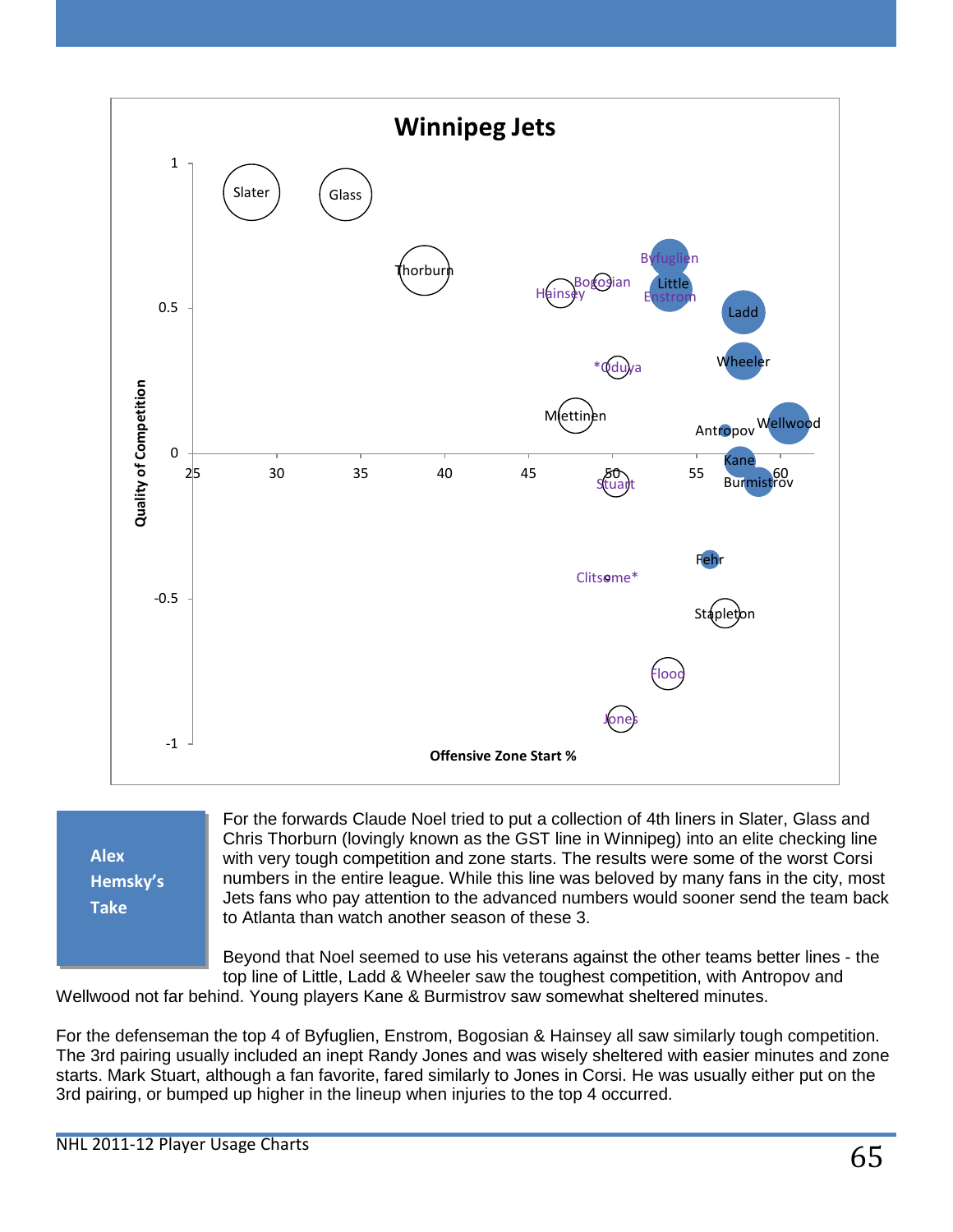Although Byfuglien does get a bad rap for his defensive play, he did see the toughest competition of all the Jets defensemen (by a very slight margin) and was 2nd in Corsi. Byfuglien and Enstrom were paired together when healthy, and were often deployed alongside Little, Ladd & Wheeler as a 5 man unit. /AH

**Corey Sznajder's Take**

Claude Noel is from the Vigneault coaching tree, so it isn't surprising to see him utilize the "Malhotra/Sedin" method with this third line & top-six respectively. Jim Slater, Chris Thorburn and Tanner Glass aren't expected to drive the play or gauge possession at all. They are just expected not to get killed in their own zone while their top-six gets to feast on the offensive zone draws. Although, the only forwards who are getting protected a large amount are Evander Kane, Alex Burmistrov, Kyle Wellwood and Tim Stapleton. It's been said that Wellwood's had a career revival this season but that's largely because of how he was used. Blake Wheeler has also enjoyed having more offensive zone starts, too but it's tough to say that he was protected.

On that subject, there has also been a lot of discussion about Dustin Byfuglien and his success with the Thrashers/Jets, but that is mainly because he's not being forced to play a shutdown role. That has been the duty of young Zach Bogosian. He and Tobias Enstrom aren't being protected nearly as much as guys like Randy Jones & Mark Flood, though. /CS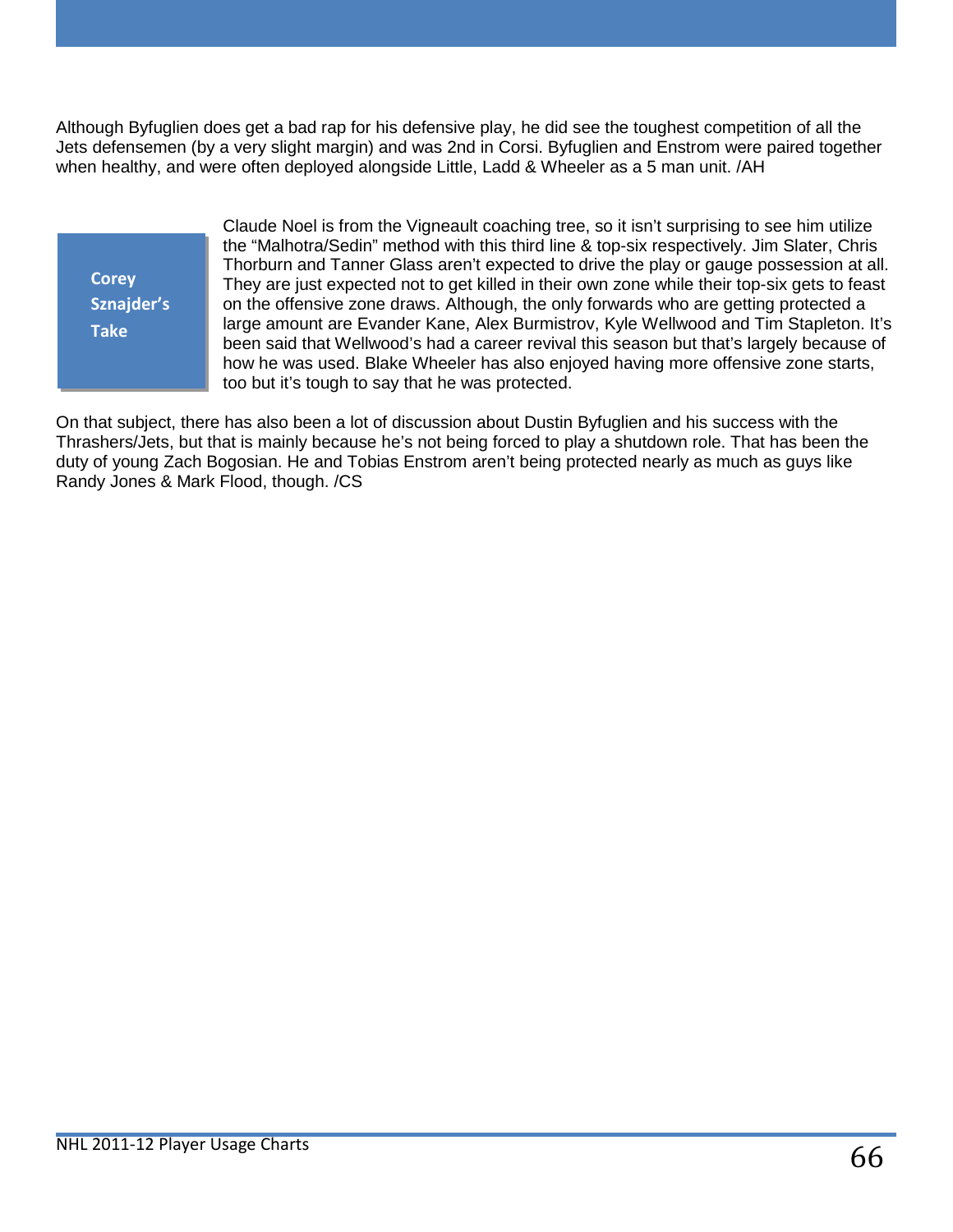### **About Us**

#### **Alex Calloway**

Alex Calloway covers prospects and the Florida Panthers for Litter Box Cats and can be followed at @CrooklynBanks.

#### **Matthew Coller**

Matthew Coller of WGR550 in Buffalo is host of Hockey Prospectus Radio, and can be followed at @MatthewColler.

#### **Scott Cullen**

One of the foremost statistical hockey analysts in mainstream media, Scott Cullen is the numbers guy for TSN.ca providing NHL power rankings, player rankings, blogs and fantasy analysis, and can be followed at @tsnscottcullen.

#### **Gabriel Desjardins**

All three primary components of Player Usage Charts are taken directly from Gabriel Desjardins' invaluable Behind the Net web site. He also runs Arctic Ice Hockey, a Winnipeg Jets fan site, and can be followed at @BehindTheNet.

#### **Sam Fels**

Stand-up comedian Sam Fels, editor of Chicago's hilarious The Committed Indian paper and Second City Hockey web site, which can be followed at @2ndCityHockey.

#### **Vic Ferrari**

The raw data for the components of Player Usage Charts come from Vic Ferrari's indispensable timeonice.com web site, which parses NHL game data into usable aggregates.

#### **John Fischer**

John Fischer runs the popular New Jersey Devils fan site In Lou We Trust and can be followed at @JKFischer.

#### **Alex Hemsky**

Alex Hemsky covers the Winnipeg Jets for Arctic Ice Hockey, where Player Usage Charts were first unveiled.

#### **Dirk Hoag**

Dirk Hoag, who has been involved in hockey analysis for 15 years, the last 6 of which have included statistics, runs the award-winning Nashville Predators fan site On The Forecheck and can be followed at @Forechecker.

#### **Jon Press**

Jon Press, known as J.P. on Japers' Rink, his Washington Capitals fan site, can be followed at @JapersRink.

#### **Derek Jedamski**

Derek Jedamski of the Buffalo Examiner and The Hosers Buffalo fan site, one of the early adopters of Player Usage Charts, can be followed at @TheHosers\_DSJ.

#### **Josh Lile**

Josh Lile of the Dallas fan site Defending Big D can be followed at @JoshL1220.

#### **Rob Luker**

Rob Luker's coverage of the New York Rangers can be found at Blueshirt Banter and he can be followed